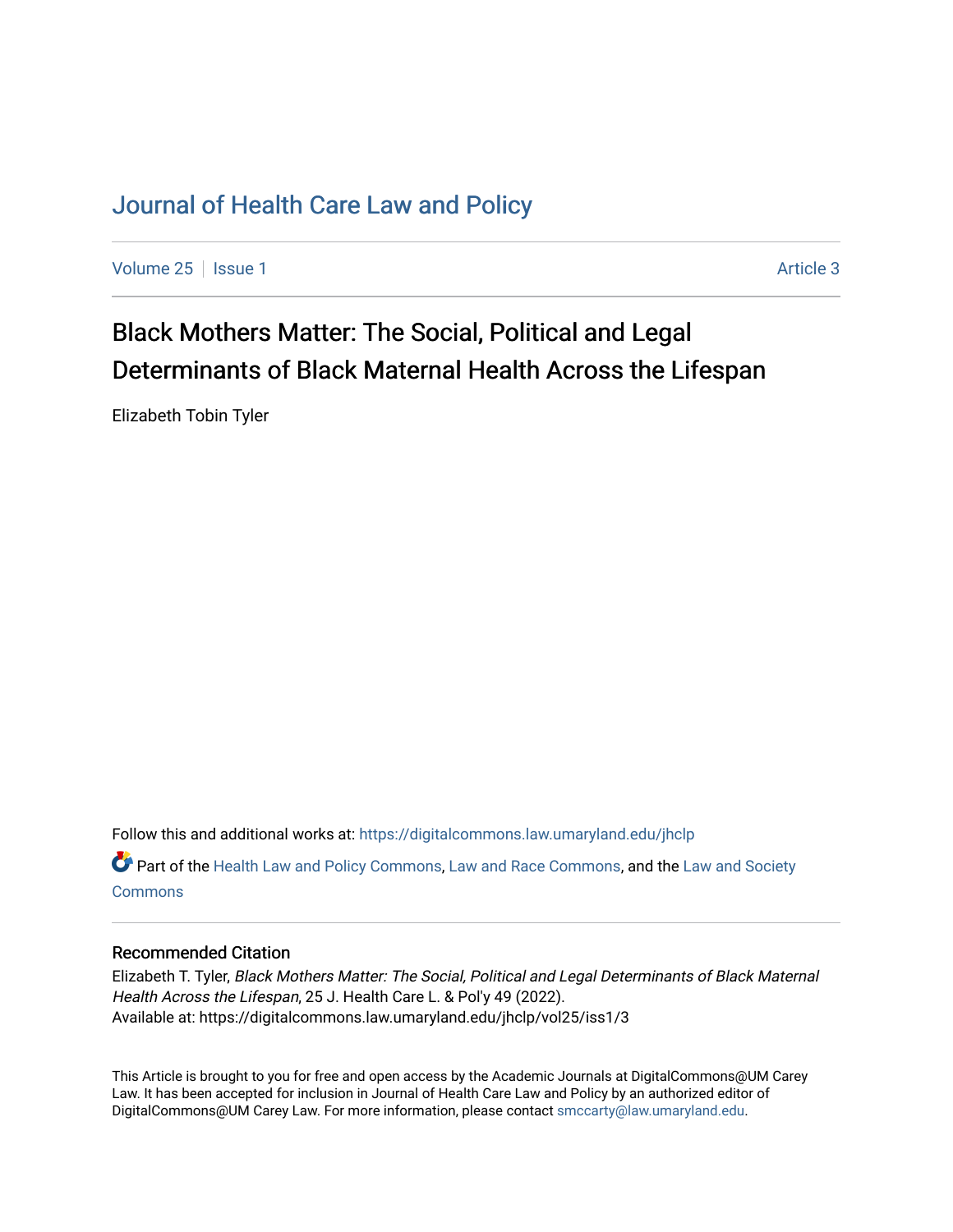# **BLACK MOTHERS MATTER: THE SOCIAL, POLITICAL AND LEGAL DETERMINANTS OF BLACK MATERNAL HEALTH ACROSS THE LIFESPAN**

ELIZABETH TOBIN TYLER\*

### **ABSTRACT**

Black maternal health disparities have existed for decades. But with America's recent "racial reckoning," the public health and medical communities are increasingly focused on understanding the pathways that lead to higher rates of Black maternal morbidity and mortality, and policymakers are exploring legal and policy approaches to reducing inequities. While most of the attention is on reducing racial disparities in mortality during pregnancy, childbirth and postpartum, this article investigates the problem from a life course perspective. Applying public health and medical literature that details the role of allostatic load and weathering in adult and maternal health, this article examines how multiple compounding and intersecting social, political, and legal structures drive poor health outcomes for Black mothers. These structures include the particular social status of Black mothers in American history and society, the political disempowerment and scapegoating of Black mothers that has shaped harmful public policies, and the poorly designed and enforced laws and systems that not only fail to protect Black mothers from discrimination but, at times, exacerbate it. This article reviews and assesses current state and federal proposals for legal and policy reform aimed at addressing the Black maternal health crisis and subsequently proposes the need for a comprehensive multisectoral approach.

<sup>© 2022</sup> Elizabeth Tobin Tyler

<sup>\*</sup> Associate Professor of Health Services, Policy and Practice, School of Public Health, and Associate Professor of Family Medicine, the Warren Alpert Medical School, Brown University. Many thanks to Joel Teitelbaum and Ruqaiijah Yearby for their helpful comments on manuscript drafts.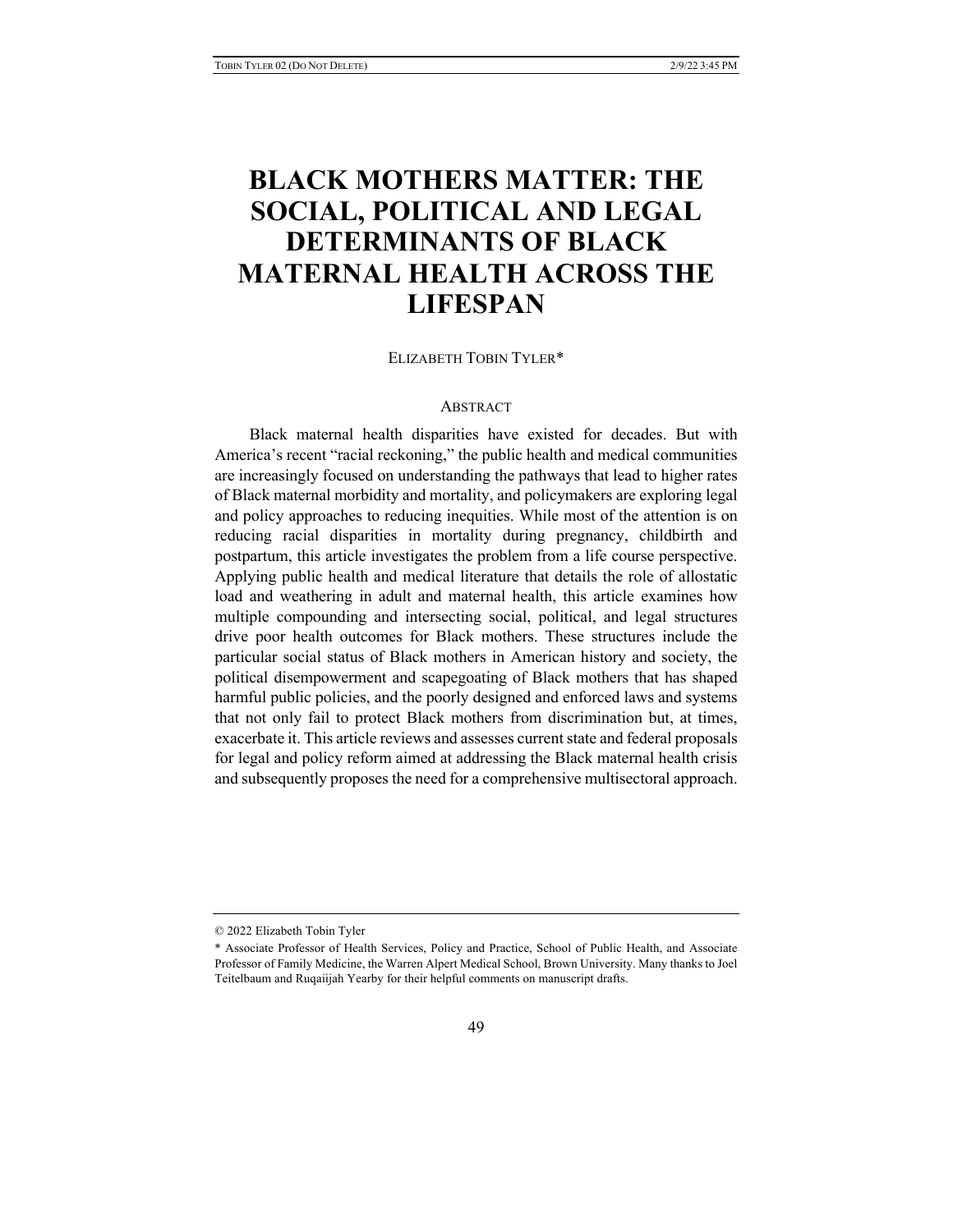*"Black motherhood as an institution is both dynamic and dialectical. An ongoing tension exists between efforts to mold the institution of Black motherhood to benefit systems of race, gender and class oppression and efforts by African-American women to define and value our own experiences with motherhood."*<sup>1</sup>

### I. INTRODUCTION

America's current "racial reckoning" is shining a light on centuries-old racial health inequities that have plagued the U.S. since its founding.<sup>2</sup> In 2020, the American Public Health Association declared structural racism a public health crisis, citing both historical forces and current events.<sup>3</sup> In addition to the disproportionate death toll for Black Americans caused by COVID-19 and police violence, $4$  another public health crisis has loomed for decades, mostly in the shadows: Black mothers die at 3.2 times the rate of White mothers,<sup>5</sup> and their babies are more than 2.4 times as likely to die in their first year of life.<sup>6</sup> Until very recently, the voices of Black women and their public health allies calling for attention to this injustice have gone unheeded.

Recent international comparisons of maternal mortality show that the U.S. ranks last among its peer nations and has more than double the rate of mortality of other wealthy countries.<sup>7</sup> These results seem to have finally put this crisis on policymakers' radars, with new legislation being introduced at the federal and state levels that focuses on improving maternal health care and reducing

4*. See id.* (describing the disproportionate impact of both COVID-19 and police violence on the Black community).

5. Emily E. Petersen et al., *Racial/Ethnic Disparities in Pregnancy–Related Deaths–United States, 2007–2016*, 68 MORBIDITY & MORTALITY WKLY. REP. 762, 762 (2019).

6. James W. Collins, Jr. & Richard J. David, *Racial Disparity in Low Birth Weight and Infant Mortality*, 36 CLINICS IN PERINATOLOGY 63, 63 (2009).

<sup>1.</sup> PATRICIA HILL COLLINS, BLACK FEMINIST THOUGHT: KNOWLEDGE, CONSCIOUSNESS AND THE POLITICS OF EMPOWERMENT 176 (2d ed. 2000).

<sup>2.</sup> Ashley Quarcoo & Medina Husakovi, *Racial Reckoning in the United States: Expanding and Innovating on the Global Transitional Justice Experience* 3 (Carnegie Endowment for Int'l Peace, Working Paper, 2021).

<sup>3</sup>*. Structural Racism is a Public Health Crisis: Impact on the Black Community,* AM. PUB. HEALTH ASS'N (Oct. 24, 2020), https://www.apha.org/policies-and-advocacy/public-health-policystatements/policy-database/2021/01/13/structural-racism-is-a-public-health-crisis ("The confluence of COVID-19's devastating impact in the United States—disproportionately borne by people of color, especially Black individuals, who have the highest death rate of all racial/ethnic groups—and the viral videos of private and state violence against Black bodies has sparked massive public demands for racial justice. While racism oppresses all people of color, the unique 400–year history and ongoing perpetuation of Black racial subjugation in the United States is the undeniable focus of our country's most recent social awakening.").

<sup>7.</sup> Roosa Tikkanen et al., *Maternal Mortality and Maternity Care in the United States Compared to 10 Other Developed Countries*, THE COMMONWEALTH FUND (Nov. 18, 2020), https://www.commonwealthfund.org/publications/issue-briefs/2020/nov/maternal-mortality-maternitycare-us-compared-10-countries.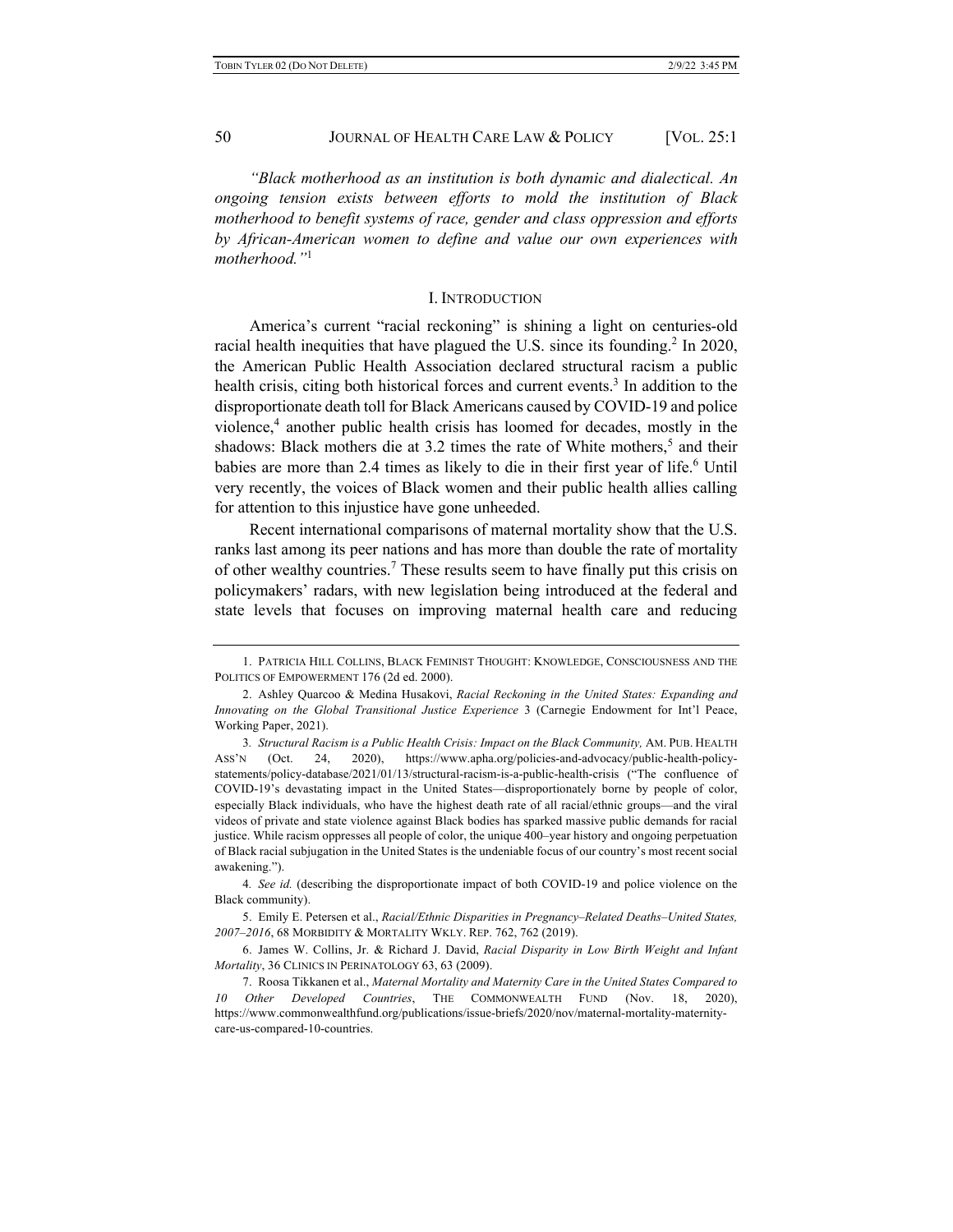disparities.<sup>8</sup> The Black Mamas Matter Alliance (BMMA), an organization that advocates for "Black maternal health, rights and justice," aptly refers to the racial inequities in maternal health as more than a public health crisis; it is a "human rights crisis."<sup>9</sup> Naming it as such is vital because, as writer Isabel Wilkerson says, "[y]ou cannot fix what you do not know; you cannot repair what you cannot name."<sup>10</sup>

As the medical and public health communities seek to understand the pathways that lead to higher rates of Black maternal morbidity and mortality, and policymakers begin to seek legislative solutions, the human rights framing, suggested by BBMA, is particularly valuable because it requires accountability from government and elected officials and helps to name the societal structures that facilitate and perpetuate disparities in Black maternal health outcomes.<sup>11</sup> Indeed, the decades of societal indifference to the health of Black women and their children emphatically implicates politics, policy and law.

To map the pathways between and among individual health, interpersonal relationships, community influences, institutional practices, and public policy, public health scholars have long employed a social ecological framework.<sup>12</sup> This framework has been a critical tool in demonstrating the linkages between racial and other types of health inequities to upstream policy decisions and institutional practices. However, this paradigm can be abstract in that it sometimes obscures the specific means by which politics, policy, and the law harm the health of individuals and certain populations. For Black women, the combined roles of racial, gender and class discrimination make mapping the policy to a health pathway even more complex. Identifying how laws and policies contribute directly to racial and gender health inequities is further complicated by laws that are facially neutral, but have a disparate impact on different groups based on

<sup>8.</sup> Maggie Clark, *Federal and State Policymakers Must Address Alarmingly High Maternal Mortality Rates and Racial Disparities*, GEO. UNIV. HEALTH POL'Y INST. CTR. FOR CHILD. AND FAMILIES (Sept. 13, 2021), https://ccf.georgetown.edu/2021/09/13/federal-and-state-policymakers-must-addressalarmingly-high-maternal-mortality-rates-and-racial-disparities/.

<sup>9</sup>*. See* BLACK MAMAS MATTER ALL., https://blackmamasmatter.org/about (last visited Sept. 10, 2021) (describing how Black Mamas Matter Alliance members convened to "tackle the crisis of maternal health").

<sup>10.</sup> Donna Shryer, *No Time to Waste*, CONF. INSIDER (May 3, 2021), https://conferenceinsider.us/apa2021/no-time-to-waste/ (quoting Isabel Wilkerson at the 2021 American Psychiatric Association virtual Annual Meeting's opening session, Our Racial Moment of Truth).

<sup>11</sup>*. See* Donay Currie, *Black Mamas Matter: Maternal deaths a 'human rights crisis'*, PUB. HEALTH NEWSWIRE (Nov. 6, 2017, 10:00PM), http://publichealthnewswire.org/?p=black-mamas-matter-2017 (describing how the organization is developing policies and toolkits on how to provide Black mothers with the resources they need to thrive, before and after pregnancy).

<sup>12</sup>*. See* Donna Jo McCloskey et. al, *Community Engagement: Definitions and Organizing Concepts from the Literature*, *in* PRINCIPLES OF COMMUNITY ENGAGEMENT 20–21 (2d ed. 2011), https://www.atsdr.cdc.gov/communityengagement/pdf/PCE\_Report\_508\_FINAL.pdf (explaining the four levels of the social ecological model that affect health: individual, relationship, community and society).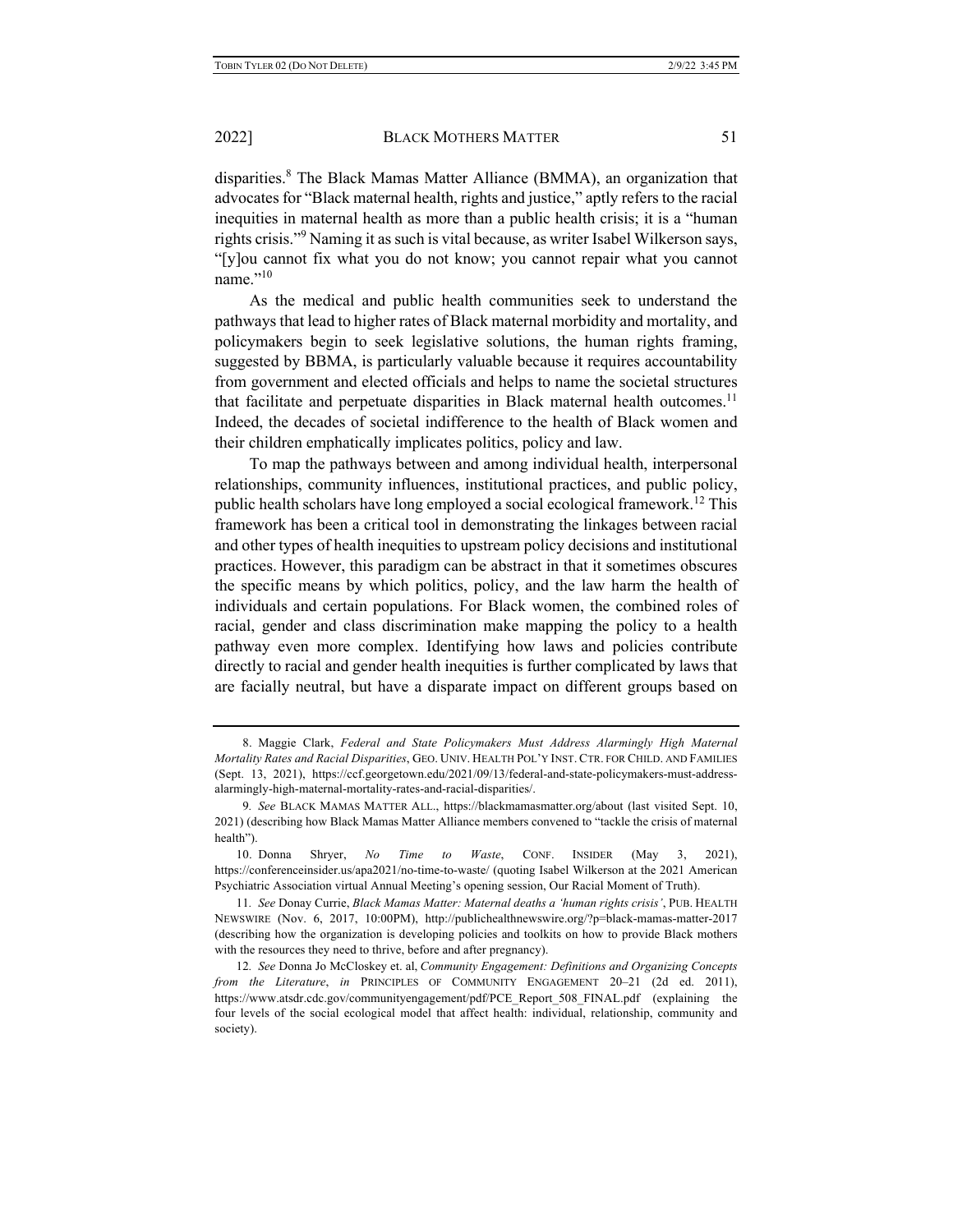historical, cultural and social structures that imbed racial bias within systems such as health care, employment, housing and criminal justice. Applying an interdisciplinary approach, this article draws on medical and public health research and analyzes the sociological, political, and legal contexts that shape and perpetuate the Black maternal health crisis. While most of the current discussion of Black maternal health disparities focuses on maternal mortality and morbidity surrounding childbirth, this article takes a broader perspective on the health of Black mothers across the life course to probe the multiple ways in which their health is influenced by these larger contexts.

Although there is overlap among the social, political and legal determinants of Black maternal health, each of these three terms have distinct meanings and effects. The *social determinants of health*, often described as the "conditions in the environments in which people are born, live, learn, work, play, worship, and age that affect a wide range of health, functioning, and quality-of-life outcomes and risks,"<sup>13</sup> help to explain the pathways between environmental exposures, economic inequality, access to basic needs and services, and social interactions that influence health. Exploring and exposing the *political determinants of health* allows us to move further upstream to analyze how systems structure relationships, distribute resources and administer power which, in turn, either advance or undermine health equity.<sup>14</sup> The political process results in laws—or, *legal determinants of health* (such as statutes, regulations, court decisions)—that give rise to public policies which structure the daily and lifelong experiences, exposures, resources, power, and health of individuals and populations.<sup>15</sup>

This article explores how the social, political, and legal determinants of health converge for Black maternal health and how they are intricately intertwined and mutually reinforcing. Part II discusses the historical origins and structural roots of Black maternal health disparities by highlighting the distinct status of Black mothers in the U.S., informed by the intersection of race, gender, and class, as well as the unique historical and cultural treatment of Black women during slavery and Jim Crow.<sup>16</sup> Part II then documents the current disease burden experienced by Black mothers and the important role that stress, induced by marginalization, plays in disparate health outcomes.<sup>17</sup> Part III explores the structural barriers to accessing quality, accountable health care and the role of American health care law, policy, and practice in perpetuating Black maternal

<sup>13</sup>*. Social Determinants of Health,* HEALTHY PEOPLE 2020, https://www.healthypeople.gov/2020/topics-objectives/topic/social-determinants-of-health (last visited Sept. 10, 2021).

<sup>14.</sup> DANIEL E. DAWES, THE POLITICAL DETERMINANTS OF HEALTH 44 (2020).

<sup>15.</sup> Lawrence O. Gostin et al., *The Legal Determinants of Health: Harnessing the Power of Law for Global Health and Sustainable Development*, 393 LANCET 1857, 1859 (2019).

<sup>16</sup>*. See infra* Part II.

<sup>17</sup>*. See infra* Part II.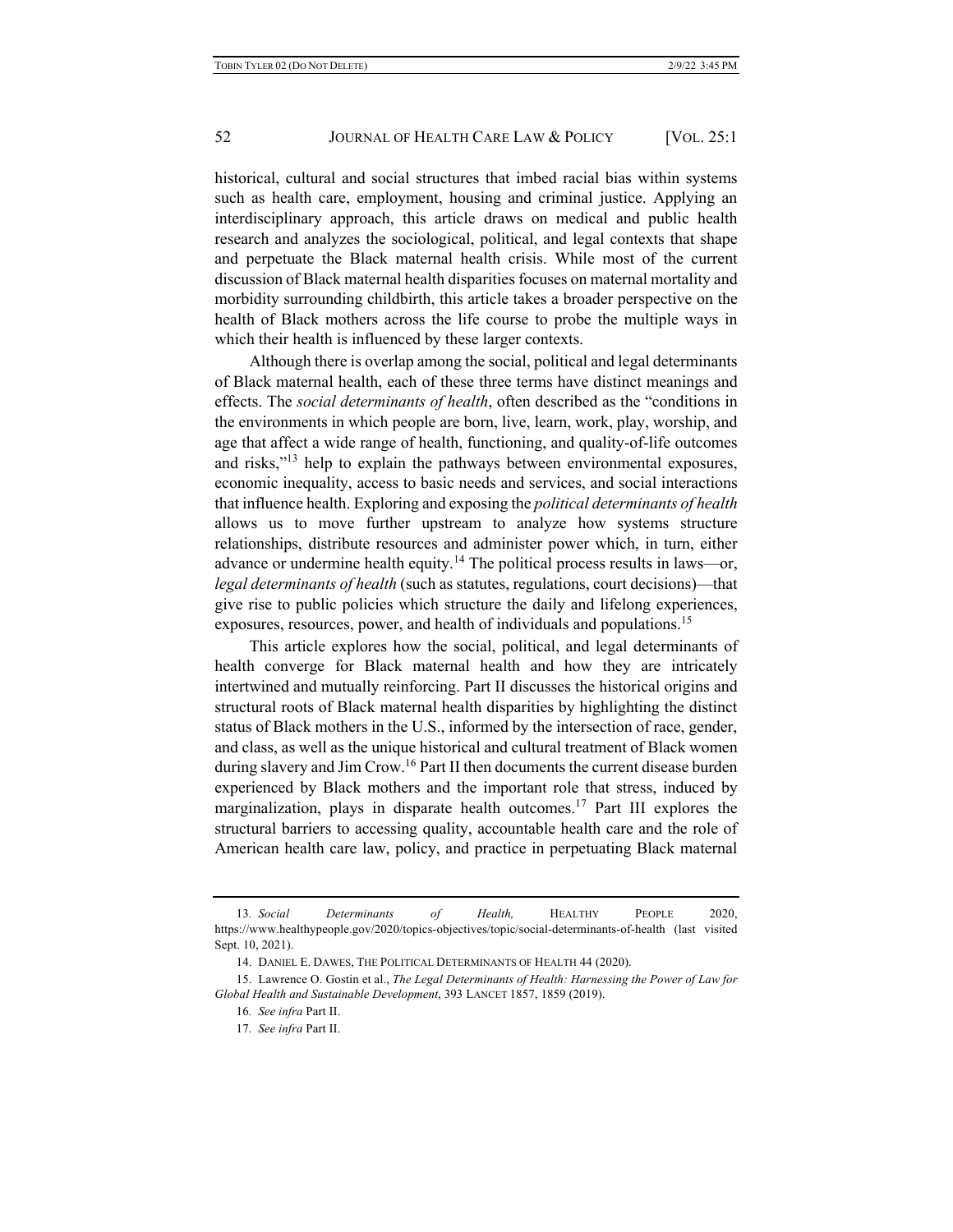health inequities.<sup>18</sup> Part IV illustrates the multiple compounding social and economic stressors that influence Black maternal health across the lifespan, including: Black women's experiences of workplace discrimination and pay inequity; the loss of their children to the child welfare and criminal justice systems; and their disproportionate exposure to unsafe and unstable housing.<sup>19</sup> Each of these stressors are undergirded by social, political and legal structures that reinforce racism and gender inequality in ways that disparately affect Black women, particularly Black mothers.<sup>20</sup> Throughout these sections, I analyze the interrelated social, political, and legal determinants that structure these experiences and offer legal and policy recommendations that support equity and justice.<sup>21</sup> Finally, Part V explores a socio-political-legal approach to improving Black maternal health and emphasizes the ways in which Black women are "defining and valuing" their own experiences as mothers and influencing law and policy changes.<sup>22</sup>

### II. ORIGINS OF BLACK MATERNAL HEALTH DISPARITIES

# *A. The Historical Construction of the Black Mother in American Culture, Medicine, and the Law*

Being Black is its own signifier of caste in America;<sup>23</sup> being a Black mother carries a complex web of oppression that links history to present day treatment in medicine, law, and American culture.<sup>24</sup> Thus, any discussion of current health disparities and health care needs of Black mothers must be rooted in the unique history and cultural stereotypes that have shaped their experiences.<sup>25</sup> Both Black motherhood and Black maternal health are undergirded by hundreds of years of baggage stemming from structural racism. Legal scholar Dorothy Roberts explains this linkage:

Black women experience various forms of oppression simultaneously, as a complex interaction of race, gender, and class that is more than

<sup>18</sup>*. See infra* Part III.

<sup>19</sup>*. See infra* Part IV.

<sup>20</sup>*. See infra* Part IV.

<sup>21</sup>*. See infra* Part IV.

<sup>22</sup>*. See infra* Part V.

<sup>23</sup>*. See* ISABEL WILKERSON, CASTE: THE ORIGINS OF OUR DISCONTENTS, 24 (Random House ed., 2020) (highlighting an anecdote where Martin Luther King realized that he and every other Black person in America were part of a caste system).

<sup>24.</sup> Cynthia Prather et al., *Racism, African American Women, and Their Sexual and Reproductive Health: A Review of Historical and Contemporary Evidence and Implications for Health Equity*, 2 HEALTH EQUITY 249, 250 (2018).

<sup>25</sup>*. See id.* (explaining that due to racism and attitudes that marginalize African American women, a historical analysis might shed light on sexual and reproductive health outcomes for African American women).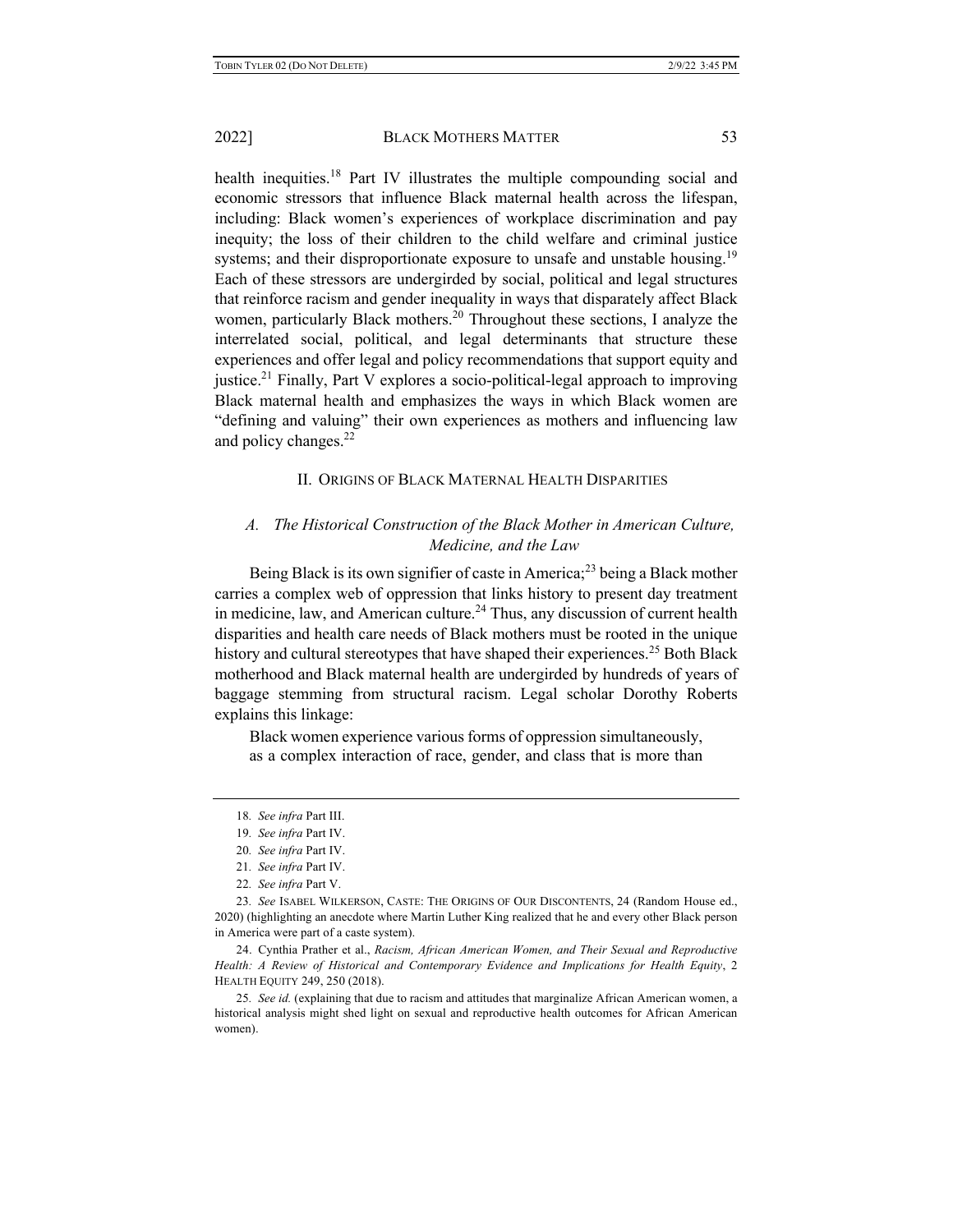the sum of its parts. It is impossible to isolate any one of the components of this oppression or to separate the experiences that are attributable to one component from experiences attributable to the others…Their devaluation as mothers…has its roots in the unique experience of slavery and has been perpetuated by complex social forces.<sup>26</sup>

Scholars have compellingly demonstrated how the legacy of slavery which legally sanctioned sexual and reproductive exploitation of enslaved women—and the long history of nonconsensual gynecological experimentation and compulsory sterilization of Black women led directly to the considerable racial disparities in maternal health today.<sup>27</sup>

During the Jim Crow era, state laws did not protect Black women from rape or afford them access to reproductive health care.<sup>28</sup> On the contrary, governmentsupported Eugenics programs targeted Black women for sterilization to reduce the "undesirable" Black population.<sup>29</sup> Even after the Civil Rights movement, Black mothers were threatened with termination of welfare benefits and loss of medical care if they refused sterilization or contraception methods that were often dangerous.<sup>30</sup> Given this history, it is unsurprising that many Black mothers lack trust in the medical care system.

Present day legal and medical treatment of Black mothers is based on stereotypes that have been perpetuated over generations. Biases against Black mothers are "rooted in racialized, classed, and gendered-controlling images of Black motherhood as neglectful and dependent on the state (branded 'the welfare queen'), aggressive and domineering (branded 'the Black Matriarch'), and superstrong (branded 'the strong Black woman'). $1^{31}$  These stereotypes often manifest in the implicit biases of health care providers and fuel notions that Black women feel less pain and need less care.

Pregnant Black women are often viewed as "non-compliant" or aggressive when questioning or refusing treatment such as a Caesarean section, while White

<sup>26.</sup> Dorothy E. Roberts, *Punishing Drug Addicts Who Have Babies: Women of Color, Equality, and the Right of Privacy*, 104 HARV. L. REV. 1419, 1424 (1991) [hereinafter *Roberts I*].

<sup>27</sup>*. See* Prather et al., *supra* note 24, at 249 (explaining that both a history of inadequate healthcare and social determinants of health associated with institutionalized and interpersonal racism may lead to disparate sexual and reproductive health outcomes in African American women ); *see also* Deirdre Cooper Owens & Sharla M. Fett, *Black Maternal and Infant Health: Historical Legacies of Slavery*, 109 AM. J. PUB. HEALTH 1342, 1342–43 (2019) (discussing how the legacy of slavery has impacted contemporary structural racism and resulted in "disproportionate maternal and infant death among African Americans").

<sup>28.</sup> Prather et al., *supra* note 24, at 251–52.

<sup>29</sup>*. See id.* at 252 (highlighting that "eugenic programs emerged to control the size of the Black population").

<sup>30</sup>*. Id.*

<sup>31.</sup> Sinikka Elliott & Megan Reid, *Low-Income Black Mothers Parenting Adolescents in the Mass Incarceration Era: The Long Reach of Criminalization*, 84 AM. SOCIO. REV. 197, 200 (2019).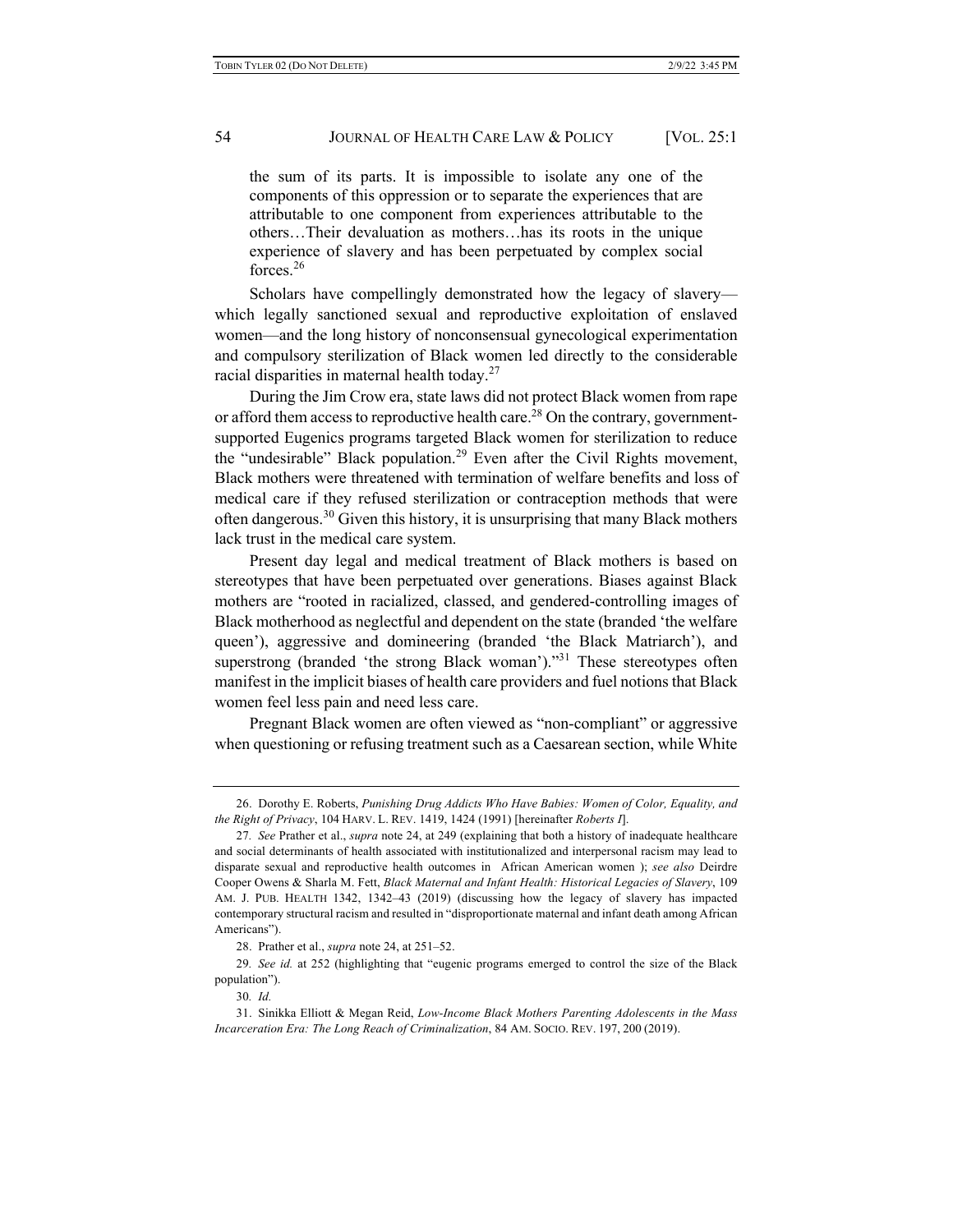women may be perceived as more health-literate.<sup>32</sup> Negative biases against Black mothers have also shaped welfare law, triggered disparate prosecutions of pregnant Black women for using drugs, and supported differential treatment by the child welfare system.<sup>33</sup>

### *B. Persistent, Unrelenting Disparities in Black Maternal Health*

Recent studies on the persistent disparities in maternal mortality and morbidity highlight the higher rates of chronic disease among Black women. Chronic diseases are more prevalent in U.S. women than for women in other high income countries.34 Hypertensive disorders leading to preeclampsia/eclampsia have risen significantly in the past two decades.<sup>35</sup> The rate of preeclampsia/eclampsia among Black women is 60% higher than for White women.<sup>36</sup> Black women are also more likely to have worse outcomes, including progression to eclampsia and in some cases, death.<sup>37</sup> The CDC reports that the pregnancy related mortality rate (PRMR) for Black women is 2.8–3.3 times higher than for White women.<sup>38</sup>

Among all pregnant women with comorbid chronic conditions (such as diabetes, obesity, and hypertension) and mental health problems, Black women are at the greatest risk of severe morbidity.<sup>39</sup> In seeking reasons for higher rates of hypertension and preeclampsia/eclampsia among Black women in the U.S., some researchers have compared outcomes for U.S.-born Black mothers against foreign-born Black mothers.40 One study found higher rates of hypertension

35. Kathryn R. Fingar et al., *Delivery Hospitalizations Involving Preeclampsia and Eclampsia, 2005–2014*, AGENCY HEALTHCARE RES. & QUALITY, April 2017, at 2.

36*. Id.* at 2, 10.

<sup>32.</sup> Laura B. Attanasio & Rachel R. Hardeman, *Declined Care and Discrimination During the Childbirth Hospitalization*, 232 SOC. SCI. & MED. 270, 272, 275 (2019).

<sup>33</sup>*. See generally* DOROTHY ROBERTS, KILLING THE BLACK BODY: RACE, REPRODUCTION AND THE MEANING OF LIBERTY (Random House ed., 1997) [hereinafter ROBERTS II] (discussing how racial injustice targeting Black women bears on laws and policies which attempt to control Black women's reproduction and deny benefits to children born to poor Black women).

<sup>34.</sup> Roosa Tikkanen et al., *What Is the Status of Women's Health and Health Care in the U.S. Compared to Ten Other Countries?*, THE COMMONWEALTH FUND (Dec. 19, 2018), https://www.commonwealthfund.org/publications/issue-briefs/2018/dec/womens-health-us-comparedten-other-countries.

<sup>37</sup>*. Id.*

<sup>38.</sup> Petersen et al., *supra* note 5, at 762.

<sup>39</sup>*. See* Lindsay K. Admon et al., *Racial and Ethnic Disparities in the Incidence of Severe Maternal Morbidity in the United States, 2012–2015*, 132 OBSTETRICS & GYNECOLOGY 1158, 1160, 1165, (2018) (explaining that there are high incidences of severe maternal morbidity among non-Hispanic Black women with comorbid conditions).

<sup>40</sup>*. See generally* Carla L. DeSisto et al., *Deconstructing a Disparity: Explaining Excess Preterm Birth Among U.S.-Born Black Women*, 28 ANNALS EPIDEMIOLOGY 225 (2018) (explaining a study comparing excess preterm birth rates between U.S.-born Black women and both foreign-born Black women and U.S.-born White women when one of the variables was hypertension); *see generally* Hui-Ju Tsai et al., *Differential Effects of Stress and African Ancestry on Preterm Birth and Related Traits Among*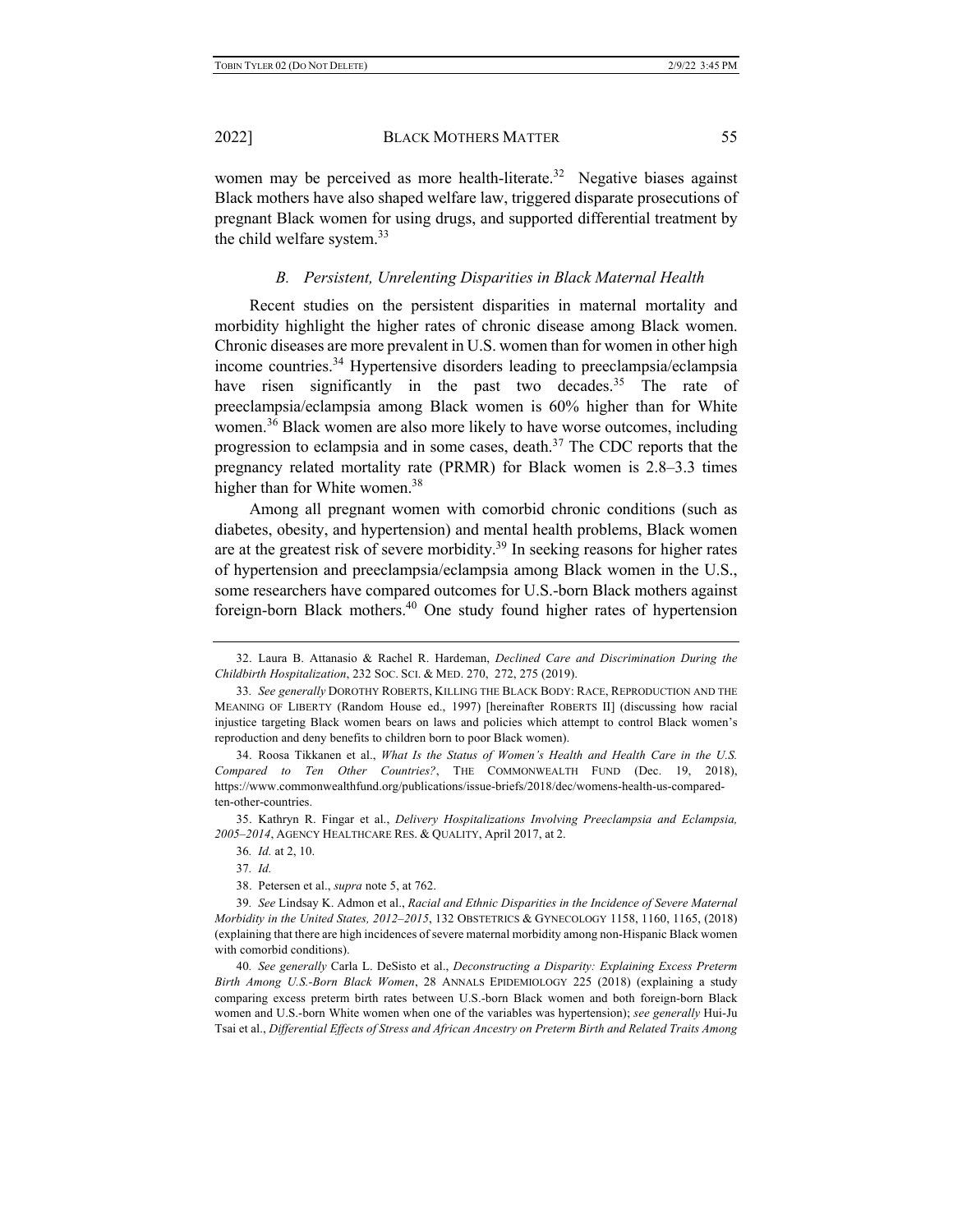among U.S.-born Black mothers who experienced pre-term birth, suggesting that the experience of living in the U.S. increases a Black mother's risks and supersedes genetic explanations.<sup>41</sup>

Black women are also more likely to experience maternal morbidities, including hemorrhage, infection, renal failure, acute myocardial infarction, and embolism, suggesting that quality of maternity care does play an important role in preventing poor outcomes.<sup>42</sup> Yet, higher rates of maternal mortality and morbidity are often blamed on Black women's behavior and underlying health conditions, theories of genetic differences, and/or lack of access to prenatal care.<sup>43</sup> Blaming individual Black mothers for exhibiting higher rates of chronic diseases such as obesity, diabetes, and hypertension obscures the unjust social, economic, and environmental conditions created by generational inequality (like, for instance, segregated neighborhoods with poor access to health care, healthy food options, employment opportunities, and safe schools for children).

Although still accepted in some circles, genetic differences as an explanation for racial disparities have been widely rejected by scientists and scholars,<sup>44</sup> who increasingly point to the ways in which genetic arguments have been employed since the time of slavery to justify systems of oppression.<sup>45</sup> While access to prenatal care does plays a role, public health researchers have demonstrated that disparities persist across the socioeconomic spectrum: the CDC reports that a Black woman with a higher education is 1.6 times as likely to die a pregnancy-related death as a White woman with less than a high school diploma.46

Thus, Black mothers' poor health outcomes stem from a constellation of factors across the life course, generated by deeply rooted social inequality and racism that manifests most starkly in higher rates of maternal death, severe illness, higher rates of preterm birth, and infant mortality. Laws and policies, shaped by political and cultural assumptions and priorities, have laid the

*US Born and Immigrant Black Mothers*, 96 MED., no. 5, 2017 (discussing a study comparing preterm birth rates between U.S. born and immigrant Black women where a consideration was preeclampsia and eclampsia).

<sup>41.</sup> DeSisto et al., *supra* note 40, at 229.

<sup>42</sup>*. See* Admon et al., *supra* note 39, at 1159, 1162–64 (explaining that deliveries to Black women had higher incidences of morbidities).

<sup>43</sup>*. See* Owens & Fett, *supra* note 27, at 1343 (discussing that Black pregnant women's underlying health conditions and lack of prenatal care negatively affect pregnancy-related conditions and maternal mortality).

<sup>44</sup>*. See* Michael Yudell et al., *Taking Race Out of Human Genetics*, 351 SCIENCE 564, 564 (2016) (highlighting the need to stop using race as a variable in genetic research).

<sup>45.</sup> DOROTHY ROBERTS, FATAL INVENTION: HOW SCIENCE, POLITICS, AND BIG BUSINESS RE-CREATE RACE IN THE TWENTY-FIRST CENTURY 308 (2011) [hereinafter ROBERTS III] ("[R]econfiguration of race in genetic terms provides a mechanism for legitimating the oppressive politics of race.").

<sup>46.</sup> Petersen et al., *supra* note 5, at 763.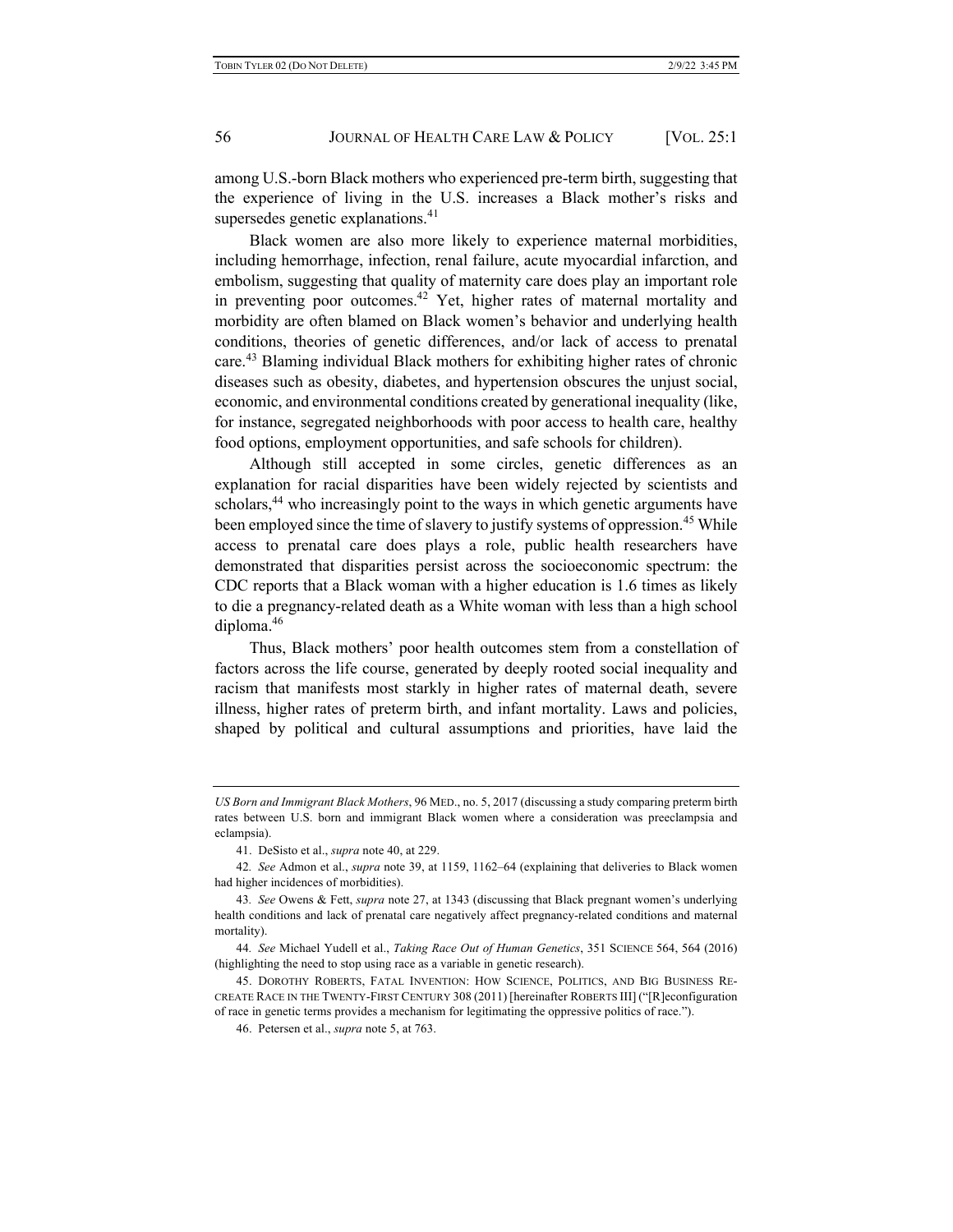groundwork for the disparate treatment of Black mothers in society. This disparate treatment is at the heart of Black maternal health disparities.

# *C. The Effects of a Lifetime of Discrimination and Toxic Stress on Black Mothers' Health*

A wealth of recent research has detailed the role of toxic stress in causing and exacerbating chronic disease and mental illness.47 A prolonged elevation of stress hormones, or "allostatic load," weakens the immune system, increases cardiovascular disease, damages memory cells, and induces inflammation.48 Chronic stress from social disadvantage may explain many socioeconomic health disparities.<sup>49</sup> The mean lifetime allostatic load score of Black women is significantly higher than the score for White women, regardless of age.<sup>50</sup> Greater exposure to childhood trauma and adversity also play a significant role. Black girls are more likely than other girls to live in poverty, to experience sexual violence, to have "acting-out" behavior criminalized, and to lack access to mental health treatment.<sup>51</sup> Studies on the role of adverse childhood experiences in adult health demonstrates that Black and Latinx children are more likely to experience adversity.<sup>52</sup> In particular, Black children are nearly three times as likely as White children to lose a parent, twice as likely to have a parent who is incarcerated, nearly twice as likely to witness violence in their neighborhood, and almost eight times as likely to experience unfair treatment due to their race.<sup>53</sup>

Researchers describe the effects of racism over the life course as "weathering," which adversely affects long-term health and well-being.<sup>54</sup> Recent studies documenting Black women's experiences underscore the prevalence of chronic stress in their physical and mental health:

In their day to day lives, [B]lack women are five times more likely than [W]hite women to report experiencing a headache, upset stomach, tensing of muscles, or a pounding heart because of how they were treated in society based on their race in the past month. Black women are also five times more likely to report emotional distress

<sup>47</sup>*. See generally* Bruce S. McEwen, *Neurobiological and Systemic Effects of Chronic Stress*, 1 CHRONIC STRESS, 2017 (describing how stress can cause an imbalance in neural circuitry that, in turn, affects systemic physiology).

<sup>48.</sup> DONALD A. BARR, HEALTH DISPARITIES IN THE UNITED STATES 64, 68–69 (3d ed. 2019).

<sup>49</sup>*. See id.* at 64 (discussing research that suggests that chronic stress is a possible source for the poor health associated with a position of social disadvantage).

<sup>50.</sup> Arline T. Geronimus et al., *"Weathering" and Age Patterns of Allostatic Load Scores Among Blacks and Whites in the United States*, 96 AM. J. PUB. HEALTH 826, 830 (2006).

<sup>51.</sup> JUDITH WARNER, CTR. AM. PROGRESS, THE UNEQUAL TOLL OF TOXIC STRESS 2, 9 (2017), https://www.americanprogress.org/issues/women/reports/2017/11/17/443028/unequal-toll-toxic-stress/.

<sup>52.</sup> Natalie Slopen et al., *Racial Disparities in Child Adversity in the U.S.: Interactions with Family Immigration History and Income*, 50 AM. J. PREV. MED. 47, 52 (2016).

<sup>53</sup>*. Id.*

<sup>54.</sup> Geronimus et al., *supra* note 50, at 826.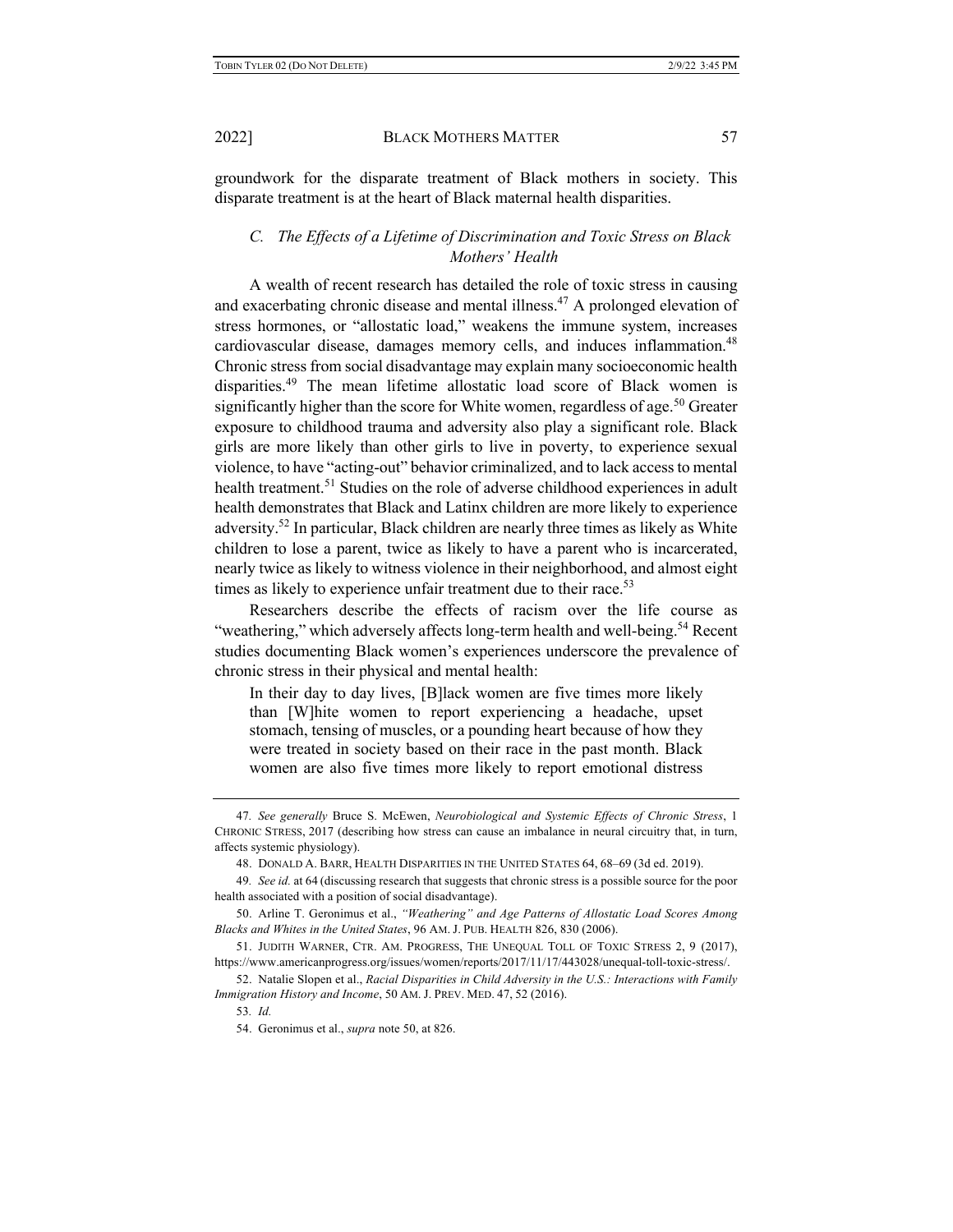because of how they were treated based on their race in the past month.<sup>55</sup>

The concept of weathering confronts centuries-old notions in the medical community that health disparities are the result of race-based genetic differences.<sup>56</sup> The stress research points to the complex interaction between social experience and biology.<sup>57</sup> The confluence of racism, gender discrimination, and social and economic inequality places Black women at the center of multiple stressors. For example, a recent study underscores the compounding factors of social adversity, experiences of discrimination, and poor sleep to explain higher rates of hypertension— a precursor to preeclampsia/eclampsia, and early death—in young Black women.<sup>58</sup> Another study found a higher prevalence of placenta pathology associated with inflammation among Black mothers, further suggesting that stress may be implicated in maternal health.<sup>59</sup>

Legal and policy responses to the Black maternal health crisis require confronting the ways in which Black women and girls have historically been and continue to be marginalized, the burden of the allostatic load that they carry, and their treatment by the medical and legal systems.

# III. THE HEALTH CARE SYSTEM: STRUCTURAL BARRIERS TO ACCESS TO QUALITY, ACCOUNTABLE HEALTH CARE

### *A. The Role of Politics and Law in Undermining Access*

Lack of access to quality health care for Black mothers is directly attributable to the legacy of legalized racial discrimination in the U.S. Most notably, the Hill-Burton Act, passed in 1946, which authorized the use of federal funds to build new hospitals, allowed for the building of separate facilities for different populations, "if the plan makes equitable provision on the basis of need for facilities and services like quality for each such group."<sup>60</sup> Political leaders knew that separate facilities for Black Americans would not provide equitable

<sup>55.</sup> Danyelle Solomon, *Racism: The Evergreen Toxin Killing Black Mothers and Infants*, CTR. FOR AM. **PROG.** (April 18, 2018), https://cdn.americanprogress.org/content/uploads/2018/04/18054703/BlackMaternalHealth-

issuebrief1.pdf?\_ga=2.114187015.1052389328.1633885164-1152023097.1632019947.

<sup>56</sup>*. See* Roland J. Thorpe et al., *Accelerated Health Declines among African Americans in the USA,* 93 J. URBAN HEALTH: BULL. NY ACAD. OF MED. 808, 809 (2016) (discussing the effects of weathering among Black people likely to engage in high-effort coping).

<sup>57</sup>*. Id.* at 809.

<sup>58.</sup> Jewell Scott et al., *Social Adversity, Sleep Characteristics, and Elevated Blood Pressure Among Young Adult Black Females*, 4 HEALTH EQUITY 421, 427 (2020).

<sup>59.</sup> Nana Matoba et al., *Racial Differences in Placental Pathology Among Very Preterm Births*, 83 PLACENTA 37, 39 (2019).

<sup>60.</sup> Title VI, ch. 958 § 601, § 2, 60 Stat. 1041 (1946) (current version at 42 U.S.C. § 291).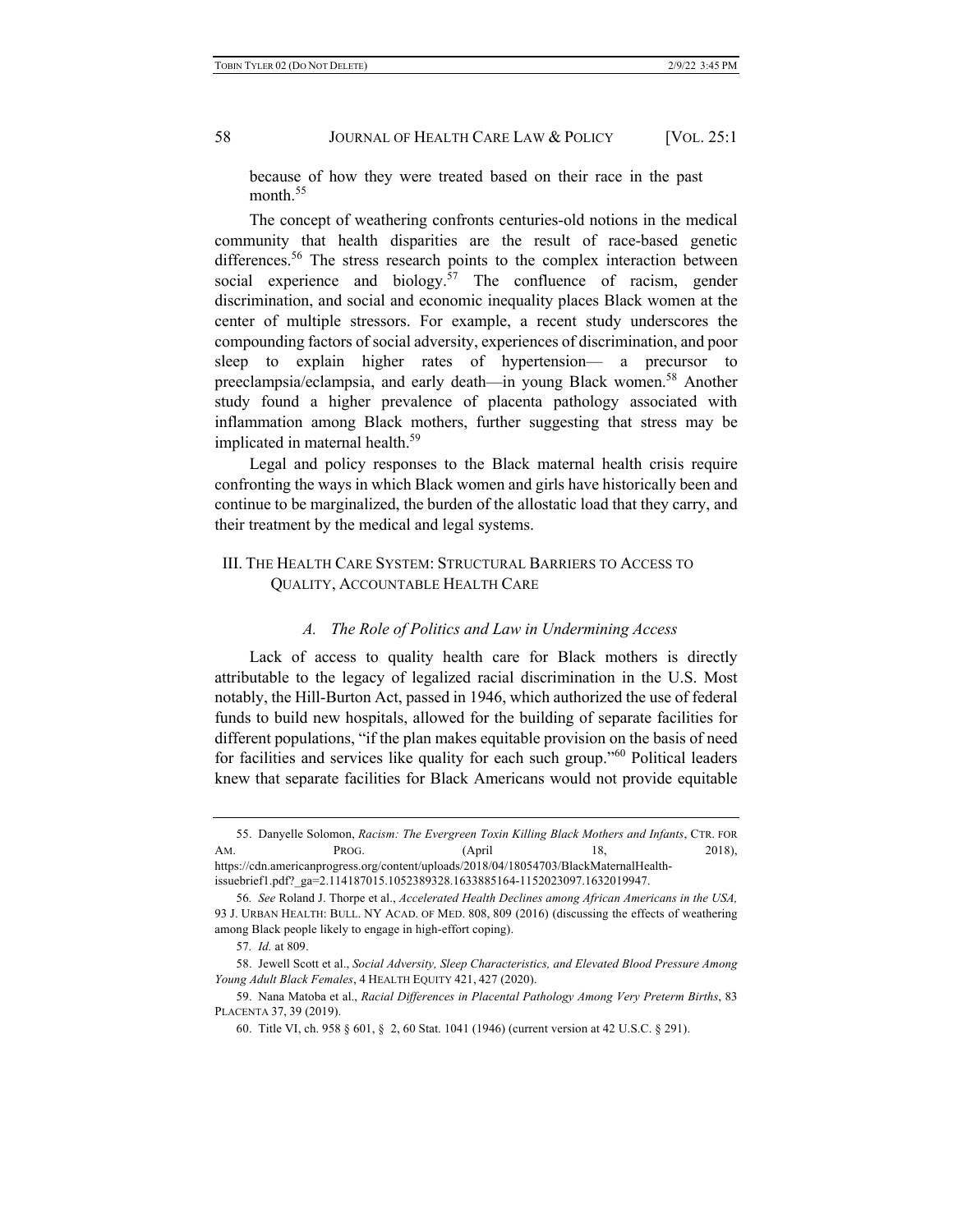access to quality care. This "separate but equal" approach to health care, like in the context of education, intentionally placed under-resourced, lower quality health facilities in segregated neighborhoods. This part of the law survived until 1963 when it was found unconstitutional by the U.S. Court of Appeals for the Fourth Circuit in *Simkins v. Moses H. Cone Memorial Hospital*; the Supreme Court denied certiori in 1964.<sup>61</sup>

The Civil Rights Act of 1964 aimed to erase the ugly history of racial segregation in health care and prohibit discrimination. But protections afforded under Title VI of the Civil Rights Act, which prohibits discrimination on the basis of race, color or national origin by health care programs receiving federal funding, have proven to be toothless.<sup>62</sup> To demonstrate disparate treatment, an individual must show that there was intentional discrimination, which is often exceedingly difficult to prove.<sup>63</sup> Nonetheless, the regulations implementing Title VI also make "disparate impact," a violation of the law; even if a health care provider or entity's conduct is unintentional, it may be held accountable if its actions have a discriminatory impact on minority groups.<sup>64</sup>

However, in 2001, the U.S. Supreme Court severely limited an individual's right to bring a discrimination claim by making the disparate impact provision enforceable only by the federal government, meaning that individuals may not sue a health care entity for discrimination unless they can demonstrate intent.<sup>65</sup> The Court's decision accomplished two things: First, it cynically reinforced the idea that racism and discrimination in health care only occur in overt ways (such as a health care provider uttering a racial slur or refusing to provide treatment to a patient based on race), and second, it made a claim of disparate impact, for which intent cannot be proven, reliant on a government agency's enforcement discretion.<sup>66</sup>

The history of segregation in health care, combined with the aforementioned enforcement difficulties, are foundational barriers to Black mothers' abilities to access high quality health care. Coupled with legal barriers, U.S. health care policy's failure to ensure universal access to health insurance coverage disproportionately harms Black mothers, who are more likely to be uninsured.

<sup>61.</sup> 323 F.2d 959 (4th Cir. 1963) (cert denied).

<sup>62.</sup> Title VI of the Civil Rights Act of 1964, 42 U.S.C. §§ 2000d–2000d-7.

<sup>63</sup>*. Title VI Legal Manual: Proving Discrimination – Intentional Discrimination*, U.S. DEPT. OF JUST., https://www.justice.gov/crt/fcs/T6Manual6 (last visited Nov. 21, 2021).

<sup>64</sup>*. Id.*

<sup>65.</sup> DAYNA BOWEN MATTHEW, JUST MEDICINE: A CURE FOR RACIAL INEQUALITY IN AMERICAN HEALTH CARE 203–04 (2015).

<sup>66.</sup> Alexander v. Sandoval, 532 U.S. 275 (2001).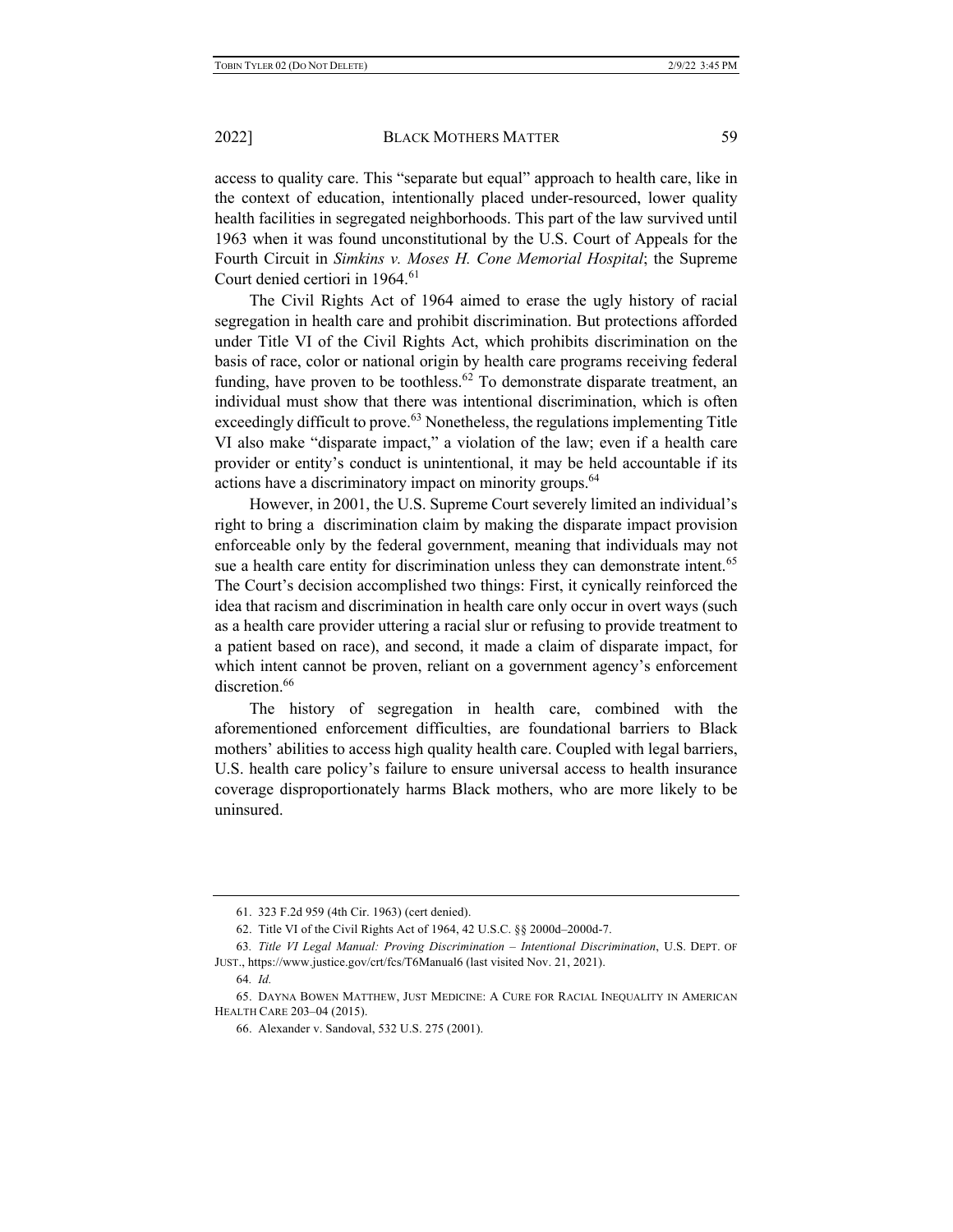### *B. Barriers to Insurance Coverage*

While the Affordable Care Act (ACA) appreciably improved access to health insurance coverage for Black women, they still remain more likely than White women to be uninsured and are twice as likely to be Medicaid recipients.<sup>67</sup> Medicaid expansion is associated with a slight reduction in disparities in low birthweight and preterm births for African Americans and has improved access to postpartum care in expansion states.<sup>68</sup> However, Black Americans are more likely than any other group to fall into the coverage gap, living in states that have not expanded Medicaid.<sup>69</sup>

Medicaid now covers  $66%$  of all births to Black women,<sup>70</sup> making its coverage rules indispensable for access to quality maternity care. Federal rules require that Medicaid cover maternal care for at least sixty days postpartum.<sup>71</sup> While new mothers in expansion states maintain a pathway to coverage, lowincome women in non-expansion states are more likely to become uninsured after sixty days.<sup>72</sup> In 2018, 47% of new mothers who were uninsured reported that they lost Medicaid or their medical plan stopped after pregnancy.<sup>73</sup> Covered services vary by state, influencing access to supportive services, such as midwives, doula care, and home visiting, which have been shown to reduce disparities in outcomes.<sup>74</sup> Black communities have a long history of midwifery and community members supporting women during birth.<sup>75</sup> But these supports were severely undermined by the Sheppard-Towner Act of 1921, which enacted

71*. See generally* Usha Ranji et al., *Expanding Postpartum Medicaid Coverage*, KAISER FAM. FOUND. (Mar. 9, 2021), https://www.kff.org/womens-health-policy/issue-brief/expanding-postpartummedicaid-coverage/ (discussing the federal rules for Medicaid eligibility for pregnancy and postpartum care).

74. EVA H. ALLEN & SARAH BENATAR, MATERNITY CARE FINANCING: CHALLENGES AND OPPORTUNITIES HIGHLIGHTED BY THE COVID-19 PANDEMIC (Robert Wood Johnson Found., Oct. 2020), https://www.urban.org/sites/default/files/publication/103127/maternity-care-financing-challenges-andopportunities-highlighted-by-the-covid-19-pandemic\_4.pdf.

75*. See generally* Johana-Marie E. L. K. Williams, *The Midwife Problem: The Effect of the 1921 Sheppard-Towner Act on Black Midwives in Leon County*, FL. A.&M. UNIV., Feb. 2014 (describing the history of Black women using midwives to facilitate childbirth).

<sup>67</sup>*. Women's Health Insurance Coverage*, KAISER FAM. FOUND. (Jan. 12, 2021), https://www.kff.org/womens-health-policy/fact-sheet/womens-health-insurance-coverage/.

<sup>68</sup>*. Id.*

<sup>69.</sup> Samantha Artiga et al., *Health Coverage by Race and Ethnicity, 2010-2019*, KAISER FAM. FOUN. (July 16, 2021), https://www.kff.org/racial-equity-and-health-policy/issue-brief/health-coverage-by-raceand-ethnicity/.

<sup>70.</sup> MEDICAID AND CHIP PAYMENT AND ACCESS COMM'N (MACPAC), MEDICAID'S ROLE IN FINANCING MATERNITY CARE (January 2020), https://www.macpac.gov/wpcontent/uploads/2020/01/Medicaid%E2%80%99s-Role-in-Financing-Maternity-Care.pdf.

<sup>72</sup>*. Id.*

<sup>73.</sup> STACEY MCMORROW ET AL., URB. INST, UNINSURED NEW MOTHERS' HEALTH AND HEALTH CARE CHALLENGES HIGHLIGHT THE BENEFITS OF INCREASING POSTPARTUM MEDICAID COVERAGE 8 (2020), https://www.urban.org/sites/default/files/publication/102296/uninsured-new-mothers-health-andhealth-care-challenges-highlight-the-benefits-of-increasing-postpartum-medicaid-coverage\_0.pdf.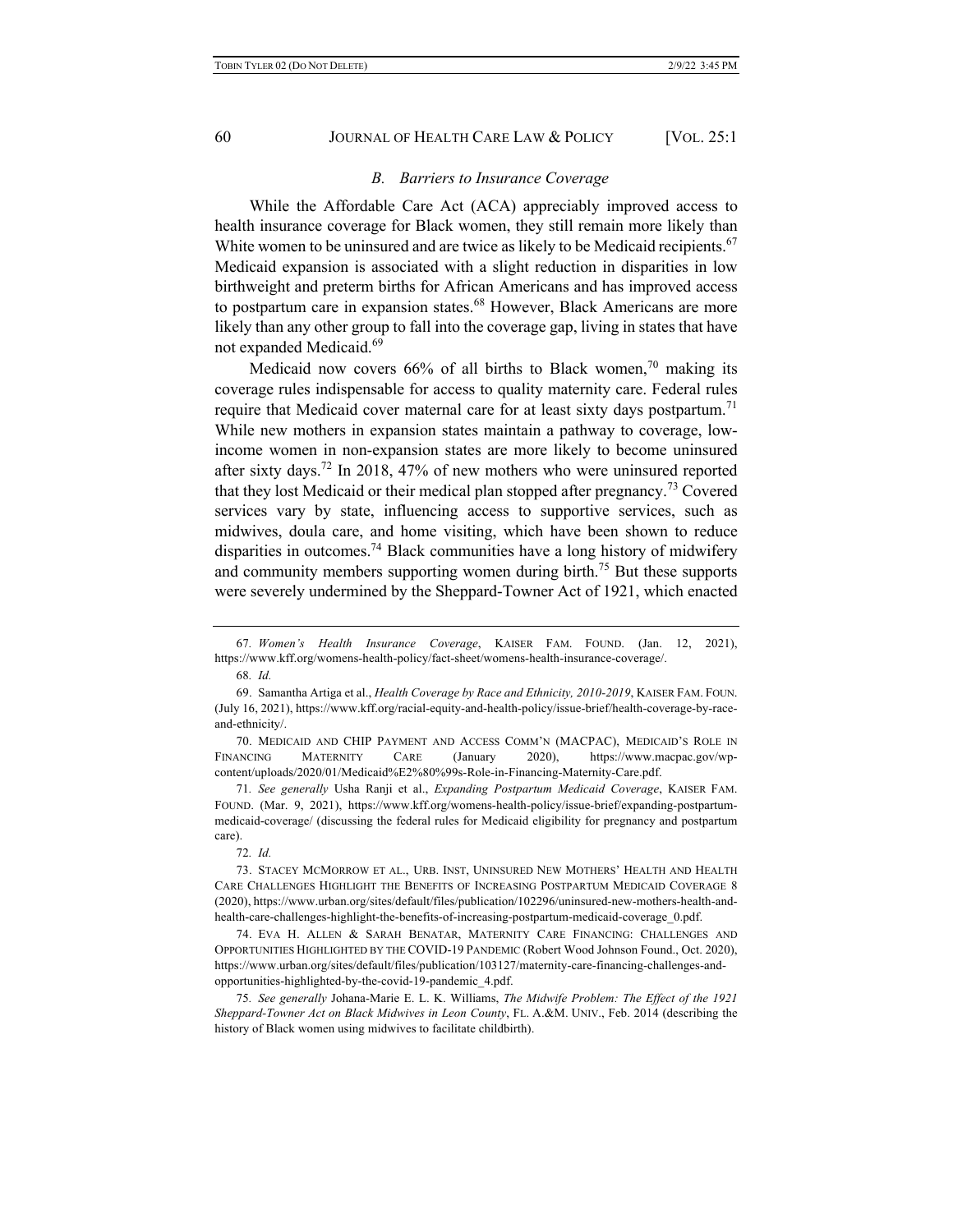onerous regulatory barriers, including education and licensure requirements that shifted power over births from mothers and communities to the medical establishment.<sup>76</sup>

Medicaid policy levers that have the potential to reduce maternal health disparities, especially for Black mothers, include: extending postpartum coverage to a full year; expanding benefits to include evidence-based supports, such as doulas, midwives, and home visiting; and implementing value-based payment models and managed care contracts that reward providers for reducing disparities in outcomes among racial and ethnic groups.<sup>77</sup> The American Rescue Plan, passed by the Congress and signed by President Biden on March 11, 2021, includes a new option for states to expand Medicaid eligibility from sixty days to twelve months postpartum through either a 1115 waiver or by using state funds.<sup>78</sup> States that exercise this option must also provide full Medicaid benefits to pregnant and postpartum women instead of the narrower scope of benefits previously required by Medicaid for pregnant women.<sup>79</sup>

While this state option opens the door to longer coverage, it is not a federal mandate and there is no guarantee that states will implement this change. Sustaining coverage after pregnancy (and beyond) will not only reduce maternal mortality and morbidity, but will also demonstrate that the U.S. values maternal health. Such a policy would move the country one step closer toward recognizing the worth and dignity of Black mothers who have long been devalued. As of January 6, 2022, waivers for five states have been approved, fifteen states have enacted legislation to seek a waiver, and two states have pending waivers.<sup>80</sup> The waivers vary by coverage period, eligible populations and/or benefits.<sup>81</sup>

Black mothers are increasingly seeking out prenatal care and birthing options where they feel valued and supported. COVID-19 and concerns about bias in hospitals have driven some Black women to use birthing centers, doulas, and midwives in their own communities.<sup>82</sup> But Medicaid coverage for doulas and midwives varies significantly by state. Only a few states currently cover doula

<sup>76</sup>*. See id.* at 1 (highlighting how the decline in midwifery care in Florida affected Black women's self-care).

<sup>77.</sup> Priti Khanal, *Improving Maternal Health Outcomes: State Policy Actions and Opportunities*, CTR. FOR HEALTH CARE STRATEGIES (Mar. 5, 2021), https://www.chcs.org/news/improving-maternalhealth-outcomes-state-policy-actions-and-opportunities/.

<sup>78.</sup> Usha Ranji et al., *Postpartum Coverage Extension in the American Rescue Plan Act of 2021*, KAISER FAM. FOUND. (Mar. 18, 2021), https://www.kff.org/policy-watch/postpartum-coverageextension-in-the-american-rescue-plan-act-of-2021/.

<sup>79</sup>*. Id.*

<sup>80</sup>*. Medicaid Postpartum Coverage Extension Tracker*, KAISER FAM. FOUND. (last visited Jan. 6, 2022), https://www.kff.org/medicaid/issue-brief/medicaid-postpartum-coverage-extension-tracker/.

<sup>81</sup>*. Id.*

<sup>82.</sup> Alice Proujansky, *Why Black Women Are Rejecting Hospitals in Search of Better Births*, N.Y.TIMES (Mar. 11, 2021), https://www.nytimes.com/2021/03/11/nyregion/birth-centers-newjersey.html.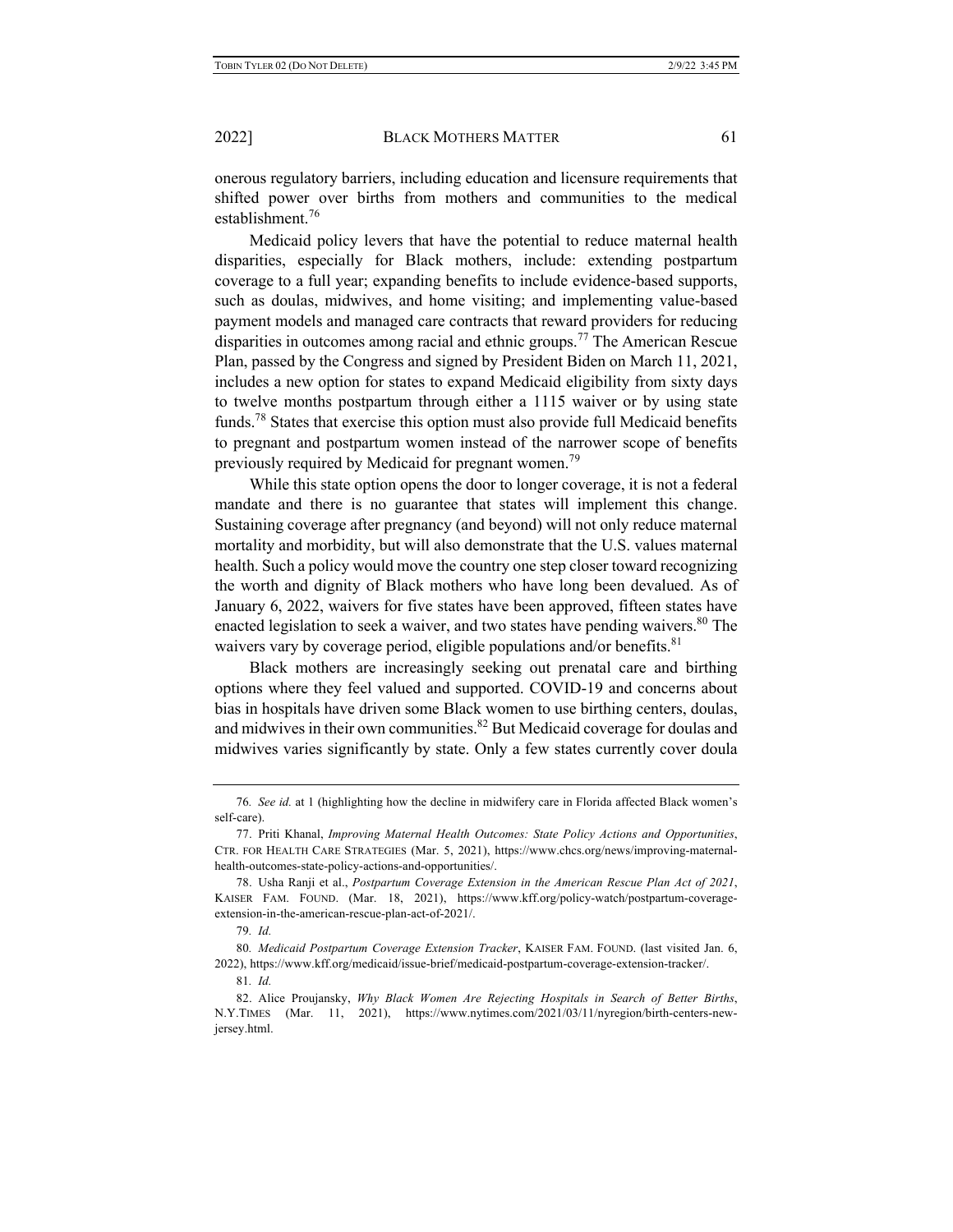services or have passed legislation to do so. $83$  Even in those states, however, low reimbursement rates and training, registration, and credentialing requirements create obstacles for many women of color.<sup>84</sup> While in all 50 states, certified nurse midwives (CNMs) may practice in hospitals and are covered by Medicaid coverage, community-based midwives who practice in homes and birthing centers are subject to regulatory hurdles such as scope of practice rules, including requirements that they work under physician-supervision.<sup>85</sup> These legal barriers serve to not only disempower Black mothers in their own birth experiences, but also to deepen their alienation from a health care system that, for decades, has dismissed their voices. Yet, there is evidence that doulas improve outcomes and convey a return on investment to states by reducing preterm birth and cesarean rates.<sup>86</sup>

# *C. Quality Care: The Roles of Institutional and Health Care Provider Racism*

Of course, access to health insurance does not guarantee access to quality care. The legacy of segregated hospitals, further perpetuated by the history of the Hill-Burton Act,  $87$  is that Black women are more likely to live in segregated communities with poor-performing hospitals. One study of obstetric care found that hospitals that primarily serve Black patients performed worse on twelve of fifteen quality indicators for delivery-related care than predominantly Hispanic and White-serving hospitals.<sup>88</sup> Additionally, hospitals with maternity wards in low-income Black neighborhoods have been closing their doors amid the pandemic, making access to care even more challenging.<sup>89</sup> Nevertheless, while they are under-resourced, community hospitals in Black neighborhoods tend to

<sup>83</sup>*. See* Cara B. Safon et al., *Doula Care Saves Lives, Improves Equity, And Empowers Mothers. State Medicaid Programs Should Pay For It*, HEALTH AFFS. (May 26, 2021), https://www.healthaffairs.org/do/10.1377/hblog20210525.295915/full/ (identifying four state Medicaid programs that cover doula services—namely, New Jersey, Oregon, Indiana, and Minnesota—and 21 other states that are considering including doula services as a Medicaid benefit).

<sup>84</sup>*. Id.*

<sup>85.</sup> Nora Ellman, *Community Based Doulas and Midwives: Key to Addressing the U.S. Maternal Health Crisis*, CTR. FOR AM. PROG. (Apr. 14, 2020, 9:08 AM), https://www.americanprogress.org/issues/women/reports/2020/04/14/483114/community-baseddoulas-midwives/.

<sup>86.</sup> K. B. Kozhimannil et al., *Modeling the Cost-Effectiveness of Doula Care Associated with Reductions in Preterm Birth and Cesarean Delivery*, 43 BIRTH 20, 26 (2016).

<sup>87.</sup> Hill-Burton Act, 42 U.S.C. §§ 291–291o (1976).

<sup>88.</sup> A. A. Creanga et al., *Performance of Racial and Ethnic Minority-Serving Hospitals on Delivery-Related Indicators*, 211 AM. J. OBSTETRICS & GYNOCOLOGY 647, e5 (Dec. 2014).

<sup>89.</sup> Kelly Glass, *When Maternity Wards in Black Neighborhoods Disappear*, N.Y. TIMES (May 5, 2020), https://www.nytimes.com/2020/05/05/parenting/coronavirus-black-maternal-mortality.html.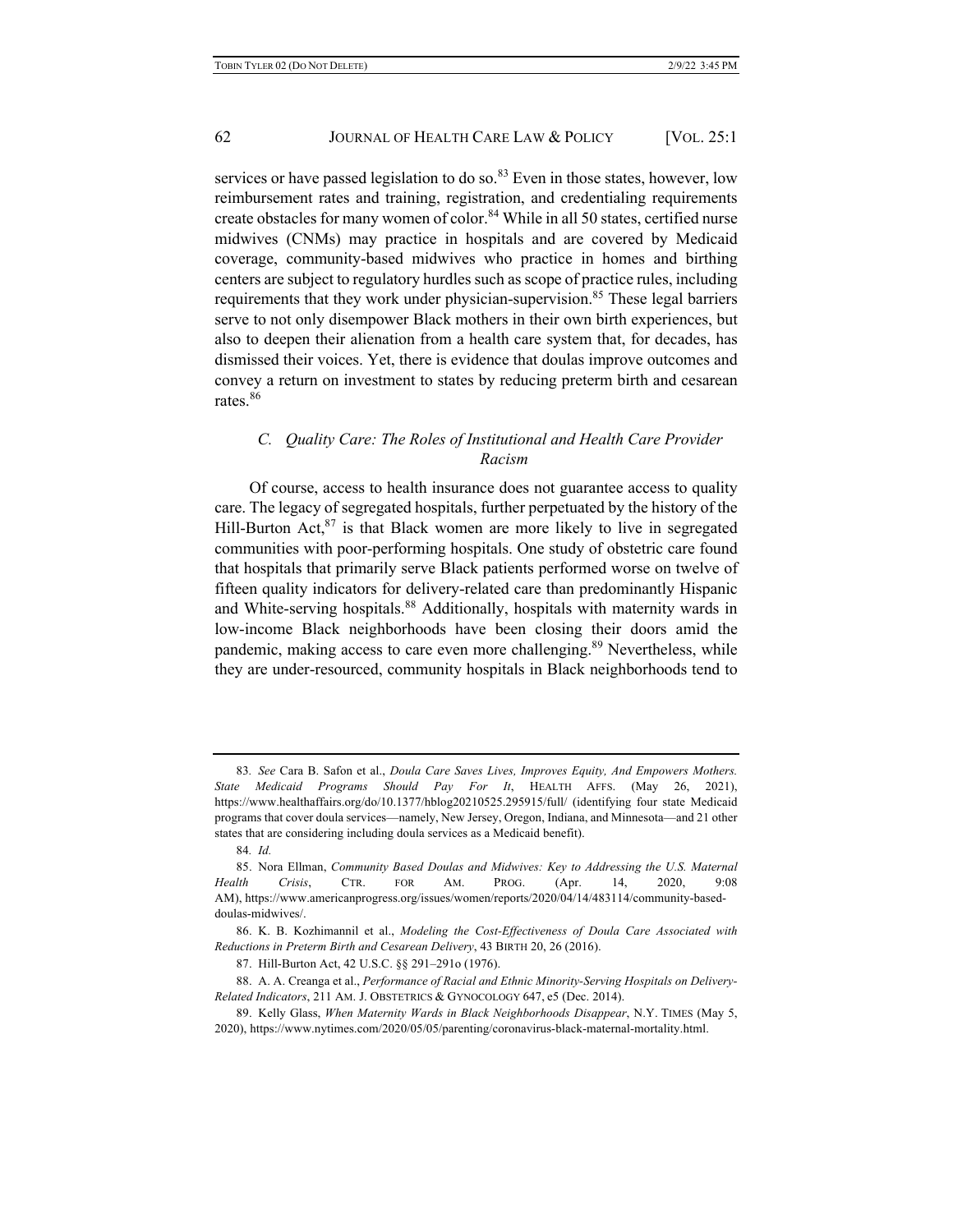employ more Black providers, where women are less likely to encounter racial bias. $90$ 

Some studies suggest that racial and gender concordance between patients and providers improves patient experiences.<sup>91</sup> A 2020 study by Brad Greenwood, Rachel Hardeman and colleagues found that racial concordance between Black newborns and their physicians significantly reduces infant mortality, effectively cutting the Black infant "mortality penalty" in half.<sup>92</sup> Yet, Black physicians make up only 5% of the workforce, while Black Americans make up 13% of the overall population in the  $U.S.<sup>93</sup>$  Systemic barriers to educational opportunity and entrance into the medical profession continue to perpetuate the underrepresentation of Black Americans in medicine.<sup>94</sup>

As described earlier, long held stereotypes about Black women, especially Black mothers, translates into an insensitive medical system that labels them non-compliant or difficult, further alienating them from their providers and putting their health at risk. Though explicit bias exists, scholars suggest that implicit anti-Black biases in health care are more prevalent and pernicious in causing harm:

The empirical evidence that race and ethnicity influence physicians to make harmful distinctions in how they treat and interact with [W]hite patients versus patients of color is overwhelming . . . Physicians' implicit biases lead to unintentional and in some cases, unconscious discrimination. The resulting biased behavior may directly contradict the physician's sincerely held, explicit beliefs and intentions to provide excellent care to all patients regardless of their race or ethnicity.95

When gender and racial stereotypes converge, the experience of provider bias may lead to avoidance of care. A 2017 poll found that 22% of Black women said they avoided going to the doctor due to a concern that they would be

<sup>90</sup>*. See generally id*. (concerning the impact of the loss of maternity wards in Black neighborhoods).

<sup>91</sup>*. E.g.,*Junko Takeshita et al., *Association of Racial/Ethnic and Gender Concordance Between Patients and Physicians with Patient Experience Ratings*, 3 JAMA NETWORK OPEN, no. 11, Nov. 2020, at 1, 1–2, https://doi.org/10.1001/jamanetworkopen.2020.24583.

<sup>92.</sup> Brad N. Greenwood & Rachel Hardeman., *Physician–Patient Racial Concordance and Disparities in Birthing Mortality for Newborns*, 117 PNAS 21194–95 (Sep. 1, 2020).

<sup>93</sup>*. Diversity in Medicine: Facts and Figures 2019*, ASS'N AM. MED. COLLS. (2019), https://www.aamc.org/data-reports/workforce/report/diversity-medicine-facts-and-figures-2019; *see also*  Vijaya Rao & Glenn Flores, *Why Aren't There More African-American Physicians? A Qualitative Study and Exploratory Inquiry of African-American Students' Perspectives on Careers in Medicine*, 99 J. NAT'L. MED. ASS'N 986, 988–89 (Sept. 2007), https://pubmed.ncbi.nlm.nih.gov/17913107 (discussing financial constraints, insufficient exposure, and lack of encouragement, role models and peer pressure leading to underrepresentation among Black Americans in the physician workforce).

<sup>94</sup>*. See Addressing the Challenges to a Diverse Physician Workforce*, ASSOCIATED MED. SCHS. N. Y., Feb. 2020, at 1 (identifying the barriers that underrepresented medical students face as they pursue careers in medicine); Rao & Flores, *supra* note 93.

<sup>95.</sup> MATTHEW, *supra* note 65, at 39.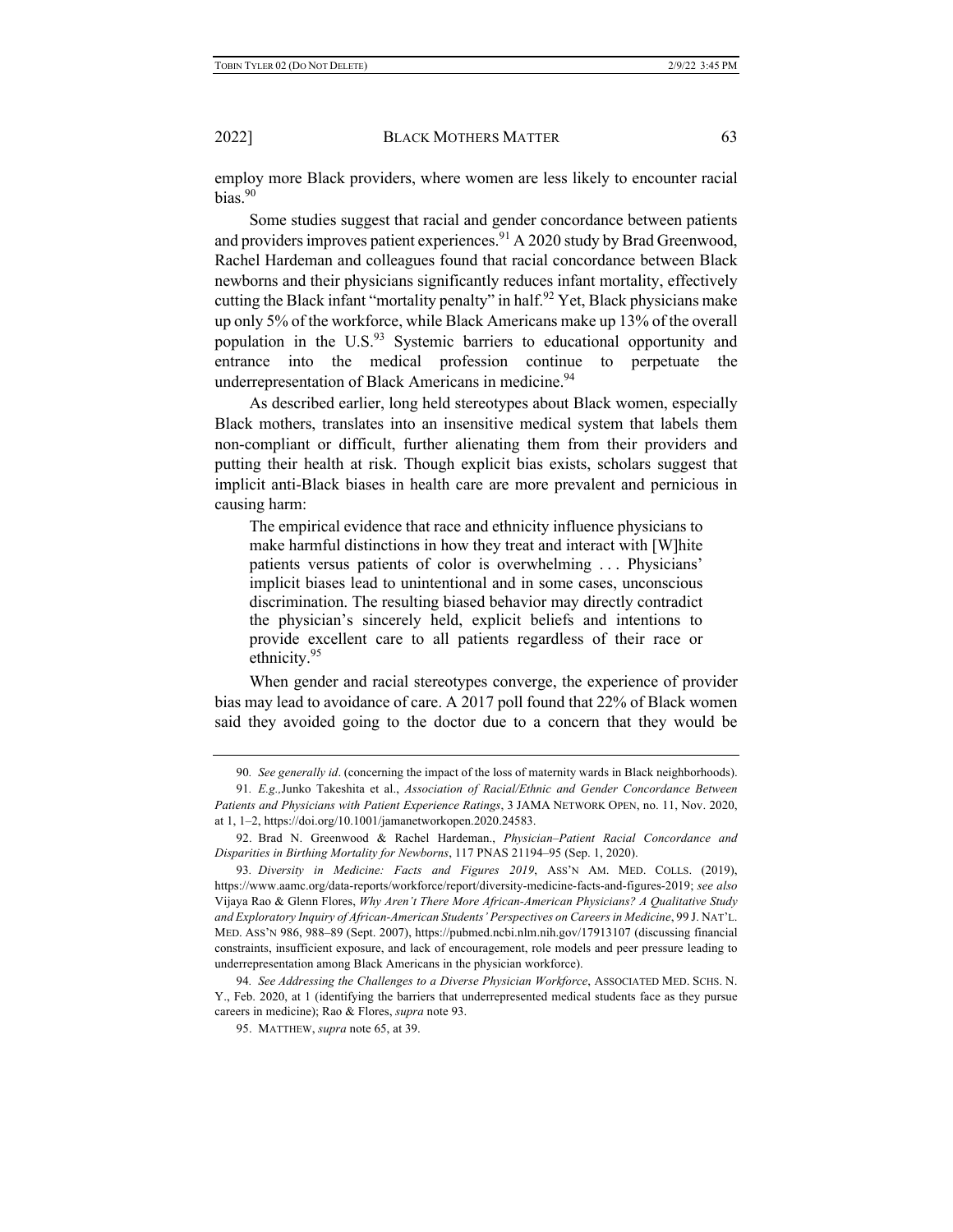discriminated against because they are women; 22% of Black Americans said they avoided care due to concern about racial discrimination.<sup>96</sup> Implicit biases related to maternity care for Black women are especially important in providerpatient encounters due to the long history of stereotyping, dismissing, and devaluing Black mothers. A 2018 research study, *Listening to Mothers*, found that Black women were more likely than White and Latinx women to claim discrimination during maternity care and birthing experiences.<sup>97</sup> Many Black women also report being disbelieved when they are in pain.<sup>98</sup> A 2018 study found that Black and Hispanic women are less likely to receive opioid pain medication post-partum than are White women.<sup>99</sup> Pervasive bias in health care may lead some providers to dismiss legitimate symptoms and concerns, affecting treatment, causing trauma, and disempowering Black women at a crucial moment in their lives. This treatment is a form of institutional discrimination which is "perpetuated through policies and practices that unwittingly reproduce dynamics of inclusion and exclusion, or exploitation and privilege."<sup>100</sup>

### *D. Accountability: Confronting Racial and Gender Discrimination*

Greater attention to racial health disparities and to systemic racism in law enforcement has generated calls for health care providers to undergo implicit bias and antiracism training.<sup>101</sup> Some medical schools have adopted anti-bias curricula.<sup>102</sup> To have real impact, though, "the trainings should also be substantive, process-oriented and ongoing, as opposed to a 'check-the-box' training that is fulfilled once in the continuum of a person's career in health care."103 Furthermore, training and education should include specific discussion

<sup>96.</sup> DISCRIMINATION IN AMERICA: EXPERIENCES AND VIEWS OF AMERICAN WOMEN; DISCRIMINATION IN AMERICA: EXPERIENCES AND VIEWS OF AFRICAN AMERICANS 1 (Robert Wood Johnson Found., Nat'l Pub. Radio & Harvard T.H. Chan School of Pub. Health 12, Dec. 2017).

<sup>97.</sup> Carol Sakala, et. al, *Listening to Mothers in California: A Population-Based Survey of Women's Childbearing Experiences*, NAT'L P'SHIP FOR WOMEN AND FAMS. (September 2018), https://www.chcf.org/wp-content/uploads/2018/09/ListeningMothersCAFullSurveyReport2018.pdf.

<sup>98.</sup> Jennifer M. Haley & Sarah Benatar, *Improving Patient and Provider Experiences to Advance Maternal Health Equity*, URBAN INST., Oct. 2020, at 2.

<sup>99.</sup> Nevert Badreldin et al., *Racial Disparities in Postpartum Pain Management*, 134 OBSTETRICS & GYNECOLOGY 1147, 1150–51 (2019).

<sup>100.</sup> Angela P. Harris & Aysha Pamukcu, *The Civil Rights of Health: A New Approach to Challenging Structural Inequality*, 67 UCLA L. REV. 758, 785 (2020).

<sup>101</sup>*. See* Amy J. Zeidan et. al., *Implicit Bias Education and Emergency Medicine Training: Step One? Awareness,* 3 AEM EDUC. & TRAINING 81, 82 (Jan. 2019) (explaining that the there is still a lack of progress in implicit bias training among healthcare professionals).

<sup>102.</sup> Swapna Reddy et al., *Implicit Bias Curricula in Medical School: Student and Faculty Perspectives*, **HEALTH AFFS** (Jan. 15, 2020), https://www.healthaffairs.org/do/10.1377/hblog20200110.360375/full/.

<sup>103.</sup> Jamila K. Taylor, *Structural Racism and Maternal Health Among Black Women*, 48 J.L. MED. & ETHICS 506, 514 (2020).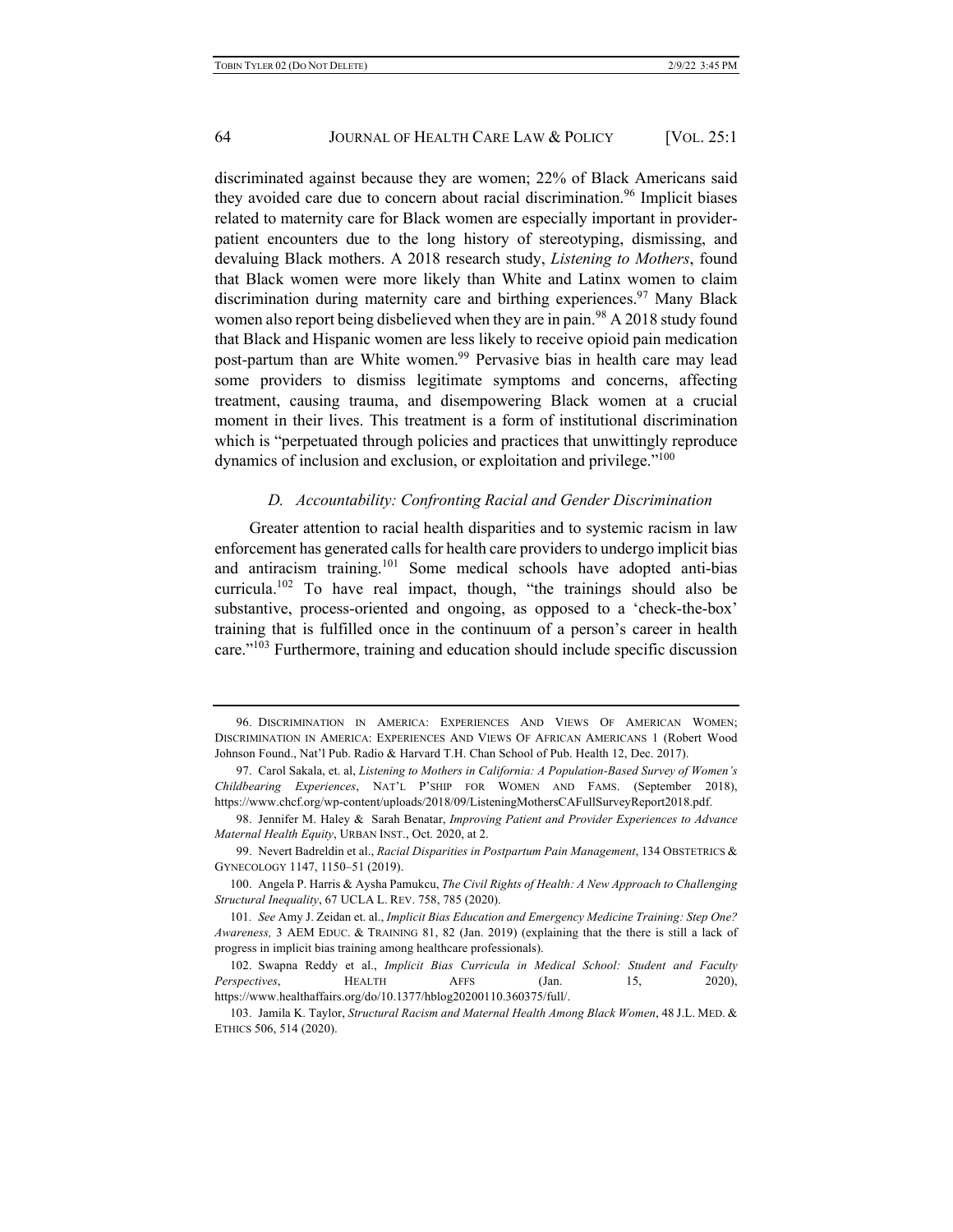of the historical treatment and stereotyping of Black mothers in medicine as well as emphasis on shared decision-making.

However, training, even if effective, will take time to change medical culture. There must be accountability for current providers and systems since health care providers are increasingly employed by hospitals or large health care systems. This presents an opportunity for lawmakers to hold systems accountable for individual and systemic discriminatory treatment that leads to racially disparate outcomes.104 Accountability requires health systems to collect and publicize relevant data by race, and create actionable enforcement for standards of acceptable conduct. In many communities, existing data—collected by providers, health care systems, health departments, and payers—on maternal health outcomes is not sufficiently disaggregated by race and ethnicity to inform changes in policy and practice.<sup>105</sup> Doing so requires cross sector collaboration.<sup>106</sup>

Insufficient data also makes it more difficult for individuals and government agencies to detect and demonstrate the disparate impact of health systems' policies and practices on Black mothers. Experiences of discrimination in the health care system have been independently reported through surveys, but most health care systems do not ask questions in patient satisfaction questionnaires about these experiences.<sup>107</sup> Routinely collecting this information, linking it to federal quality metrics and/or value-based payment mechanisms, and requiring transparency to the public will help to incentivize hospitals and health care systems to change their practices.<sup>108</sup>

As discussed earlier, Title VI, which is intended to protect patients from racial discrimination, no longer affords individuals the right to sue unless they can demonstrate that the discrimination was intentional. For Title VI to address subtle forms of discrimination, it must be amended to restore the individual right to sue for disparate impact.<sup>109</sup> As Professor Dayna Matthew argues, merely focusing on individual provider-to-patient discrimination conceals how health inequity is "determined by systemic ways in which powerful health institutions, including providers, insurers, and the state, interact with groups of underclass

<sup>104</sup>*. See e.g.,* Sarah Benatar & Kimá Joy Taylor, *The Pandemic Has Increased Demand for Data and Accountability to Decrease Maternal Health Inequity* (Robert Wood Johnson Foundation, November 2020), https://www.urban.org/research/publication/pandemic-has-increased-demand-data-andaccountability-decrease-maternal-health-inequity (explaining that after viewing the maternal health outcome data, California developed a Birth Equity Collaborative to promote implicit bias training).

<sup>105</sup>*. Id.*

<sup>106</sup>*. Id.*

<sup>107</sup>*. See* Paige Nong et al., *Patient-Reported Experiences of Discrimination in the US Health Care System*, 3 JAMA NETWORK OPEN, Dec. 15, 2020, at 2 (describing a survey that collected data on patient discrimination in the health care system).

<sup>108.</sup> Sara N. Bleich et al., *Addressing Racial Discrimination in US Health Care Today*, 2 JAMA HEALTH F., no. 3, Mar. 2021, at 1, 1.

<sup>109</sup>*. See supra* text accompanying notes 63–65.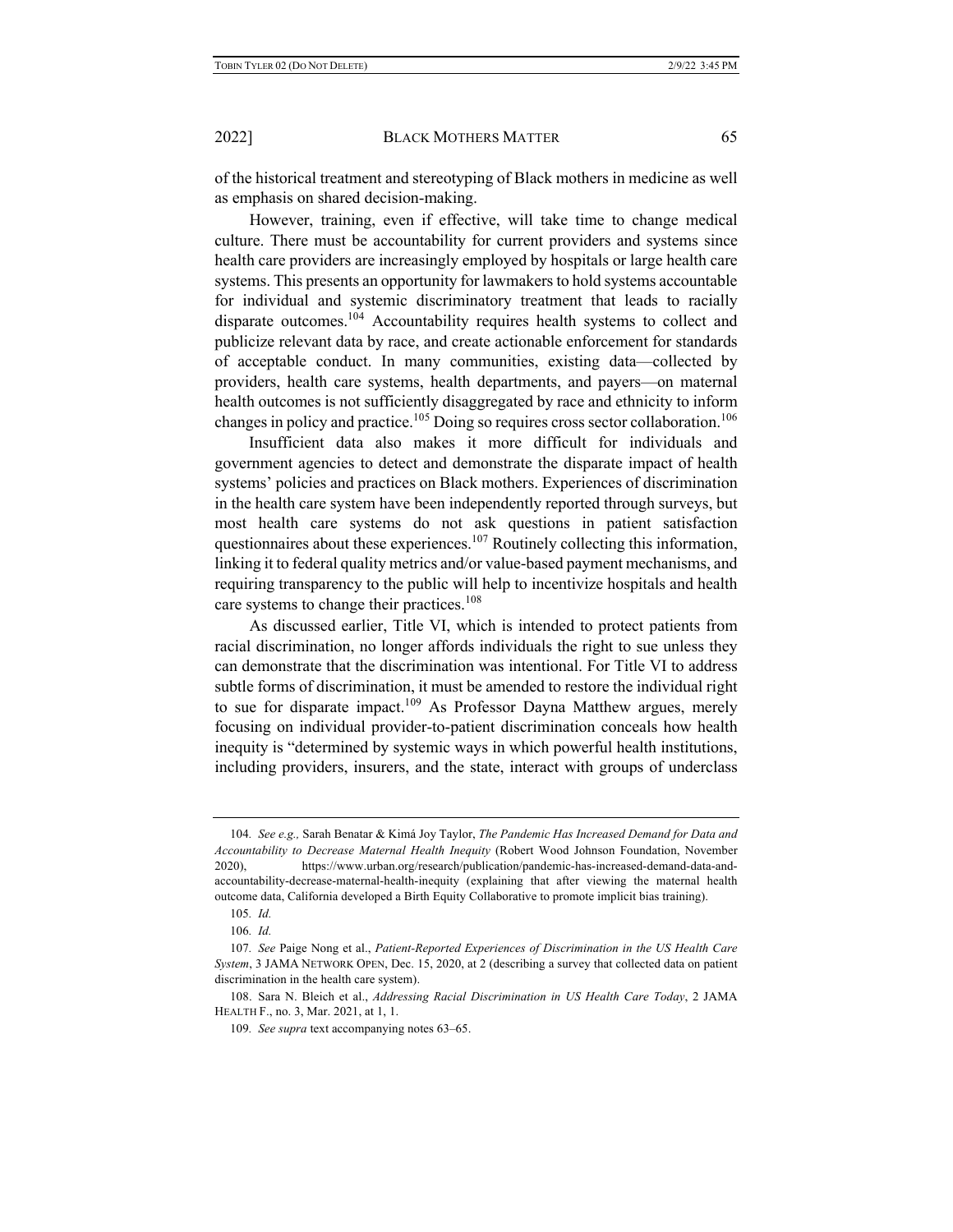patients as populations, not merely as individuals."<sup>110</sup> Accountability for interpersonal and systemic discrimination is crucial to restoring the dignity and voice of Black mothers who are often disempowered in their encounters with the health care system.

In addition to holding health care systems accountable, states, which play a large role in health care policy and implementation through Medicaid programs should also be held accountable for Black maternal health disparities. The Center for Health Care Strategies and the Commonwealth Fund have begun tracking state maternal health policies across three domains: (1) coverage and benefits, (2) care delivery transformation, and (3) data oversight (including whether the state collects race-stratified data).<sup>111</sup> Comparing state maternal health laws and policies may help to hold state policymakers more accountable for Black maternal health disparities.

# IV. THE MULTIPLE, COMPOUNDING STRESSORS AFFECTING BLACK MATERNAL HEALTH ACROSS THE LIFESPAN

Most of the current policy discussion about Black maternal mortality and morbidity focuses on expanding access to insurance during the perinatal period and improving access to quality health care.<sup>112</sup> While access to quality pre- and post-natal care is critically important to reducing maternal mortality and morbidity, it will not alone bridge the racial gap in outcomes. In fact, by the time of their first prenatal visit, the impact of a lifetime of racism- and sexism-related stressors predisposes many Black women to preeclampsia/eclampsia and other pregnancy complications.<sup>113</sup> Political discourse and decision-making that is undergirded by racist and gender-based stereotypes perpetuate indifference to Black mothers' experiences of bias and discrimination. Indeed, facially neutral antidiscrimination laws frequently offer little protection to Black women in their interactions with employers and government officials. Below I describe how discriminatory and stress-inducing interactions with government systems, as well as day-to-day encounters, contribute to poor health across the life course for Black women, especially mothers.

<sup>110.</sup> MATTHEW, *supra* note 65, at 229.

<sup>111</sup>*. State Policies to Improve Maternal Health Outcomes*, THE COMMONWEALTH FUND (Nov. 2020), https://www.commonwealthfund.org/sites/default/files/2021-

<sup>03/</sup>State\_Policies\_Maternal\_Health\_Outcomes\_Comparison\_TABLE\_030821.pdf.

<sup>112</sup>*. See e.g.,* Priti Khanal, Tricia McGinnis, & Laurie Zephyr*, Tracking State Policies to Improve Maternal Health Outcomes*, THE COMMONWEALTH FUND (Nov. 19, 2020), https://www.commonwealthfund.org/blog/2020/tracking-state-policies-improve-maternal-healthoutcomes (discussing an overview of the state maternal health policies).

<sup>113.</sup> Mary E. Coussons-Read, *Effects of prenatal stress on pregnancy and human development: mechanisms and pathways*, 6 OBSTETRIC MED. 52, 55 (2013) ("Increasing data suggest that racial stress is a contributor to the persistently higher rates of LBW, infant mortality and small for gestational age infants observed in African American women compared with [W]hite women.").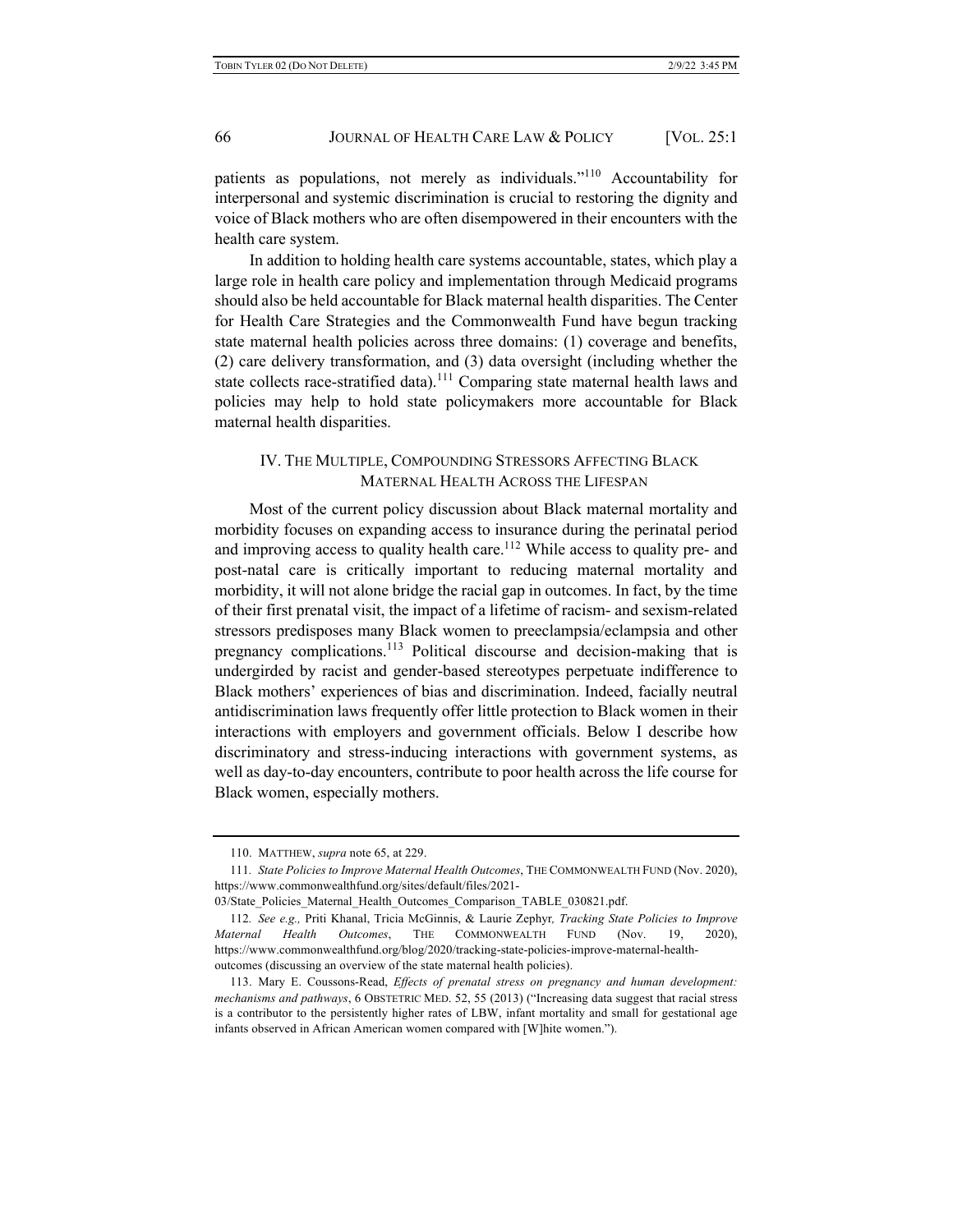# *A. Work: Employment Discrimination and Chronic Stress*

Among American women, Black women have had the longest history of labor market participation whether single, married or mothers.<sup>114</sup> Since slavery, Black women have often been viewed as laborers for whom maternal responsibilities are secondary.<sup>115</sup> Through most of American history, Black women served as caretakers for White families.<sup>116</sup> Due to racial discrimination, Black women were excluded until the 1960s from government support for lowincome families, including the Aid to Families with Dependent Children Program.<sup>117</sup> Black mothers were scapegoated during the welfare reform era of the late 1980s and early 1990s as "welfare queens," who were portrayed as unwilling to work, and as leaching off the government while having babies only to increase the size their welfare checks.<sup>118</sup> White women were generally viewed as better mothers if they took time to stay at home with their children, while Black women were seen as lazy and selfish when unemployed.<sup>119</sup> Work requirements included in the Personal Responsibility and Work Opportunity Act of 1993, the major overhaul of the U.S. welfare system, was not inconspicuously targeted at stereotyped and undervalued Black mothers.<sup>120</sup>

Black mothers continue to experience employment discrimination, regardless of their socioeconomic status. Nearly 29% of all pregnancy discrimination claims filed between 2011 and 2015 were brought by Black women, even though they make up only  $14\%$  of childbearing-aged workers.<sup>121</sup> Fifty percent of Black women report having experienced discrimination in how they are paid or considered for promotions based on their gender, while 57% of

<sup>114.</sup> Nina Banks, *Black Women's Labor Market History Reveals Deep-Seated Race and Gender Discrimination*, ECON. POL. INST.: WORKING ECON. (Feb. 19, 2019, 2:11 PM), https://www.epi.org/blog/black-womens-labor-market-history-reveals-deep-seated-race-and-genderdiscrimination/.

<sup>115</sup>*. Id.*

<sup>116</sup>*. Id.*

<sup>117</sup>*. Id.*

<sup>118</sup>*. See* Xandi McMahon, *The Non-Consensual Identity Politics of the "Welfare Queen,"* COMPASS: THE GALLATIN RSCH. J. (Nov. 13, 2018), https://wp.nyu.edu/compass/2018/11/13/the-non-consensualidentity-politics-of-the-welfare-queen/ (noting that during the Reagan era, welfare was politicized as a "Black problem" even though welfare went to predominantly White women).

<sup>119</sup>*. Id.*

<sup>120</sup>*. Major Provisions of the Personal Responsibility and Work Opportunity Reconciliation Act of 1996 (P.L. 104-193)*, U.S. Dep't of Health & Hum. Servs. (Dec. 16, 1996), https://www.acf.hhs.gov/ofa/policy-guidance/major-provisions-welfare-law.

<sup>121</sup>*. By the Numbers: Women Continue to Face Pregnancy Discrimination in the Workplace*, NAT'L. P'SHIP. FOR WOMEN & FAMS., Oct. 2016, at 3, http://www.nationalpartnership.org/researchlibrary/workplace-fairness/pregnancy-discrimination/by-the-numbers-womencontinue-to-facepregnancy-discrimination-in-the-workplace.pdf.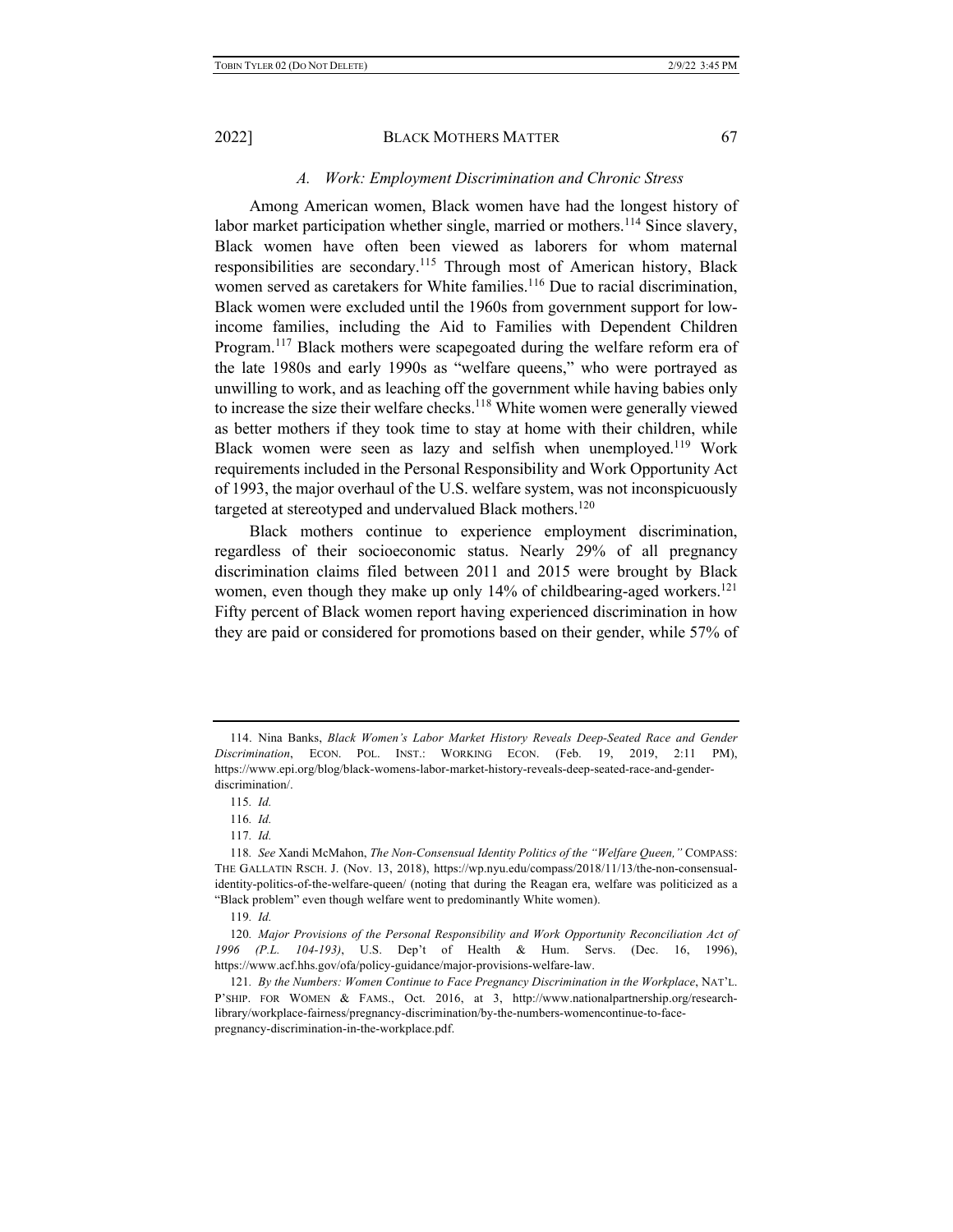Black Americans report this type of employment discrimination based on their race. $122$ 

Although the pay gap for Black women has narrowed over time, it remains significant: in 1967, the average Black woman made forty-three cents to every dollar made by a White man; today she makes sixty-seven cents.<sup>123</sup> This wide gap has serious economic consequences for Black mothers and their families. Because 68% of Black women are their families' breadwinner (compared with 36.8% of White women and 41% of Latinx women),  $124$  differential pay may take a substantial toll on family health and well-being.

Employment discrimination and structural racism have diverted Black women into low-wage jobs, most often service sector jobs such as waitressing, cleaning, childcare, and home health care, significantly affecting Black women's health.<sup>125</sup> Black women are less likely to have access to health insurance, paid family leave, or sick leave.<sup>126</sup> Although nine states offer some type of paid family and medical leave,  $127$  the only federally protected leave available to American workers comes through the Family and Medical Leave Act of 1993 (FMLA). FMLA provides only unpaid leave, limits its protections to those who work for

<sup>122.</sup> DISCRIMINATION IN AMERICA: EXPERIENCES AND VIEWS OF AMERICAN WOMEN; DISCRIMINATION IN AMERICA: EXPERIENCES AND VIEWS OF AFRICAN AMERICANS, *supra* note 96, at 1. It is important to note that these polls asked Black women to distinguish between perceived discrimination based on gender or based on race. *Id* at 9. This either/or approach undermines the intersectional experiences of Black women who may encounter unjust treatment based on some combination of race, gender, class and/or LGBT status. *Id.*

<sup>123.</sup> Ruqaiijah Yearby, *The Impact of Structural Racism in Employment and Wages on Minority Women's Health*, 43 ABA HUM. RIGHTS MAG., no. 3, 2018, at 1, 22, https://www.americanbar.org/groups/crsj/publications/human\_rights\_magazine\_home/the-state-ofhealthcare-in-the-united-states/state-of-healthcare/ [hereinafter *Yearby I*].

<sup>124.</sup> Sarah Jane Glynn, *Breadwinning Mothers Continue to be the U.S. Norm*, CTR. FOR AM. PROG. (May 10, 2019, 5:17 PM), https://www.americanprogress.org/issues/women/reports/2019/05/10/469739/breadwinning-motherscontinue-u-s-norm/. *Fact Sheet*, NAT'L P'SHIP FOR WOMEN (Mar. 2021), https://www.nationalpartnership.org/our-work/resources/economic-justice/fair-pay/african-americanwomen-wage-gap.pdf ("[I]f the wage gap were eliminated, on average, a Black woman working full time, year-round would have enough money for… 156 more weeks of food for her family (three years' worth)…and twenty-two more months of rent.").

<sup>125</sup>*. Yearby I*, *supra* note 123, at 22.

<sup>126</sup>*. See* Ruqaiijah Yearby, *Protecting Workers that Provide Essential Services*, PUB.HEALTH L. WATCH, Aug. 2020, at 193, https://static1.squarespace.com/static/5956e16e6b8f5b8c45f1c216/t/5f445e5ca7b21825e9add2b3/15983 16124697/Chp26\_COVIDPolicyPlaybook-Aug2020.pdf [hereinafter *Yearby II*] (explaining that as the COVID-19 pandemic has illuminated, women, particularly Black women, are more likely to be "essential workers"). Women make up 76% of workers in health care and food agriculture. *Id*. The pandemic has exposed the enormous disparities between workers who have the option to work from home (and simultaneously care for their children when schools closed) and those workers in jobs that have failed to provide protection from the virus and that carry few benefits. *Id.*

<sup>127</sup>*. Paid Family and Sick Leave in the U.S.*, KAISER FAM. FOUND. (Dec. 14, 2020), https://www.kff.org/womens-health-policy/fact-sheet/paid-family-leave-and-sick-days-in-the-u-s./.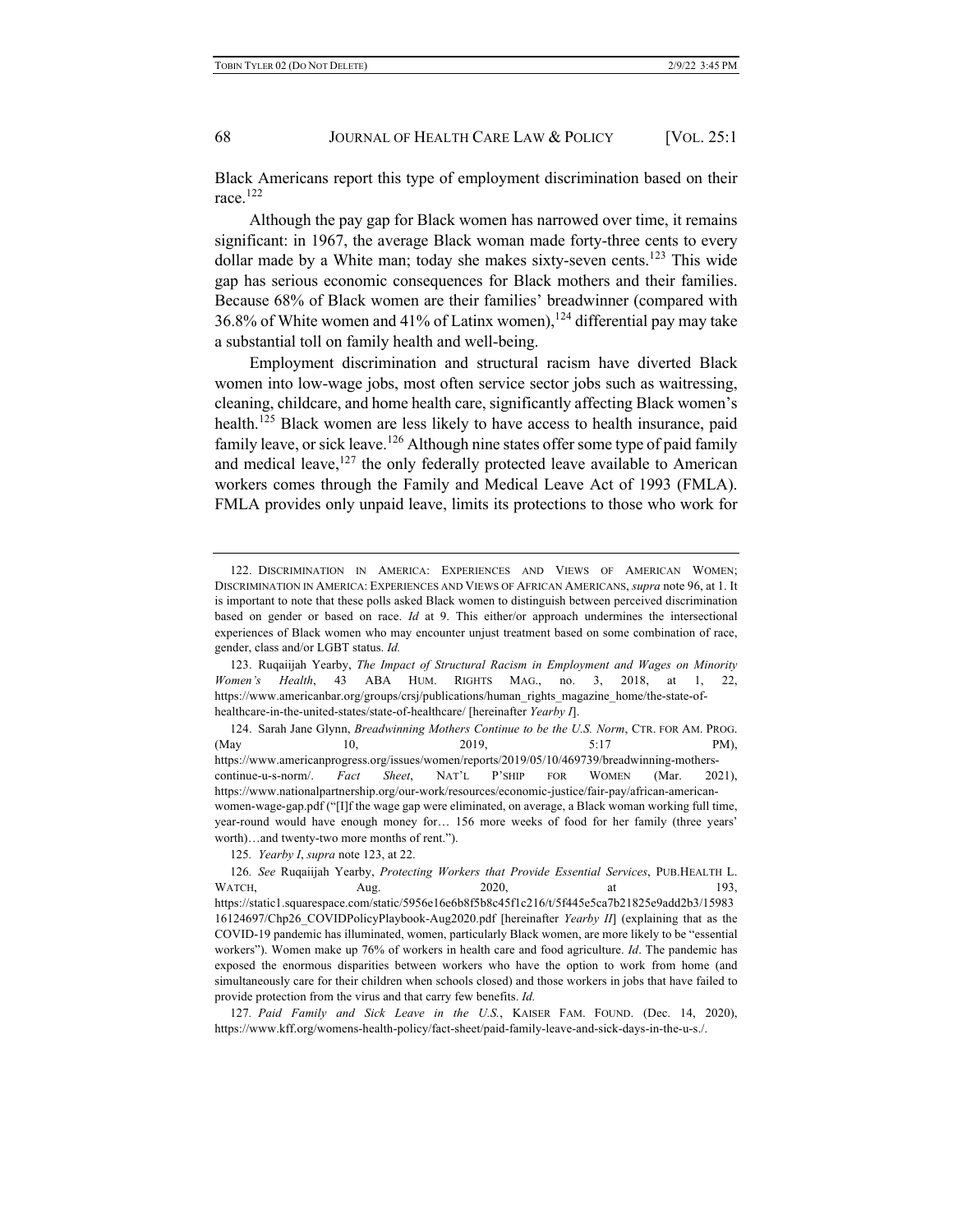large employers, and excludes part-time workers.<sup>128</sup> The huge gap in access to paid leave for American workers, especially those in low wage jobs, is acute for Black mothers.129 Fewer than one third are "both eligible for and able to afford to take unpaid leave under the federal Family and Medical Leave Act. …[They] are more likely to quit and/or be fired from their jobs after giving birth than [W] hite women, or return to work before they are healthy enough to do so." $130$ 

As medical and public health researchers continue to study the physiological and psychological impacts of chronic stress, the toll on mothers, especially single mothers, in managing work-family conflict requires further exploration.<sup>131</sup> Work-family conflict and stress have lifelong health implications for Black mothers, who are more likely to be single mothers working low-wage jobs, are more often subject to employment discrimination, and are less likely to have access to paid sick time, paid family leave, and health insurance.<sup>132</sup> Failure to protect Black women from gender- and race-based employment discrimination, compounded by policymakers' refusal to expand support, continues to relegate Black women to the lower rung of society and contributes to the unrelenting health disparities that lead to their lifelong disabilities and early deaths.<sup>133</sup>

Like Title VI of the Civil Rights Act, which has been watered down by court decisions rendering it toothless,<sup>134</sup> Title VII—which makes it illegal for an employer to discriminate based on race, color, religion, sex, or national origin also presents significant barriers to successful claims by Black women alleging

<sup>128</sup>*. Fact Sheet #28: The Family and Medical Leave Act*, U.S. DEPT. OF LABOR, https://www.dol.gov/sites/dolgov/files/WHD/legacy/files/whdfs28.pdf.

<sup>129.</sup> Paid Family and Medical Leave: A Racial Justice Issue and Opportunity , NAT'L P'SHIP FOR WOMEN AND FAMS., Apr. 2018, at 1, https://www.nationalpartnership.org/our-work/resources/economicjustice/paid-leave/paid-family-and-medical-leave-racial-justice-issue-and-opportunity.pdf.

<sup>130</sup>*. Black Women's Maternal Health: A Multifaceted Approach to Addressing Persistent and Dire Health Disparities*, NAT'L P'SHIP FOR WOMEN AND FAMS., Apr. 2018, at 4, https://www.nationalpartnership.org/our-work/resources/health-care/maternity/black-womens-maternalhealth-issue-brief.pdf.

<sup>131.</sup> Laura Wheeler Poms et. al., *Work–Family Conflict, Stress, and Physical and Mental Health: A Model for Understanding Barriers to and Opportunities for Women's Well-Being at Home and in the Workplace*, 8 WORLD MED. & HEALTH POL. 444, 445 (2016).

<sup>132.</sup> Jocelyn Frye, *Valuing Black Women's Work*, CTR. FOR AMER. PROG. (Aug. 7, 2018), https://www.americanprogress.org/issues/women/news/2018/08/07/454508/valuing-black-womenswork/; *see also* Banks, *supra* note 114.

<sup>133</sup>*. See* Jamila Taylor, *Racism, Inequality, and Health Care for African Americans*, THE CENTURY FOUND. (Dec. 19, 2019), https://tcf.org/content/report/racism-inequality-health-care-africanamericans/?session=1 (examining how racism and the lack of health care coverage for Black Americans has led to higher rates of infirmity and lower life expectancy in the Black population).

<sup>134</sup>*. Title VI, Civil Rights Act of 1964*, U.S. DEP'T OF LABOR, https://www.dol.gov/agencies/oasam/regulatory/statutes/title-vi-civil-rights-act-of-1964 (last visited Nov. 28, 2021).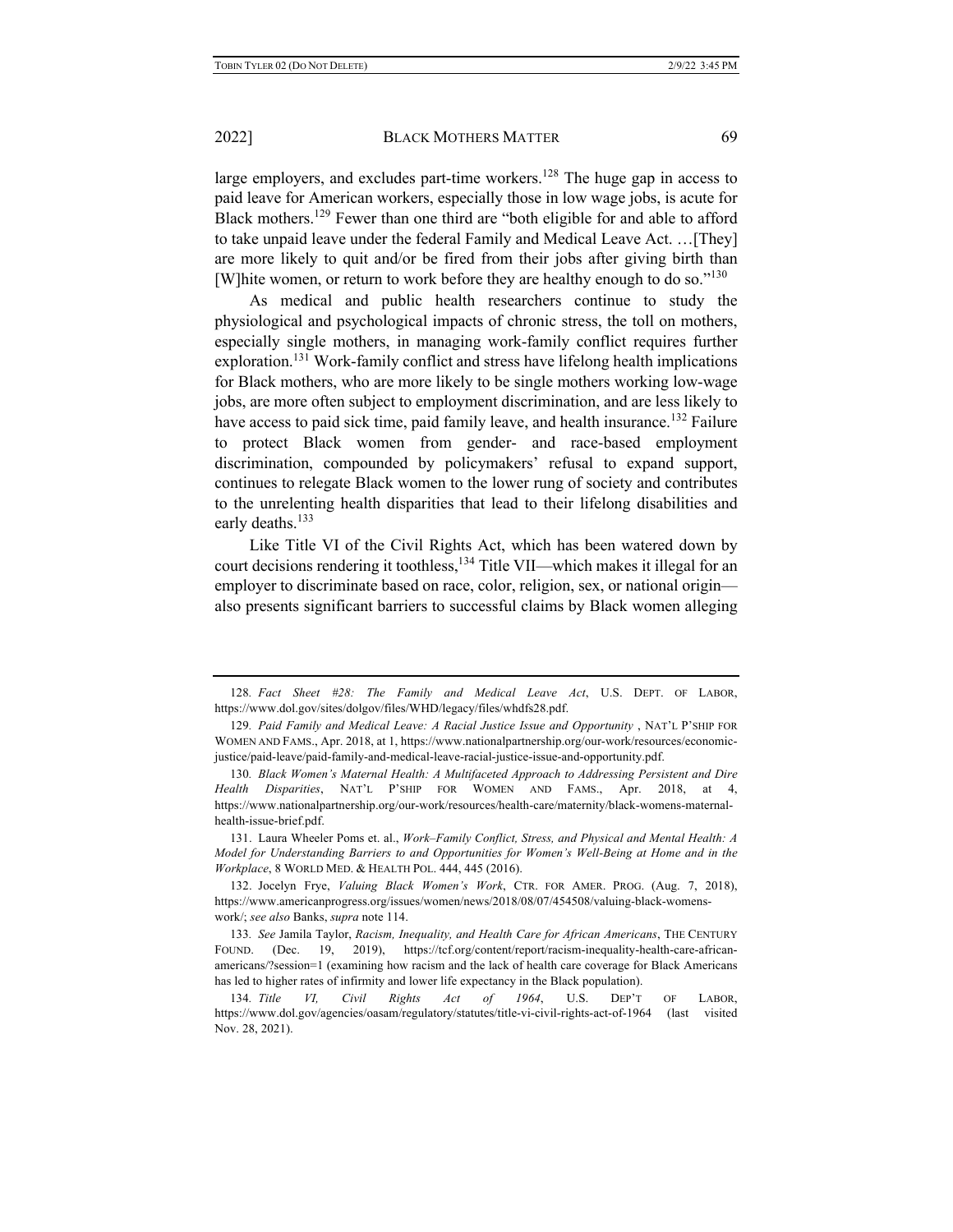employment discrimination.<sup>135</sup> Most significantly, courts generally require that an employee alleging discrimination do so under one protected status instead of a combination of protected categories.<sup>136</sup> Kimberly Crenshaw first coined the term "intersectionality" more than twenty years ago to explain the legal "Catch  $22$ " experienced by Black women alleging discrimination.<sup>137</sup> Rather than acknowledging that Black women carry more than one identity affecting their status in society, they are boxed into choosing one over another. For example, Black women must choose between race *or* gender discrimination.<sup>138</sup>

Legal scholars who study Title VII cases have found that women of color are less likely to win their cases than other protected groups; those who bring intersectional claims are only  $50\%$  as likely to succeed as other groups.<sup>139</sup> Some courts have been willing to apply an intersectional approach. For example, the Federal District Court in *Jeffers v. Thompson* allowed a Black woman to sue based on both race and gender, acknowledging that Black women face unique stereotypes and biases different from those faced by Black men or White women.<sup>140</sup> However, the court still applied a "sex-plus" analysis which privileged gender over race, thus failing to fully embrace the complex dynamics between gender and race.<sup>141</sup> Most courts have not entertained an intersectional approach at all.<sup>142</sup> Courts' failure to recognize the intersectional experiences of Black women reinforces their marginalization, further exacerbating the stress generated by the inability to remedy injustice.

<sup>135</sup>*. Title VII of the Civil Rights Act of 1964*, U.S. EQUAL EMP. OPPORTUNITY COMM'N, https://www.eeoc.gov/statutes/title-vii-civil-rights-act-1964 (last visited Nov. 28, 2021).

<sup>136</sup>*. Title VI Legal Manual: Identifying the Protected Class*, U.S. DEP'T OF JUST., https://www.justice.gov/crt/fcs/T6Manual7#H (last visited Nov. 28, 2021).

<sup>137</sup>*. See Kimberlé Crenshaw on Intersectionality, More than Two Decades Later*, COLUM. L. SCH. (June 8, 2017), https://www.law.columbia.edu/news/archive/kimberle-crenshaw-intersectionality-moretwo-decades-later. Crenshaw explains that "[i]ntersectionality is a lens through which you can see where power comes and collides, where it interlocks and intersects. It's not simply that there's a race problem here, a gender problem here, and a class or LBGTQ problem there. Many times that framework erases what happens to people who are subject to all of these things…If someone is trying to think about how to explain to the courts why they should not dismiss a case made by [B]lack women, just because the employer did hire [B]lacks who were men and women who were [W]hite, well, that's what the tool was designed to do." *Id.*

<sup>138</sup>*. Id.*

<sup>139.</sup> Yvette N. A. Pappoe, *The Shortcomings of Title VII for the Black Female Plaintiff*, 22 U. PENN J.L. & SOC'L CHANGE 1, 9 (2019); *see also* Kimberle Crenshaw, *Demarginalizing the Intersection of Race and Sex: A Black Feminist Critique of Antidiscrimination Doctrine, Feminist Theory and Antiracist Politics*, 1 U. CHICAGO L. F. 139 (1989).

<sup>140.</sup> Jeffers v. Thompson, 264 F. Supp. 2d 314, 326 (D. Md. 2003).

<sup>141</sup>*. See id.* at 326 (analyzing the presence of gender discrimination before considering the presence of racial discrimination).

<sup>142</sup>*. See generally* Pappoe, *supra* note 139, at 22 (arguing that this barrier for women of color could be addressed by a Supreme Court decision that resolves the split in court decisions, providing an intersectional framework for courts to apply).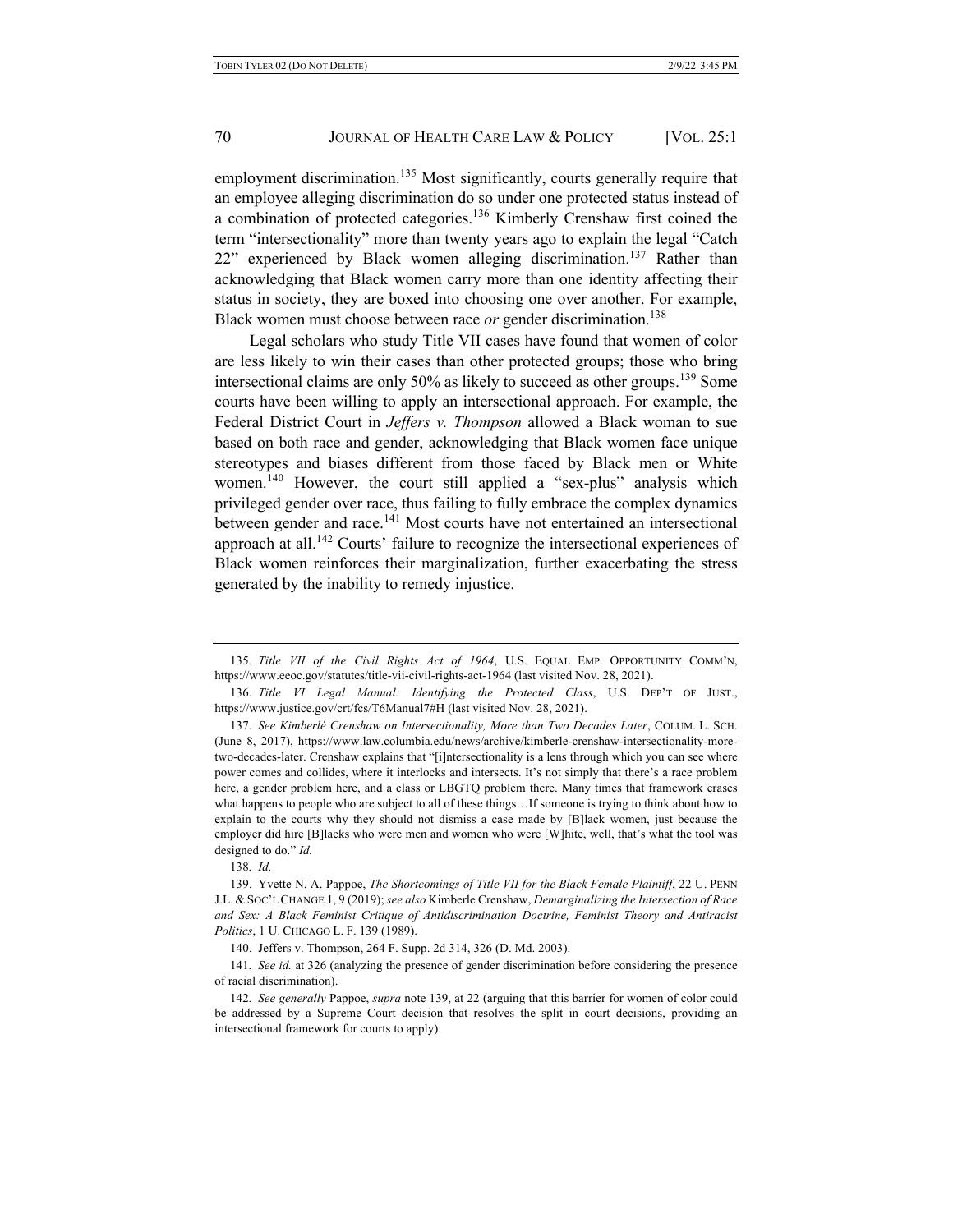Compounding workplace discrimination are the wholly inadequate employment protections and supports for parents, especially mothers.<sup>143</sup> Universal policies that support work-family balance and reduce stress for all workers will disproportionately benefit Black mothers and their children. In this case, "targeted universalism," an equity framework that "provides benefit to both the dominant and the marginal groups but pays particular attention to the situation of the marginal group," is appropriate.<sup>144</sup> Policymakers often consider legislation on employment, public benefits, and health care in siloes without appreciation for the interrelationships among employment discrimination, work and family supports, and individual and public health inequities, such as maternal health. Indeed, understanding these relationships is the only way the U.S. may begin to chip away at Black maternal health disparities.

# *B. Too Many Ways to Lose a Child: Infant Mortality, the Carceral State and the Child Welfare System*

In *Beloved*, Nobel prize winning novelist, Toni Morrison, portrayed the brutality of the slave master's control over slave mothers' children: "What she called the nastiness in life was the shock she received upon learning that nobody stopped playing checkers just because the pieces included her children."145 Black mothers' lack of control over their reproduction and their children's well-being has morphed over time but continues to be a source of disempowerment and grief for many. During the time of slavery, Black mothers' children were routinely taken from them. During Jim Crow and beyond, some Black mothers were forcibly sterilized and thus robbed of the ability to determine whether and when to have children.<sup>146</sup> Today, Black mothers are disproportionately likely to have an infant die at birth or within the first year of life, to lose a child through removal by the child protection system (CPS), or to experience loss of an adolescent or adult child to the carceral state (i.e., to prison or to death at the hands of the police).147 Black mothers are also more likely than other mothers to experience

<sup>143.</sup> As the only country among 41 countries studied by the Organization for Economic Cooperation and Development (OECD) that offers no paid parental leave, no mandated sick leave, and of course, does not have universal access to health care, U.S. policy is harmful to the health of all workers. *See* Gretchen Livingston & Deja Thomas, *Among 41 Countries, Only U.S. Lacks Paid Parental Leave*, PEW RSCH. CTR. (Dec.16, 2019), https://www.pewresearch.org/fact-tank/2019/12/16/u-s-lacks-mandated-paid-parentalleave/. But these policy failures disproportionately burden women of color, especially Black mothers. *Id.*

<sup>144.</sup> John A. Powell, *Poverty and Race Through a Belongingness Lens*, 5 POL'Y MATTERS 2, 20 (Mar. 2012), https://www.law.berkeley.edu/files/PolicyMatters\_powell\_V4.pdf.

<sup>145.</sup> TONI MORRISON, BELOVED 27 (New American Library, 1988).

<sup>146</sup>*. See supra* 7.

<sup>147</sup>*. See Child Welfare Practice to Address Racial Disproportionality and Disparity*, CHILD'S BUREAU (Apr. 2021), https://www.childwelfare.gov/pubpdfs/racial\_disproportionality.pdf (noting that Black families are overrepresented in reports to CPS); Gabriel L. Schwartz & Jaquelyn L. Jahn, *Mapping Fatal Police Violence Across U.S. Metropolitan Areas: Overall Rates and Racial/Ethnic Inequities 2013-*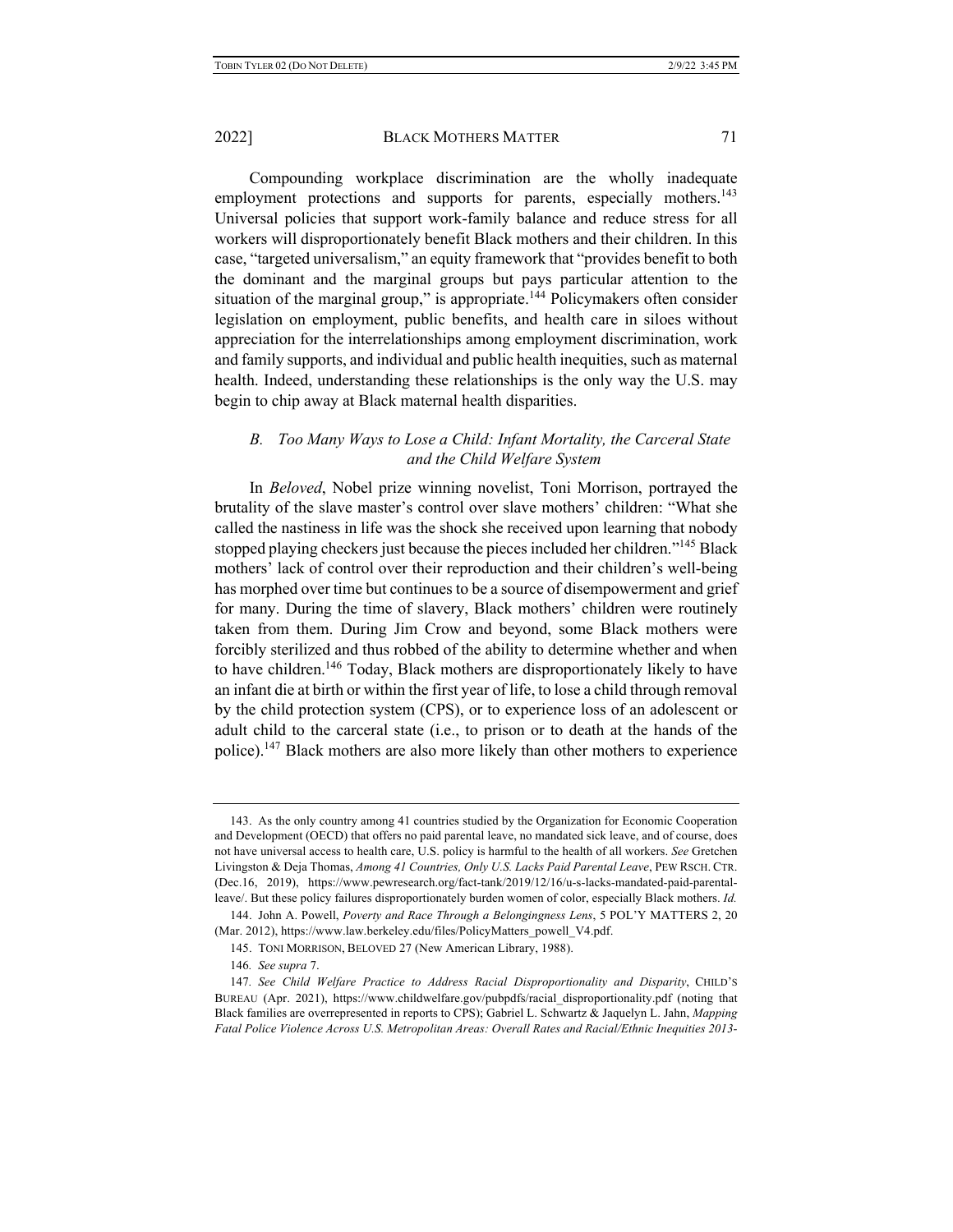the premature death of their children from gun violence in depressed urban communities, where there is a long history of social inequality.<sup>148</sup>

Black mothers' loss of their children, whether by death or through state action, is a devastation that has, until recently, been met with indifference. The Black-White gap in infant mortality, which has persisted for decades, is beginning to garner more attention, particularly as research on preterm births<sup>149</sup> and infant mortality<sup>150</sup> have shown that disparities persist even when controlling for socioeconomic status. Black women who are immigrants are less likely to experience infant loss than Black women born in America. Researchers posit that allostatic load and weathering likely explain these persisting disparities.<sup>151</sup> Indeed, fetal death related to maternal preconception health is higher for Black women than White women, further suggesting that a lifetime of stress may make Black mothers more susceptible to poorer outcomes.<sup>152</sup>

While disparities in infant mortality have gained more consideration in recent years, less attention has been paid to the multiple ways in which Black mothers are likely to lose their children and the toll that this experience takes on their physical and mental health.<sup>153</sup> Furthermore, grief is not limited to the individual mother who has lost a child; it may affect the whole community.<sup>154</sup> As Rochaun Meadows-Fernandez expresses in her article entitled, *The Grief of Black Mothers*: "When one of us loses a child, all of us feel that hurt; vicarious trauma is an integral aspect of Black motherhood."<sup>155</sup> The disproportionate loss of life in Black communities from COVID-19 has only exacerbated this communal grief.

The vicarious trauma caused by the carceral state has community-wide health impacts on Black Americans. While just over 13% of the U.S. population is Black, 28% of people killed by police in 2020 were Black.<sup>156</sup> Furthermore, studies have shown that increased police surveillance in minority communities

*<sup>2017,</sup>* HARV. T.H. CHAN SCHOOL OF PUB. HEALTH (June 24, 2020) (explaining that Black people were 3.23 times more likely to be killed during police contact compared to White people).

<sup>148.</sup> Ruby Mendenhall, *The Medicalization of Poverty in the Lives of Low-Income Black Mothers and Children*, 46 J. L. MED. ETHICS 644, 645 (2018).

<sup>149.</sup> Paula A. Braveman et al., *The Role of Socioeconomic Factors in Black-White Disparities in Preterm Birth*, 105 AM. J. PUB. HEALTH 694, 694 (2015).

<sup>150.</sup> Collins & David, *supra* note 6.

<sup>151.</sup> Geronimus et al, *supra* note 50, at 826.

<sup>152.</sup> Petersen et al., *supra* note 5, at 764.

<sup>153.</sup> A. Rochaun Meadows-Fernandez, *The Unbearable Grief of Black Mothers*, VOX (May 28, 2020,

<sup>11:00</sup> AM), https://www.vox.com/first-person/2020/5/28/21272380/black-mothers-grief-sadness-covid-19.

<sup>154</sup>*. See id.* (highlighting the vicarious trauma Black mothers feel from the loss of children).

<sup>155</sup>*. See id.* (noting the disproportionate loss of life in Black communities from COVID-19 has only exacerbated this communal grief).

<sup>156.</sup> Samuel Sinyangwe, *Police Violence Map*, MAPPING POLICE VIOLENCE (Sept. 7, 2021), https://mappingpoliceviolence.org/.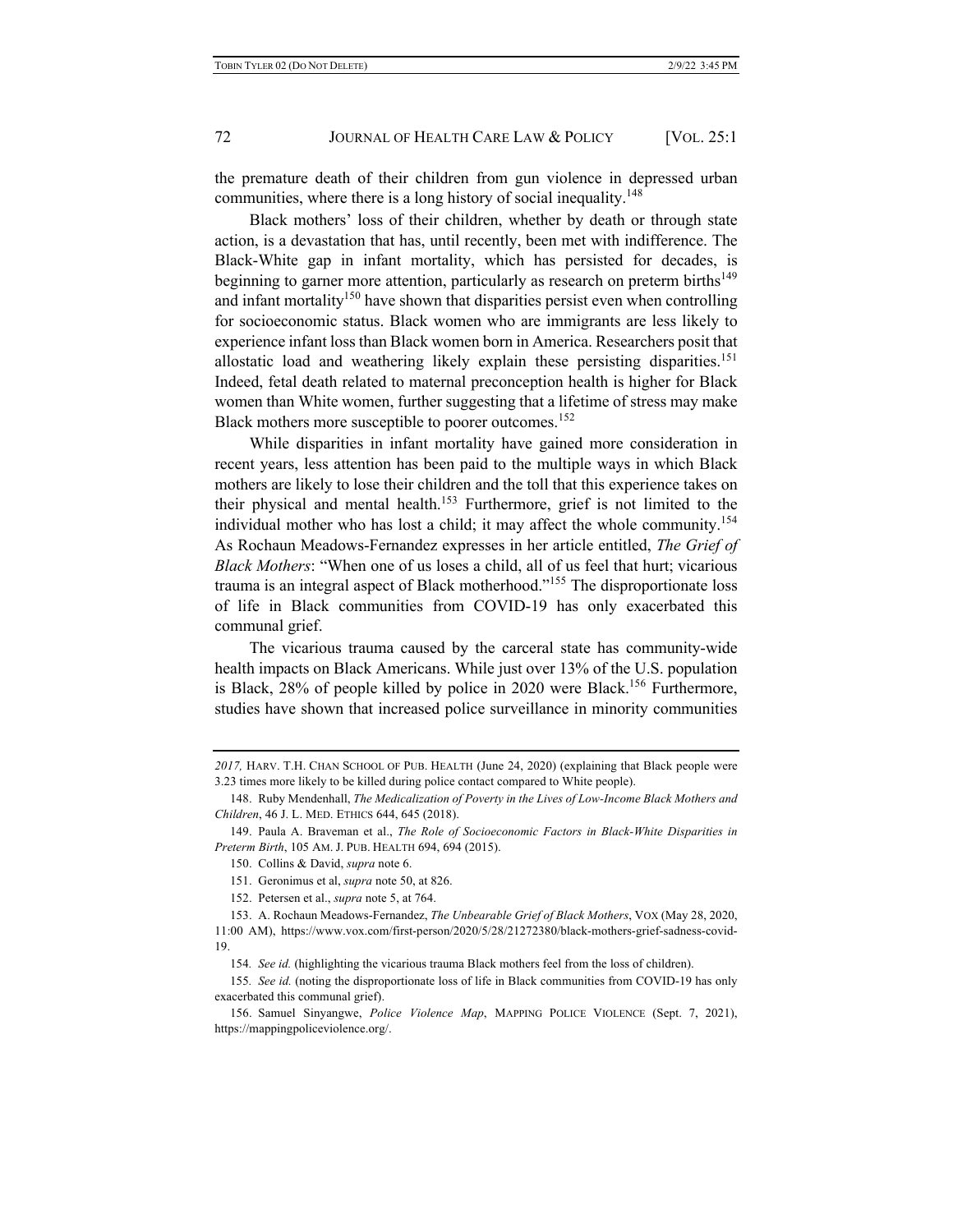is correlated with adverse health outcomes such as high blood pressure and diabetes, $157$  and that there are spillover effects of police killings for the mental health of Black Americans but not for White Americans. <sup>158</sup> Black mothers and children are particularly at risk of harm from this trauma. A 2021 study in California found that exposure to fatal police violence increased the risk of preterm birth.<sup>159</sup> The authors of this study note that acute stress from police violence, combined with higher levels of chronic stress among Black women, may explain this linkage:

Evidence suggests that the physiologic impacts of acute stressors may vary based on chronic stress levels; therefore, given the potential for both greater potency of fatal police violence as a stressor and higher chronic stress levels for Black people, there may be differential impacts of police violence by race/ethnicity 160

Black mothers also disproportionately experience the loss of their children to the child welfare and carceral systems.<sup>161</sup> Roughly one quarter of children in foster care are Black,<sup>162</sup> while less than 15% of U.S. children are Black.<sup>163</sup> Black children are likely to be removed from their mother's care based on charges of neglect associated with poverty and structural inequality,  $164$  while White families reported to authorities for abuse or neglect are more likely to be offered services in the home, even when the children may be at greater risk of physical harm.<sup>165</sup>

<sup>157.</sup> Abigail A. Sewell & Kevin A. Jefferson, *Collateral Damage: The Health Effects of Invasive Police Encounters in New York City*, 93 J. URB. HEALTH (SUPP. 1) 542, 548 (2016).

<sup>158.</sup> Jacob Bor et al., *Police Killings and Their Spillover Effects on the Mental Health of Black Americans: A Population-Based, Quasi-Experimental Study*, 392 LANCET 302, 308 (2018).

<sup>159.</sup> Dana E. Goin et al., *Occurrence of Fatal Police Violence During Pregnancy and Hazard of Preterm Birth in California*, 35 PAEDIATRIC & PERINATAL EPIDEMIOLOGY 469 (2021).

<sup>160</sup>*. Id.*

<sup>161.</sup> Dorothy E. Roberts, *Prison, Foster Care, and the Systemic Punishment of Black Mothers*, 59 UCLA L. REV. 1474, 1477 (2012) [hereinafter *Roberts IV*].

<sup>162.</sup> CHILD WELFARE INFORMATION GATEWAY, FOSTER CARE STATISTICS 2019, at 9 (2021), https://www.childwelfare.gov/pubs/factsheets/foster/.

<sup>163.</sup> THE ANNE E. CASEY FOUND., *Child Population by Race in the United States*, KIDS COUNT DATA CTR., https://datacenter.kidscount.org/data/tables/103-child-population-byrace#detailed/1/any/false/574,1729,37,871,870,573,869,36,868,867/68,69,67,12,70,66,71,72/423,424 (Sept. 2021).

<sup>164</sup>*. Roberts IV*, *supra* note 161, at 1486.

<sup>165</sup>*. See* Stephanie L. Rivaux et al., *The Intersection of Race, Poverty, and Risk: Understanding the Decision to Provide Services to Clients and to Remove Children*, 87 CHILD WELFARE 151, 157–63 (2008) (describing research considering race, income, and risk in decisions about child protection services and removal); Alan J. Dettlaff et al., *Disentangling Substantiation: The Influence of Race, Income, and Risk on the Substantiation Decision in Child Welfare*, 33 CHILD. & YOUTH SERVS. REV. 1630, 1635 (2011) (discussing the relationship between race, lower income, and higher risk assessment scores in child protection decisions); *Roberts IV*, *supra* note 161, at 1484 ("This state intrusion is typically viewed as necessary to protect maltreated children from parental harm. But the need for this intervention is usually linked to poverty, racial injustice, and the state's approach to caregiving, which addresses family economic deprivation with child removal rather than services and financial resources.").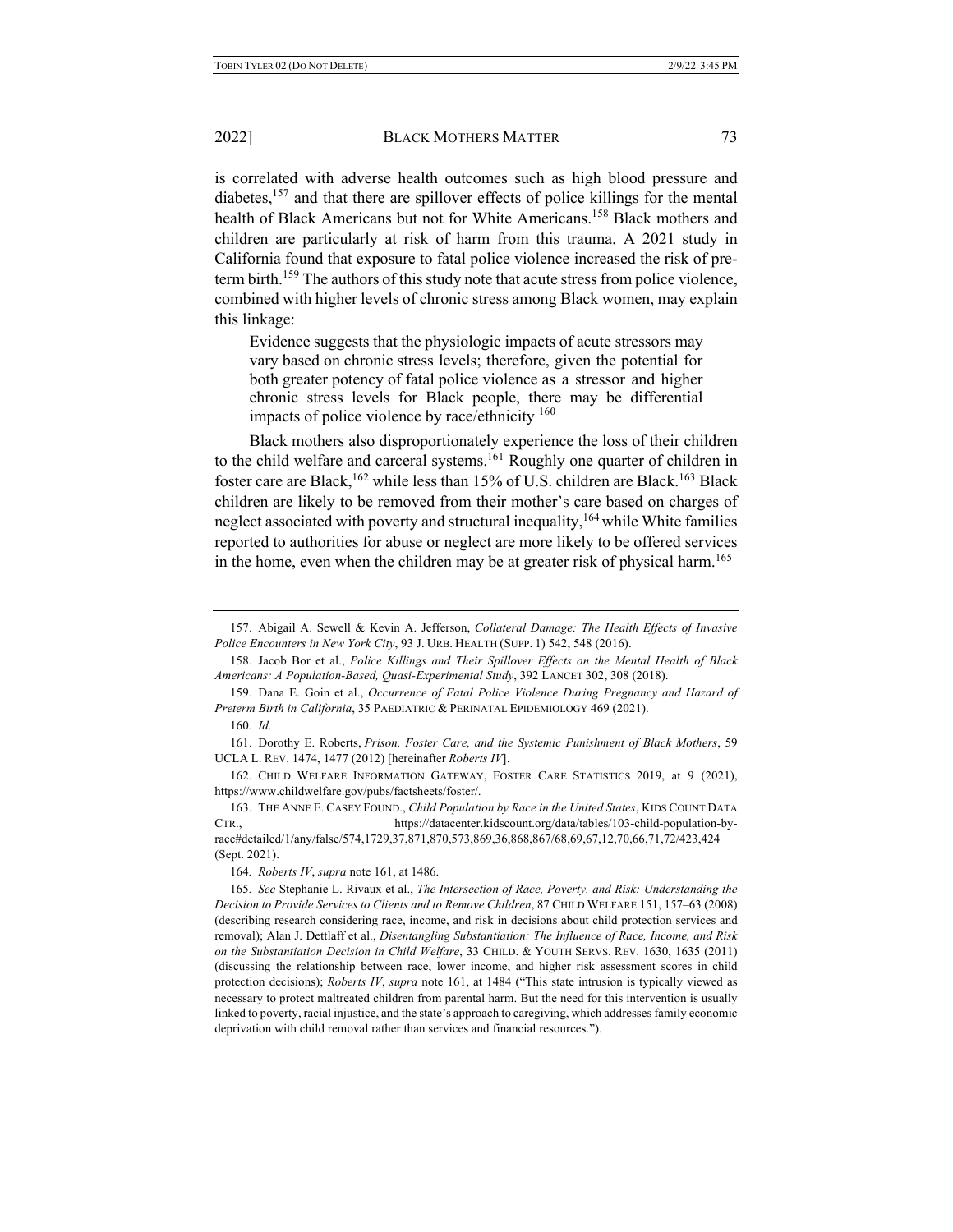The U.S. system of mass incarceration, which disproportionately criminalizes and punishes Black adolescents and adults, particularly boys and men, similarly produces fear amongst Black mothers that they will lose their children. Black mothers are often blamed for their children's criminal justice involvement: "Long constructed as unfit mothers, Black women face heightened scrutiny and punitive treatment related to their parenting and children's actions in a variety of institutional contexts, making their motherhood status contested and precarious."166 Furthermore, Black mothers' health is negatively affected from internalizing discriminatory treatment of their children.<sup>167</sup> A 2020 study found that self-rated health was more likely to decline between the ages of forty and fifty for mothers whose children reported recurrent experiences of discrimination.<sup>168</sup>

The state perpetuates discriminatory practices through unequal scrutiny of Black mothers and removal of their children by the child welfare system and through a criminal justice system that sanctions disproportionate police presence and violence in Black communities and that locks up one in three Black men.<sup>169</sup> These practices serve as structural pathways to deeply imbedded racial maternal health disparities. Improving maternal health outcomes across Black women's lives requires confronting how biases, based on longstanding stereotypes, shape how laws, policies, and practices are applied differently to Black Americans. Facially neutral laws that govern systems like child protection and criminal justice provide enormous discretion to the state agents who enforce them (such as agency caseworkers and police officers in low-income Black communities).<sup>170</sup> This discretion leaves Black mothers and their families vulnerable to unaccountable agency rules and police misconduct. $171$ 

Hence, current federal and state civil rights laws have failed to address the daily indignities and abuses Black mothers experience. Accountability for the child welfare and criminal justice systems requires that government agencies provide transparent data and information about their processes (such as how decisions about removal are made in the child welfare system). It also requires that leadership is held accountable for the disparate impacts of these systems on

<sup>166.</sup> Elliott & Reid, *supra* note 31, at 198 (citations omitted).

<sup>167.</sup> Cynthia G. Colen et al., *The Intergenerational Transmission of Discrimination: Children's Experiences of Unfair Treatment and Their Mothers' Health at Midlife*, 60 J. HEALTH & SOC. BEHAV. 474, 486 (2019).

<sup>168</sup>*. Id.*

<sup>169</sup>*. Criminal Justice Facts,* SENT'G PROJECT, https://www.sentencingproject.org/criminal-justicefacts/ (last visited Sept. 16, 2021).

<sup>170</sup>*. See* Michelle Burrell, *What Can the Child Welfare System Learn in the Wake of the Floyd Decision?: A Comparison of Stop-and-Frisk Policing and Child Welfare Investigations*, 22 CUNY L.REV. 124, 132–33 (2019) (describing the "unfettered discretion" of caseworkers in CPS agencies).

<sup>171</sup>*. See id.* at 133 (describing the disproportionate burden placed on Black and Brown families by the police and the child welfare system in New York City).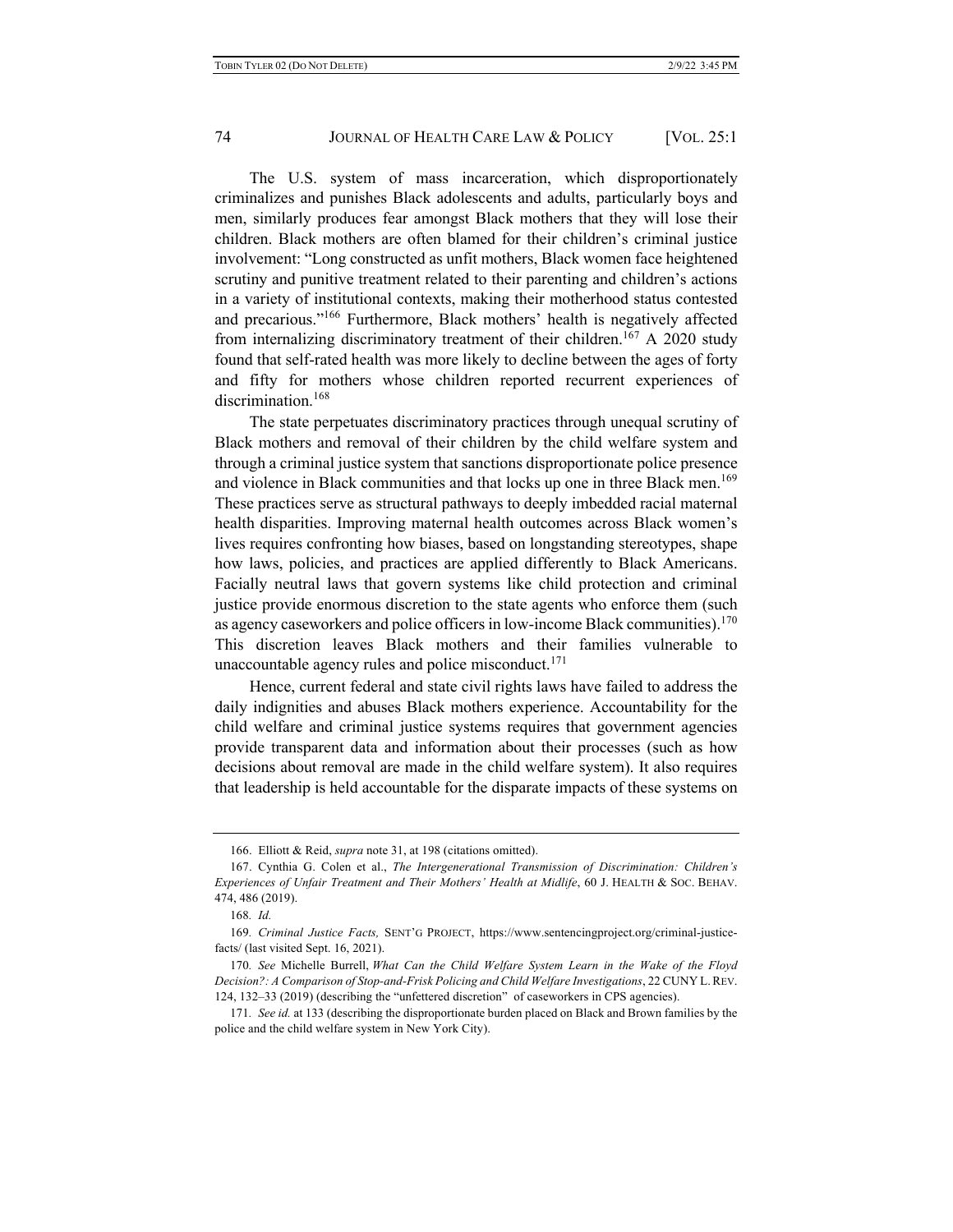communities of color. Rooting out and confronting embedded structural racism in these systems is extremely challenging, as evidenced by failed attempts at police reform.

Yet, the murder of George Floyd has led to national calls for criminal justice reforms.<sup>172</sup> While police departments are governed at the local and state levels, federal lawmakers are proposing legislation to strengthen oversight and the Biden Administration is demanding that the Department of Justice (DOJ) hold police departments accountable.<sup>173</sup> The George Floyd Justice in Policing Act of 2020, spearheaded by Representative Karen Bass of California, would, among other measures, condition the receipt of federal funds by states and localities on the following requirements: creating a National Police Misconduct Registry; weakening qualified immunity for police officers who have long been protected from facing legal consequences for their actions while on-duty; strengthening oversight by the DOJ; requiring police departments to submit annual use-of-force reporting; and demonstrating that their policies prohibit racial profiling.<sup>174</sup> While the House of Representatives has passed the Bill twice, the Senate has failed to take any action on it.<sup>175</sup> Even if significant police reform legislation is signed into federal law, real change in local and state police departments will depend on significant culture change. Furthermore, for police reform to be effective in reducing traumatizing police violence in Black communities, it must be intertwined with legal reforms aimed at decriminalization and decarceration. Unfortunately, the criminal justice system continues to incentivize and propagate over-policing and imprisonment as a response to social problems like poverty, inequality, substance use disorders, and mental health problems.<sup>176</sup>

Similar challenges exist with attempts to reform the child protection system. CPS agencies continue to perpetuate entrenched policies and practices based on racist stereotypes in order to exert state surveillance and intervention onto Black families and communities.177 Health care providers, as mandatory reporters of child abuse and neglect, serve as perhaps the most important gatekeepers to the child welfare system. Pregnant Black women are more likely to be screened for drug and alcohol use during prenatal care or at birth and to be

<sup>172.</sup> Brad Brooks, *Citizens Lead the Call for Police Reform Since George Floyd's Death*, REUTERS (Apr. 13, 2021), https://www.reuters.com/world/us/protesting-shaping-police-reform-citizens-lead-waysince-george-floyds-death-2021-04-13/.

<sup>173.</sup> Katie Brenner, *Justice Dept. Opens Broad Inquiry into Minneapolis Police*, N.Y. TIMES (Apr. 21, 2021), https://www.nytimes.com/2021/04/21/us/politics/justice-department-minneapolis-police.html.

<sup>174.</sup> George Floyd Justice in Policing Act, H.R. 1280, 117th Cong. (2021).

<sup>175.</sup> Li Zhou, *The Uncertain Prospects for Police Reform in the Senate, Explained*, VOX (Apr. 22, 2021, 9:00 AM), https://www.vox.com/22388199/george-floyd-police-reform-bill-senate-explained.

<sup>176.</sup> Elizabeth Tobin-Tyler & Bradley Brockmann, *Returning Home: Incarceration, Reentry, Stigma and the Perpetuation of Racial and Socioeconomic Health Inequity*, 45 J.L. MED. & ETHICS 545, 547 (2017).

<sup>177.</sup> Burrell, *supra* note 170, at 126–27.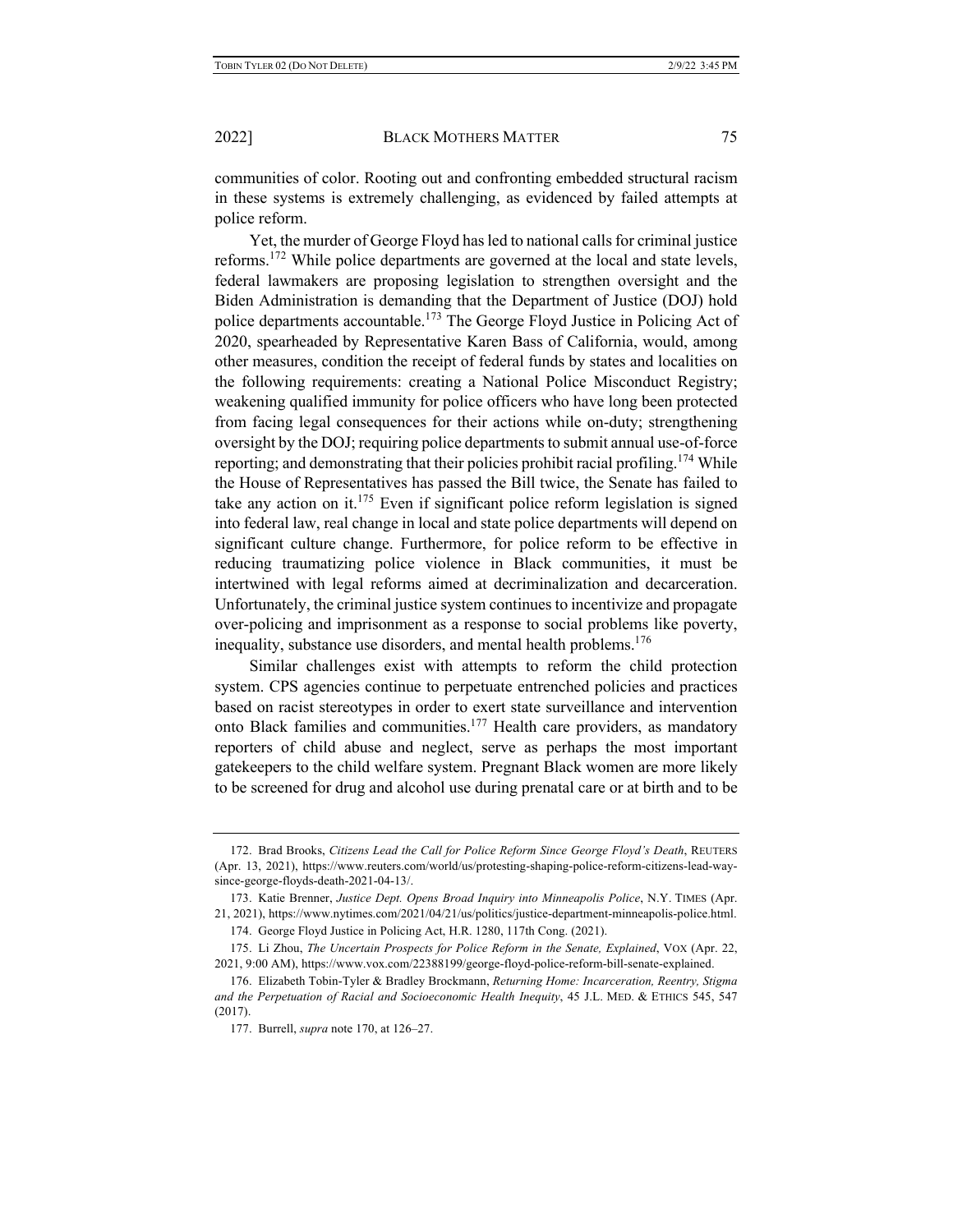reported to CPS, despite the fact that they use substances at the same rate as White women.<sup>178</sup> There is a long history of overreporting pregnant Black women to both law enforcement and CPS, which not only threatens the loss of their children, but also exacerbates the lack of trust they have in the health care system.<sup>179</sup>

The issue of disparate drug screening and reporting of pregnant Black women to law enforcement was tested in *Ferguson v. Charleston* in the early 2000's.180 The Supreme Court found in favor of the women who challenged the hospital's policy, but did so based on its finding that the no-consent testing violated the Fourth Amendment.<sup>181</sup> However, the lower courts did consider the disparate impact claim.182 The District Court found that the plaintiffs' proposed alternative—requiring the hospital to implement universal drug and alcohol screening—was "prohibitively expensive" and held that there was no civil rights violation under Title VI.<sup>183</sup> Despite strong evidence that a hospital's policy of screening pregnant women for cocaine use without their knowledge and reporting those who tested positive to law enforcement for prosecution was targeted at Black women, the Fourth Circuit Court of Appeals similarly rejected the Title VI claim.184 The Court held that the plaintiffs had not shown "the existence of a means of accomplishing the goals of the policy that would have been equally effective while imposing a less disparate impact on African Americans."<sup>185</sup> The case demonstrated, once again, the difficulty of using Title VI to remedy discrimination against Black mothers without direct evidence of intent.

Like police reform, attempts to change state child protection agency practices and health system approaches to reporting Black mothers to the authorities implicate larger systemic changes, including surveillance and reporting of families by health care providers and police. Universal screening as part of prenatal care, combined with universal access to drug treatment, may help to reduce discriminatory testing and reporting.<sup>186</sup> Changes in rules and

<sup>178.</sup> Sarah C. M. Roberts & Amani Nuru-Jeter, *Universal Screening for Alcohol and Drug Use and Racial Disparities in Child Protective Services Reporting*, 39 J. BEHAV. HEALTH SERV. & RSCH. 3, 4 (2012) (citations omitted).

<sup>179</sup>*. See generally Roberts I*, *supra* note 26 (discussing the history of over-reporting and prosecuting pregnant Black women suspected of using drugs).

<sup>180.</sup> Ferguson v. City of Charleston, 532 U.S. 67, 70 (2001).

<sup>181</sup>*. Id.* at 83-84.

<sup>182.</sup> Ferguson v. City of Charleston, 186 F.3d 469, 479–82 (4th Cir. 1999) (rev'd, 532 U.S. 67, 83– 84 (2001)).

<sup>183</sup>*. Id.* at 481–82.

<sup>184</sup>*. Id.* at 482.

<sup>185</sup>*. Id.*

<sup>186</sup>*. See* Hayley R. Price et al., *Screening Pregnant Women and Their Neonates for Illicit Drug Use: Consideration of the Integrated Technical, Medical, Ethical, Legal, and Social Issues*, 9 FRONTIERS PHARMACOLOGY 1, 3-6 (2018) (discussing the medical and ethical benefits of universal screening).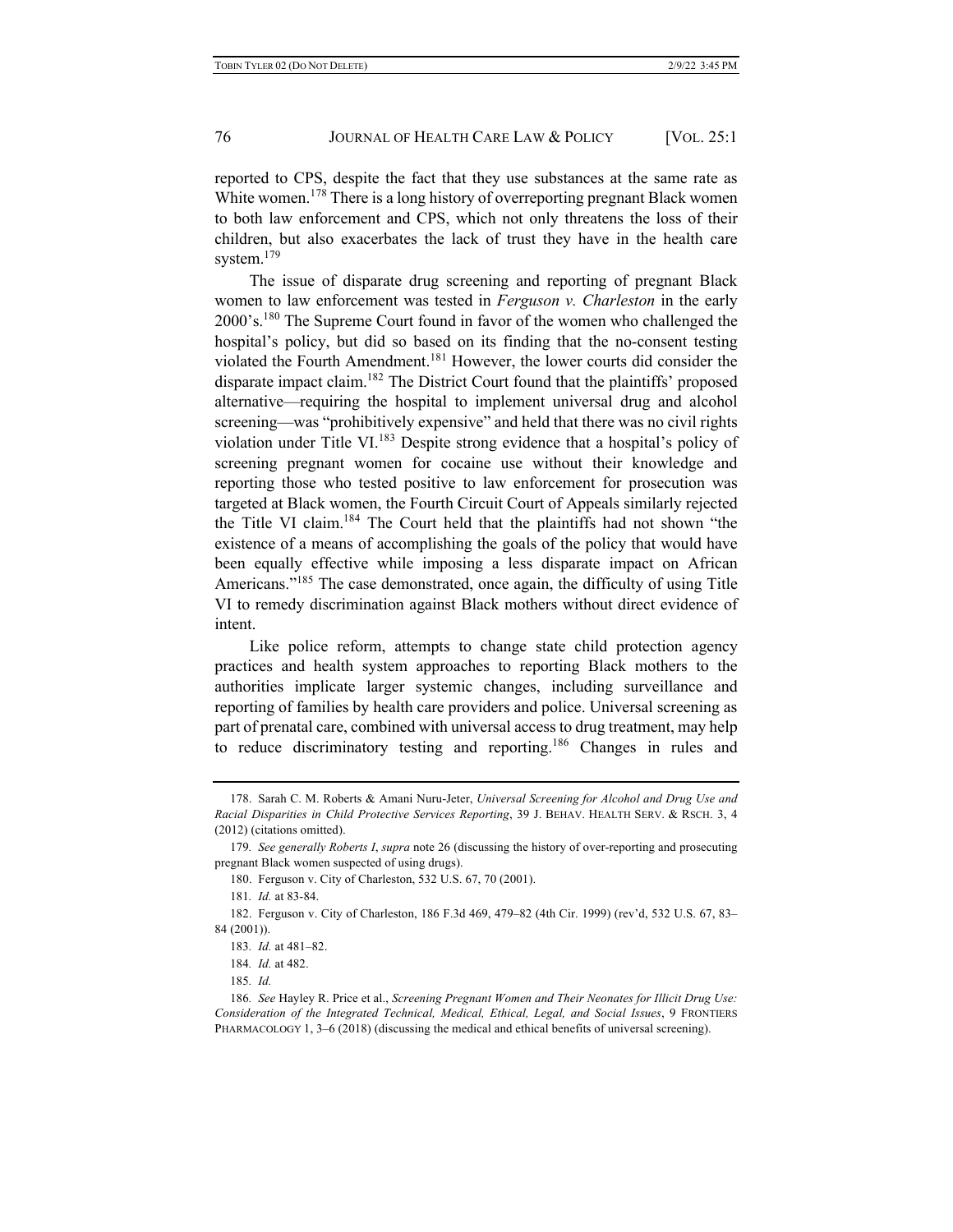requirements for reporting may also help. With the surging opioid crisis, advocates and some state legislatures are focusing on these requirements.<sup>187</sup> About half of all states require providers to report perinatal substance use, while four only require reporting if the provider believes the substance use is connected to child maltreatment.<sup>188</sup> But most state reporting laws are overly broad and leave enormous discretion to providers, allowing for implicit bias to taint decisionmaking.<sup>189</sup> Hence, it is not clear that universal screening policies will change discriminatory practice; instead, they could simply lead to increased reporting.

### *C. Home: Eviction and Health-Harming Housing Conditions*

The COVID-19 pandemic has illuminated the longstanding housing affordability crisis in the U.S., particularly the frequency of evictions for lowincome tenants who are evicted when they are unable to pay their rent. Black women are almost two times as likely to spend 50% or more of their monthly income on housing as White women,<sup>190</sup> and the eviction filing rate against Black women is twice as high as against White women.<sup>191</sup> A study by Matthew Desmond, who has researched eviction extensively, found that in Milwaukee, Black women accounted for 30% of all evictions even though they make up just under  $10\%$  of the population.<sup>192</sup>

Eviction carries stigma and legal ramifications that make it difficult to find a new place to live when displaced. Desmond notes that in low-income Black neighborhoods, "[e]viction is to women what incarceration is to men: incarceration locks men up, while evictions lock women out."<sup>193</sup> Furthermore, Black women who have a history of incarceration, or who live with someone who does, may be further barred from housing due to the "collateral

<sup>187</sup>*. Id.* at 3.

<sup>188.</sup> Marian Jarlenski et al., *Characterization of U.S. State Laws Requiring Health Care Provider Reporting of Perinatal Substance Use*, 27 WOMAN'S HEALTH ISSUES 264, 266–67 (2017).

<sup>189</sup>*. See id.* at 266–67 (describing the differences in levels of discretion and reporting laws between states).

<sup>190.</sup> David R. Williams, *Racial/Ethnic Variations in Women's Health: The Social Embeddedness of Health*, 92 AM. J. PUB. HEALTH 588, 592 (2002).

<sup>191.</sup> Gracie Himmelstein & Matthew Desmond, *Association of Eviction with Adverse Birth Outcomes Among Women in Georgia, 2000 to 2016*, 175 JAMA PEDIATRICS 494, 498 (2021).

<sup>192.</sup> MATTHEW DESMOND, MACARTHUR FOUND., POOR BLACK WOMEN ARE EVICTED AT ALARMING RATES, SETTING OFF A CHAIN OF HARDSHIP 1–2 (2014),

https://www.macfound.org/media/files/hhm\_research\_brief\_poor\_black\_women\_are\_evicted\_at\_alarmi ng rates.pdf. The most important factor creating this disparity, according to Desmond, was that Black women are more likely to be single mothers. *Id.* Because they support and care for children, they not only carry a larger financial burden, but also are more vulnerable to discrimination and hostility from landlords. *Id.*

<sup>193</sup>*. Id.* at 1.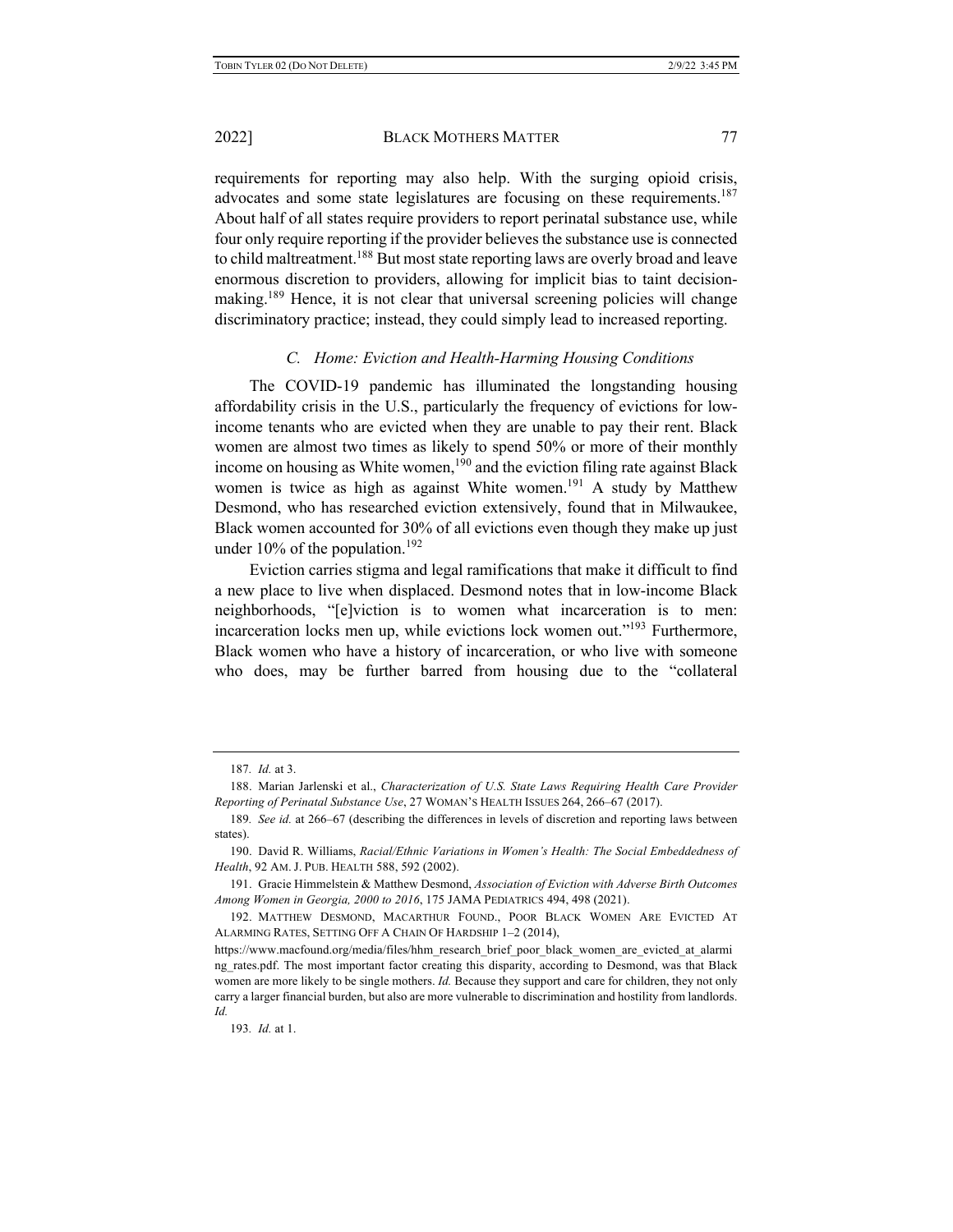consequences" of incarceration, including housing restrictions that exclude people with criminal records from living in, or even visiting the premises.<sup>194</sup>

Studies investigating the health consequences of housing instability and cost burden borne by mothers and children find significant linkages. A 2021 study by Himmelstein and Desmond that investigated the potential connection between eviction and poor birth outcomes among more than 88,000 births in Georgia found that babies born to women who were evicted during their second and third trimesters had an increased risk of low birth weight and prematurity.<sup>195</sup> Because Black mothers are more likely to be evicted, they were represented at a rate of 2.5 to 1 of White mothers in the sample.<sup>196</sup> Given the persistent disparities in infant mortality and low birth weight among Black babies, eviction should be considered a significant social and legal determinant of maternal health. A 2018 study of caregivers and children correlating housing instability and health found that Black mothers were more likely than Latina or White mothers to be behind on rent, experience multiple moves, or become homeless.<sup>197</sup> Each of these factors were "individually associated with increased risk of adverse caregiver and child health status and household material hardship."<sup>198</sup>

Furthermore, housing instability and eviction lead to poor bargaining power for tenants. Low-income tenants often settle for substandard housing that is harmful to health because it is better than homelessness.<sup>199</sup> Black families are 1.7 times more likely to live in substandard housing than the rest of the population.<sup>200</sup> While the Flint, Michigan water crisis may have exposed the gross racial inequity in childhood lead poisoning, most children are exposed to lead in their homes through deteriorating paint.<sup>201</sup> Black children experience a disproportionate burden of lead poisoning;<sup>202</sup> they are more likely than White and Latinx children to be exposed to lead and to have higher blood lead levels.<sup>203</sup> The toxic effects

199*. See* Allyson E. Gold, *No Home for Justice: How Eviction Perpetuates Health Inequity Among Low-Income and Minority Tenants*, 24 GEO. J. ON POVERTY L. & POL'Y 59, 69 (2016) (discussing the relationship between eviction, homelessness, downward moves, and settling for substandard housing).

200. DAYNA BOWEN MATTHEW ET AL., BROOKINGS INST., TIME FOR JUSTICE: TACKLING RACE INEQUALITIES IN HEALTH AND HOUSING (2016), https://www.brookings.edu/research/time-for-justicetackling-race-inequalities-in-health-and-housing/.

201. Beata Mostafavi, *Study Examines Blood Lead Levels of Flint Children,* UNIV. MICH. HEALTH LAB:BODY WORK (Mar. 26, 2018, 7:00 AM), https://labblog.uofmhealth.org/body-work/study-examinesblood-lead-levels-of-flint-children.

202. Vanessa Sacks & Susan Balding, *The United States Can and Should Eliminate Childhood Lead Exposure*, CHILD TRENDS (Feb. 2, 2018), https://www.childtrends.org/publications/united-states-caneliminate-childhood-lead-exposure.

203. SOCIAL INJUSTICE AND PUBLIC HEALTH 94 (Barry S. Levy & Victor W. Sidel eds., 2d ed. 2013).

<sup>194.</sup> Tobin-Tyler & Brockmann, *supra* note 176, at 550.

<sup>195.</sup> Himmelstein & Desmond, *supra* note 191, at 496.

<sup>196</sup>*. Id.* at 498.

<sup>197.</sup> Megan Sandel et al., *Unstable Housing and Caregiver and Child Health in Renter Families*, 141 PEDIATRICS, Feb. 2018, at 5.

<sup>198</sup>*. Id.* at 7.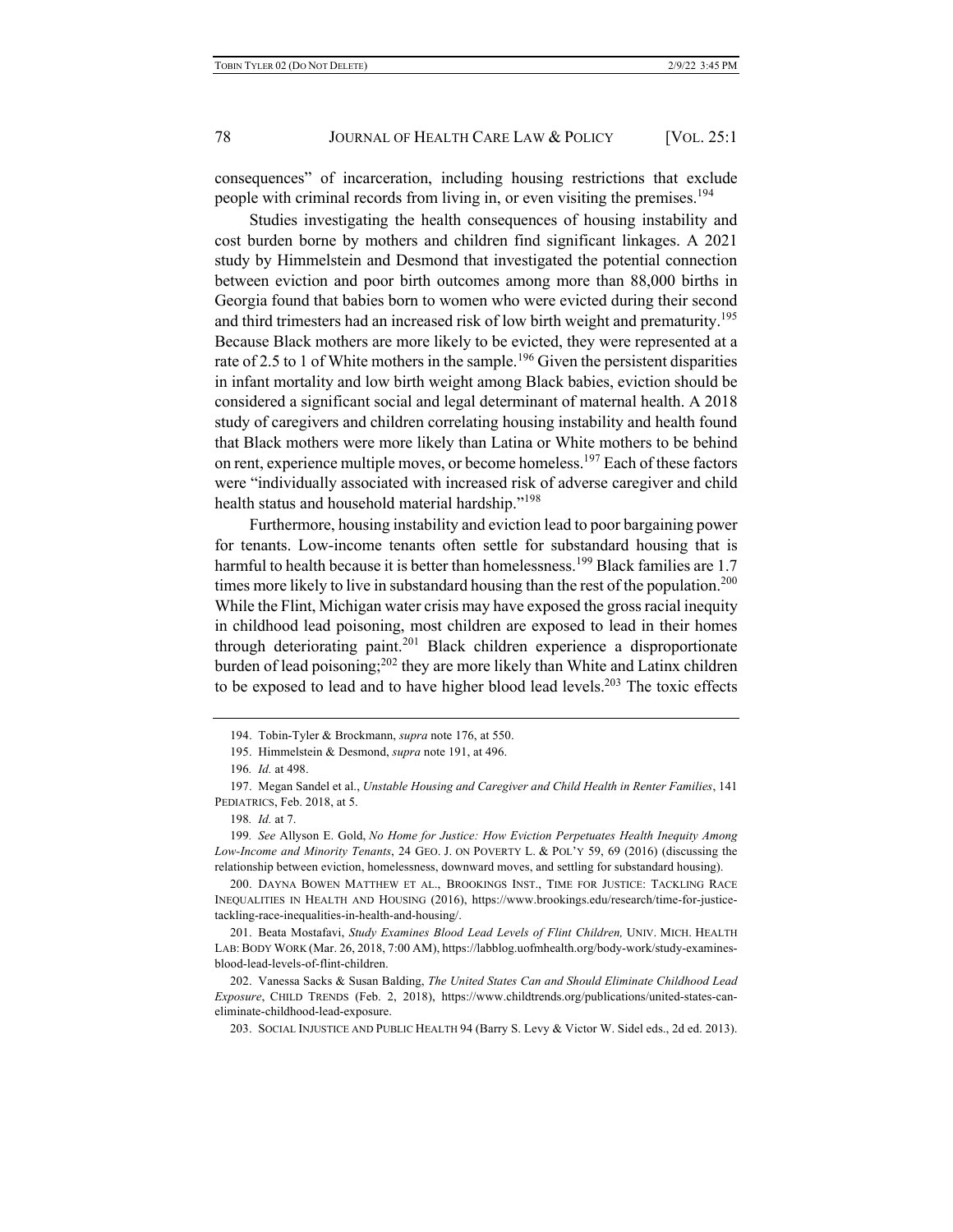of lead on children's neurobehavioral development—leading to cognitive impairment and behavioral issues such as ADHD—exacerbates maternal stress as mothers struggle to find appropriate health care, educational, and social services for their children.<sup>204</sup>

Black adults and children are also 40% more likely to have asthma and three times more likely to die from asthma-related causes than their White counterparts; Black children are five times more likely to be hospitalized for asthma than White children.<sup>205</sup> Housing-related hazards such as pests, mold, and lack of heat are common asthma triggers.<sup>206</sup> Rather than tackling the root causes of these preventable diseases through laws and policies that support affordable, safe housing, the U.S. has medicalized the problem. The CDC estimates asthma medical costs, absenteeism and mortality cost the U.S. nearly \$82 billion a year.<sup>207</sup> Annual per person medical costs are roughly \$3200,<sup>208</sup> nearly one third of per capita spending on health care in the U.S. Meanwhile, housing safety laws are grossly underenforced in low-income neighborhoods of color due to lack of political will to address the problem.<sup>209</sup>

Living in homes with mold, lead, broken windows, dysfunctional plumbing, insufficient and overly expensive energy sources, and the consequential chronic illness for mothers and children increases allostatic load and worsens mental health. $^{210}$  Since asthma is exacerbated by stress, this can lead to a vicious cycle for mothers and their children, perpetuating absenteeism from work and school and widening economic inequality.<sup>211</sup> A 2008 study in Chicago captured the role of maternal stress in asthma outcomes for children living in poor neighborhoods; it found that children were twice as likely to experience

<sup>204</sup>*. Intelligence and Neurobehavioral Abilities of Children*, 10 THEORETICAL BIOLOGY & MED. MODELING, 2013, at 4.

<sup>205</sup>*. Asthma and African Americans*, U.S. DEP'T HEALTH. & HUM. SERVS., OFF. MINORITY HEALTH, https://minorityhealth.hhs.gov/omh/browse.aspx?lvl=4&lvlid=15 (last visited Sept. 17, 2021).

<sup>206.</sup> James Krieger, *Home is Where the Triggers are: Increasing Asthma Control by Improving the Home Environment*, 23 PEDIATRIC ALLERGY, IMMUNOLOGY & PULMONOLOGY 139, 139 (2010).

<sup>207.</sup> Tursynbek Nurmagambetov et al., *The Economic Burden of Asthma in the United States*, ANNALS OF AM. THORACIC SOC'Y 1, 14 (2017).

<sup>208</sup>*. Id*.; *National Health Expenditure Data,* CTRS. FOR MEDICARE & MEDICAID SERVS. (last modified Dec. 1, 2020), https://www.cms.gov/Research-Statistics-Data-and-Systems/Statistics-Trends-and-Reports/NationalHealthExpendData/NationalHealthAccountsHistorical.

<sup>209</sup>*. See* Elizabeth Tobin-Tyler, *When Are Laws Strictly Enforced? Criminal Justice, Housing Quality, And Public Health*, HEALTH AFFS. (Nov. 5, 2015), https://www.healthaffairs.org/do/10.1377/hblog20151105.051649/full/ (pointing out that many municipalities and states fail to equitably enforce housing safety standards for low-income tenants).

<sup>210</sup>*. See* James Krieger & Donna L. Higgins, *Housing and Health: Time Again for Public Health Action*, 92 AM. J. PUB. HEALTH 758, 759 (2002) (linking poor living conditions with negative mental and physical health).

<sup>211.</sup> Edith Chen et al., *Chronic Traffic-Related Air Pollution and Stress Interact to Predict Biologic and Clinical Outcomes in Asthma*, 116 ENV. HEALTH PERSP. 970, 971 (2008).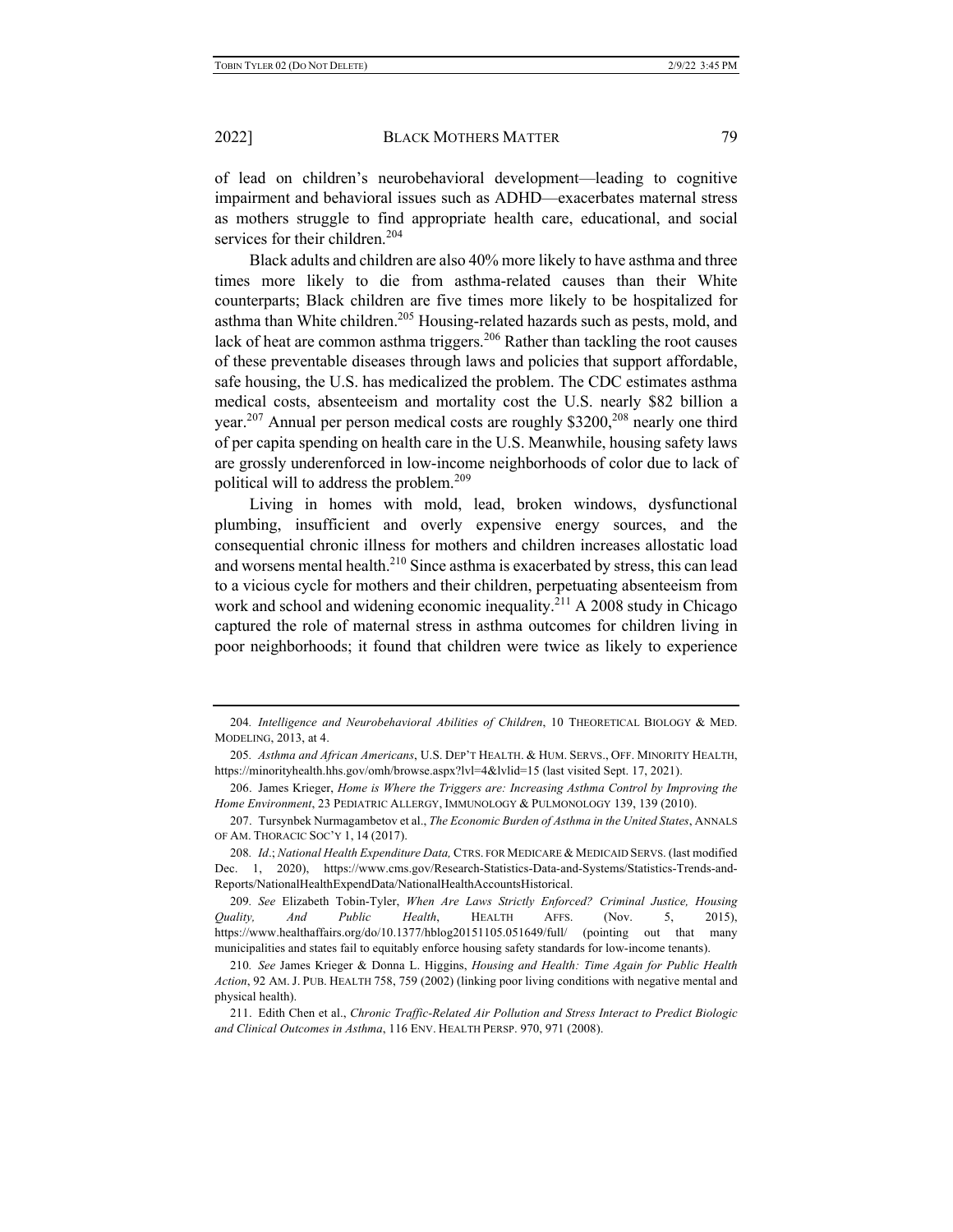moderate to severe asthma if their caregivers reported high levels of stress and exposure to crime and violence in their neighborhood.<sup>212</sup>

Mothers and children of color are also exposed to a range of hazardous environmental conditions in greater numbers than other populations. One study found that children living in neighborhoods with high density traffic were hospitalized or visited the emergency room at three times the rate of other children with asthma. Black children were twice as likely as White children to live in these neighborhoods and Latinx children were two and a half times as likely.<sup>213</sup> Studies have documented how landfills, incinerators, waste treatment plants and electrical power stations are more likely to be placed in minority neighborhoods, exposing residents to multiple health hazards.<sup>214</sup> Furthermore, a recent systematic review of studies on prenatal exposure to environmental conditions linked to climate change, such as high temperatures and air pollution, found a significant association with adverse outcomes: low birthweight, premature and stillborn babies.<sup>215</sup> At highest risk were Black mothers and people with asthma.<sup>216</sup> Black mothers are more likely to live in urban neighborhoods that are hotter, referred to as "heat islands," and, as described above, to be exposed to pollution. $217$ 

It is no accident that Black families are more likely to live in segregated neighborhoods with substandard housing and disparate exposure to environmental hazards.<sup>218</sup> The law has instilled racial segregation into the fabric of America's housing structures and systems.<sup>219</sup> The legacy of redlining by lending institutions—in which people in certain "high risk" neighborhoods were denied "access to capital investment which could improve the housing and economic opportunity of residents"<sup>220</sup>—helped fortify underinvestment in

<sup>212</sup>*. Id.* (connecting the social and environmental factors of poor neighborhoods to asthma in children); *Living in a High Crime Neighborhood May Worsen Children's Asthma*, AM. ACAD. OF PEDIATRICS 1, 1 (2010).

<sup>213.</sup> YING-YING MENG ET AL., UCLA CTR. FOR HEALTH POL'Y RSCH., LIVING NEAR HEAVY TRAFFIC INCREASES ASTHMA SEVERITY 1 (2006), http://healthpolicy.ucla.edu/publications/search/pages/detail.aspx?PubID=247.

<sup>214.</sup> Robert D. Bullard et al., *Toxic Wastes and Race at Twenty: Why Race Still Matters After All of These Years,* 38 ENV. L. 371, 378–79 (2008).

<sup>215.</sup> Christopher Flavelle, *Climate Change Tied to Pregnancy Risks, Affecting Black Mothers Most*, N.Y. TIMES (June 18, 2020), https://www.nytimes.com/2020/06/18/climate/climate-change-pregnancystudy.html.

<sup>216</sup>*. Id.*

<sup>217</sup>*. Id.*

<sup>218.</sup> David E. Jacobs, *Environmental Health Disparities in Housing*, 101 AM. J. OF PUB. HEALTH S115, S115 (Supp. 1, 2011).

<sup>219</sup>*. See* BRUCE MITCHELL & JUAN FRANCO, HOLC "REDLINING" MAPS: THE PERSISTENT STRUCTURE OF SEGREGATION AND ECONOMIC INEQUALITY, NAT'L CMTY. REINV. COAL. 1, 5 (2018) (explaining that redlining was legally practiced in nearly every American city, not just the cities associated with Jim Crow Laws).

<sup>220</sup>*. Id.* at 4.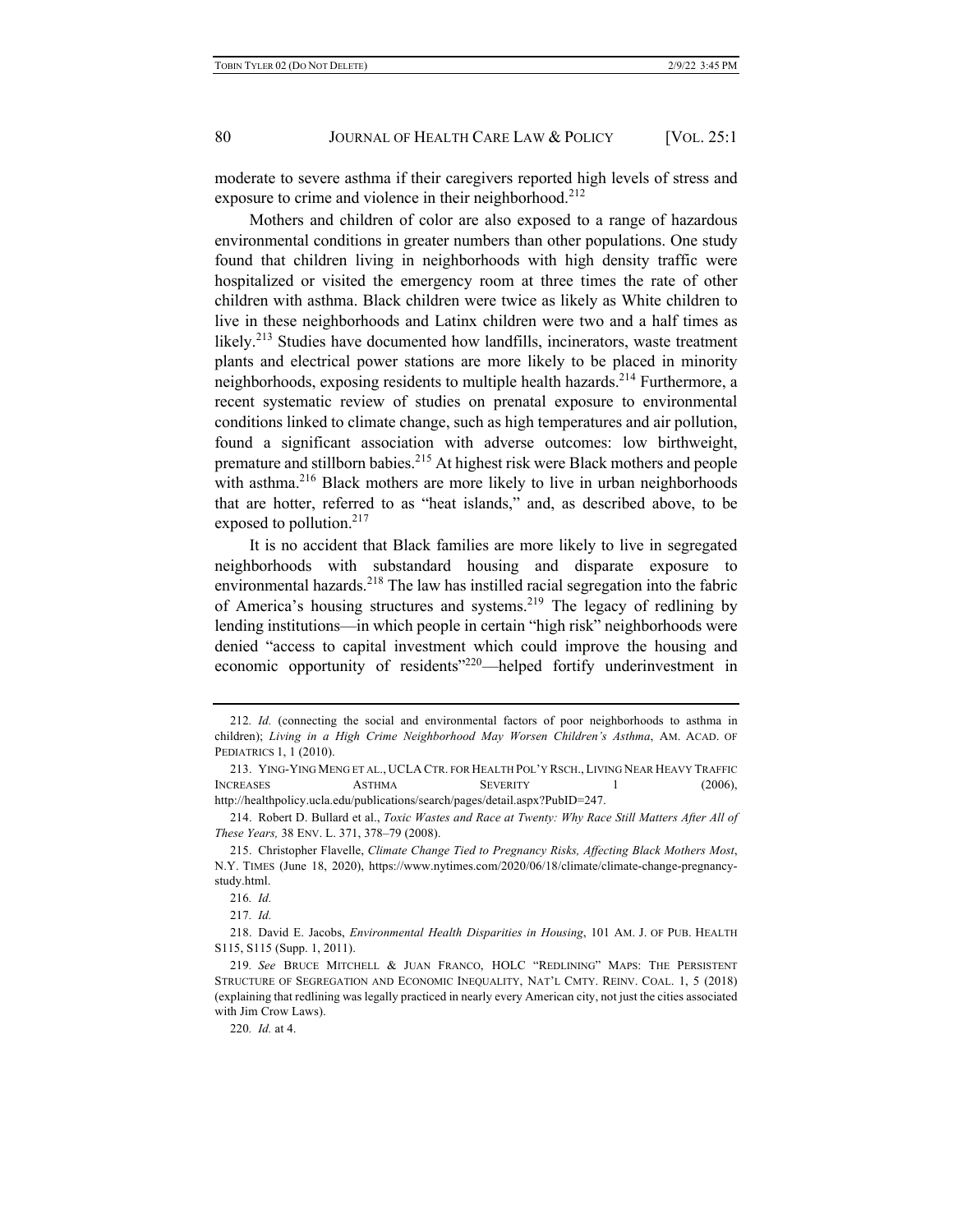racially segregated neighborhoods. This underinvestment is now poisoning the health of low-income minorities, particularly Black families. A 2015 settlement between The U.S. Department of Housing and Urban Development (HUD) and Associated Bank in Wisconsin suggests that redlining is not just a problem of the past; Black and Latinx borrowers alleged widespread discrimination by the bank in its lending practices.<sup>221</sup> Public housing, which was initiated under the New Deal and expanded after World War II, also remains highly segregated. Even after the Civil Rights movement, HUD and city housing authorities intentionally placed public housing in low-income, predominantly Black neighborhoods, then called "ghettos."<sup>222</sup> In some cities, Black Americans who were eligible for public housing were assigned to project-based housing while Whites were given vouchers to use in the private market, further perpetuating segregation.<sup>223</sup>

The Fair Housing Act of 1968, intended to mitigate the effects of discriminatory housing and lending practices, prohibited discrimination in the rental, sale, and financing of housing based on race, national origin, sex, religion, disability, and familial status.<sup>224</sup> However, enforcement by the Federal Housing Administration (FHA) has been lax at best.<sup>225</sup> A report by the National Fair Housing Alliance found that, in 2017, HUD processed less than 5% of the total complaints brought under the Fair Housing Act, while non-profit fair housing organizations managed 71% of complaints.<sup>226</sup> The DOJ, the chief federal agency charged with enforcing the Act, brought only 41 cases. $227$ 

In 2015, the Obama Administration promulgated a rule interpreting the "Affirmatively Furthering Fair Housing" provisions of the Fair Housing Act, which requires the federal government "to take proactive steps to address longstanding patterns of segregation, discrimination, and disinvestment."<sup>228</sup> The rule created a framework for state and local governments and public housing authorities to study and respond to barriers to fair housing.<sup>229</sup> The Trump

223*. Id.*

<sup>221.</sup> Emily Badger, *Redlining: Still a Thing*, WASH. POST (May 28, 2015), https://www.washingtonpost.com/news/wonk/wp/2015/05/28/evidence-that-banks-still-deny-blackborrowers-just-as-they-did-50-years-ago/.

<sup>222.</sup> RICHARD ROTHSTEIN, THE COLOR OF LAW: A FORGOTTEN HISTORY OF HOW OUR GOVERNMENT SEGREGATED AMERICA 33–37 (W. W. Norton & Company, Inc., 2017).

<sup>224</sup>*. The Fair Housing Act (2016)*, U.S. DEP'T OF JUST., https://www.justice.gov/crt/fair-housing-act-1; Fair Housing Act, 42 USC §§ 3601–3619 (1968).

<sup>225</sup>*. See* SHANTI ABEDIN ET AL., NAT'L FAIR HOUS. ALL., MAKING EVERY NEIGHBORHOOD A PLACE OF OPPORTUNITY: 2018 FAIR HOUSING TRENDS REPORT 1, 35–36 (2018), https://nationalfairhousing.org/wp-content/uploads/2018/04/NFHA-2018-Fair-Housing-Trends-Report 4-30-18.pdf (demonstrating the inconsistent application of the AFH under HUD).

<sup>226</sup>*. Id.* at 60.

<sup>227</sup>*. Id.* at 50.

<sup>228</sup>*. Affirmatively Furthering Fair Housing*, NAT'L HOUS. L. PROJECT, https://www.nhlp.org/initiatives/fair-housing-housing-for-people-with-disabilities/affirmativelyfurthering-fair-housing/ (Aug. 2021).

<sup>229.</sup> Affirmatively Furthering Fair Housing, 24 C.F.R. §§ 5, 91, 92, et al. (2015).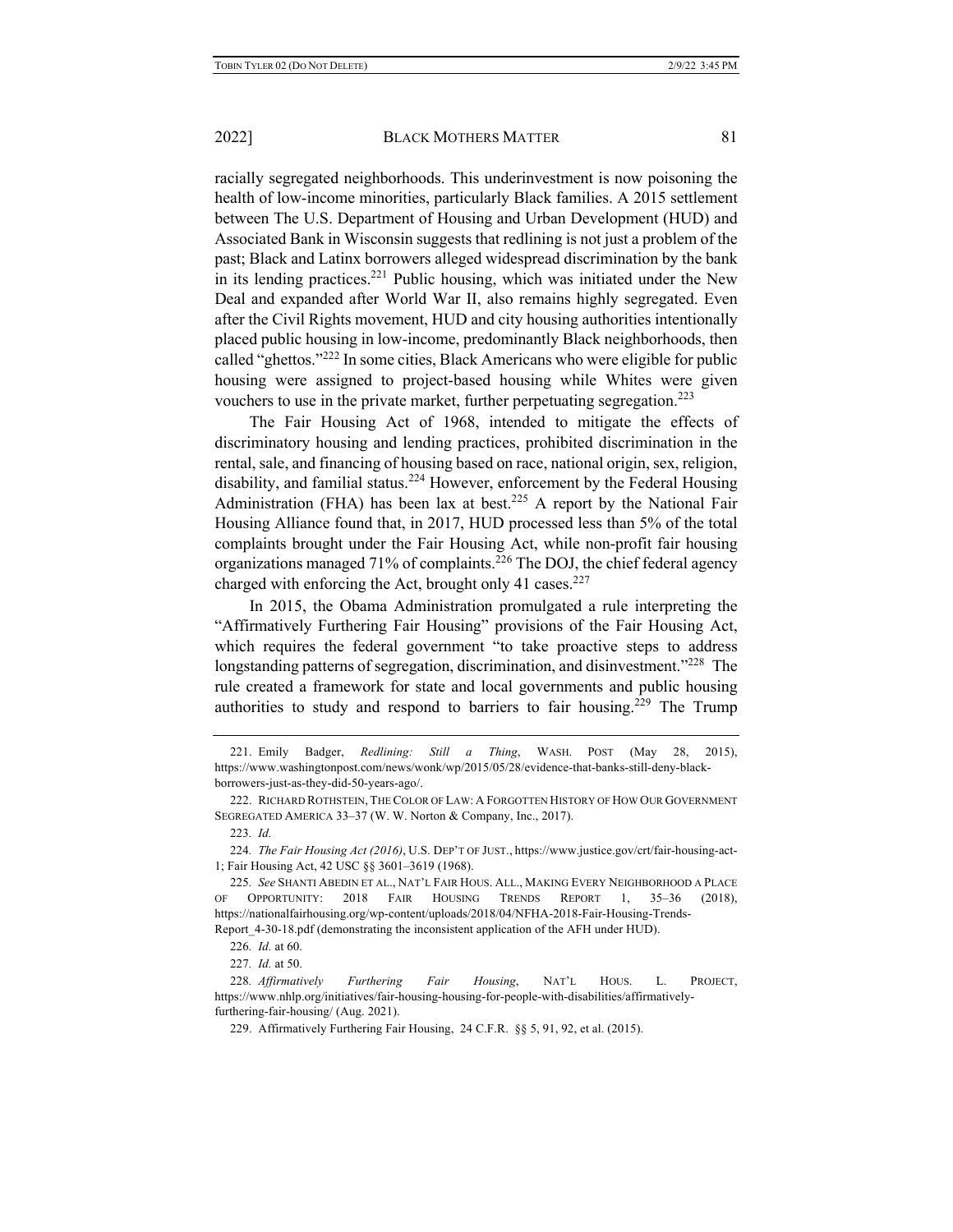Administration terminated the 2015 rule in 2020, saying it was too burdensome to states and localities and replaced it with a rule entitled, "Preserving Community and Neighborhood Choice."230 The Biden Administration may reinstitute the Obama-era Rule, but it will likely take time, long-term commitment, and devotion of resources for a proactive approach to bring about significant change.

Jurisdiction over health and safety standards for housing is primarily at the state and municipal levels.<sup>231</sup> In the case of rental housing, safety codes provide explicit requirements for property owners for property maintenance. Typically, if property owners fail to abate housing safety code violations, they are subject to fines, liens, and in some cases, jail time. $232$  However, these codes are chronically under-enforced in low-income neighborhoods.<sup>233</sup> Underenforcement occurs for several reasons. As mentioned earlier, low-income tenants have poor bargaining power due to the incongruity between supply and demand of affordable housing and the threat of eviction. Thus, low-income tenants may be afraid to complain about substandard conditions.<sup>234</sup> Furthermore, many lowincome tenants, including mothers, are unaware of their rights to safe housing and/or are too overwhelmed with health problems, work, caretaking, and other burdens to assert their rights.<sup>235</sup> Finally, many local housing code enforcement agencies fail to address complaints in a timely manner because they are underresourced and/or poorly managed.<sup>236</sup> Congressional appropriations for grants to states and municipalities to reduce lead poisoning and proactively address housing hazards, such as those related asthma triggers, have been too inconsistent to fully address these issues. $237$ 

The primary federal legal lever to address environmental racism is Title VI of the Civil Rights Act which prohibits any entity receiving funding from the Environmental Protection Agency (EPA) from discriminating based on race,

<sup>230.</sup> Press Release, U.S. Dep't of Health and Urban Dev., Secretary Carson Terminates 2015 AFFH Rule (July 23, 2020), https://www.hud.gov/press/press\_releases\_media\_advisories/hud\_no\_20\_109.

<sup>231</sup>*. State Housing Codes*, NAT'L CTR. FOR HEALTHY HOUS., https://nchh.org/information-andevidence/healthy-housing-policy/state-and-local/healthy-housing-codes/by-state/ (last visited Nov. 28, 2021).

<sup>232</sup>*. See e.g.* PRINCE GEORGE'S COUNTY, MD., HOUSING AND PROPERTY STANDARDS § 13–111 (2011) (codes imposing fines and short prison sentences are normal across many local jurisdictions).

<sup>233.</sup> Kathryn A. Sabbeth, *(Under)Enforcement of Poor Tenants' Rights*, XXVII GEO J. ON POVERTY L. & POL'Y 97, 99–100 (2019); *see also* Tobin-Tyler, *supra* note 209, at 2 (explaining that codes are under-enforced in low-income neighborhoods).

<sup>234</sup>*. See supra* Part IV.

<sup>235</sup>*. See supra* Part IV.

<sup>236</sup>*. See supra* Part IV.

<sup>237</sup>*. Federal Appropriations for Healthy Homes*, NAT'L CTR. FOR HEALTHY HOMES, https://nchh.org/information-and-evidence/healthy-housing-policy/national/current-nchh-work/federalappropriations/ (Apr. 2019).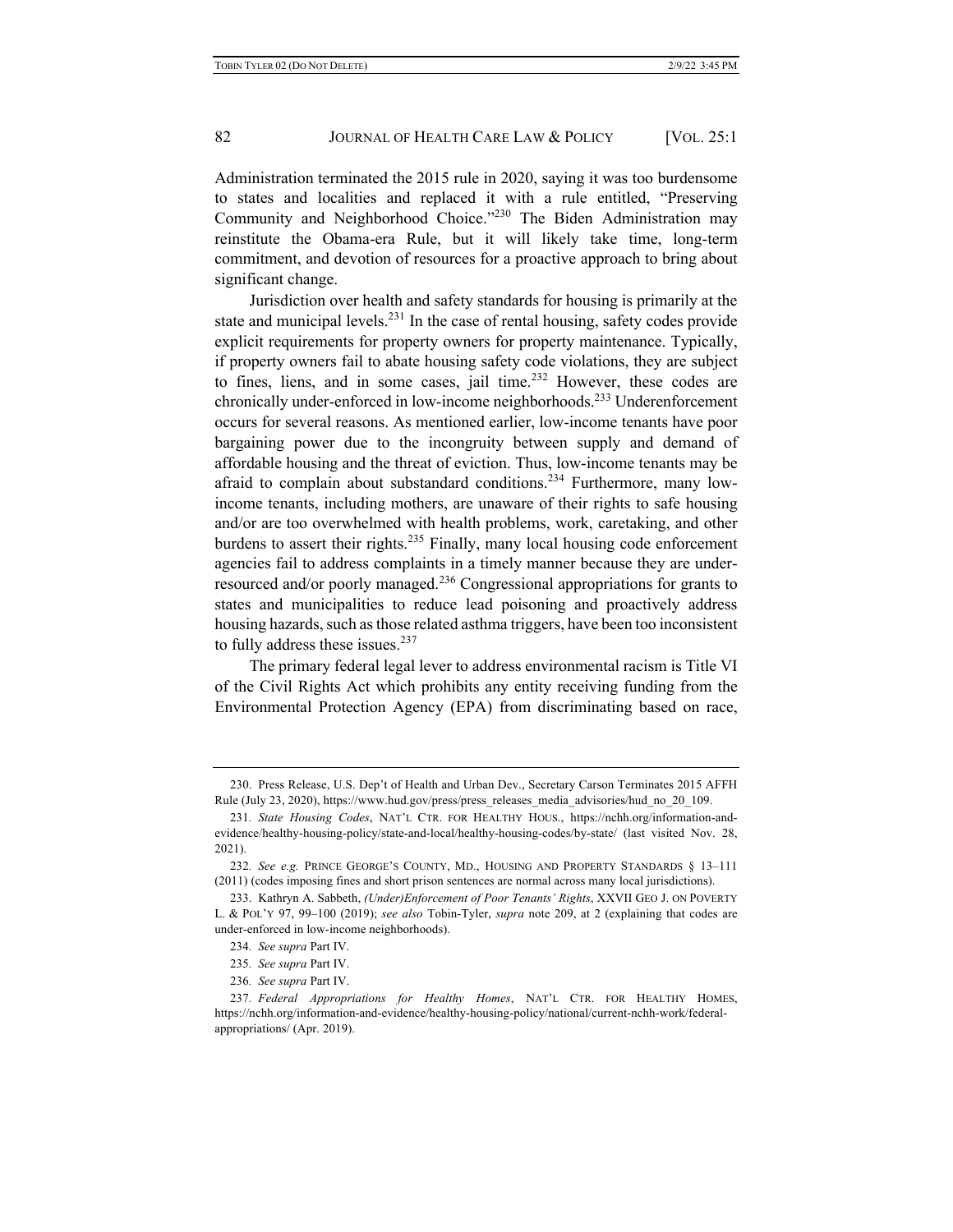ethnicity, or national origin.<sup>238</sup> But the *Sandoval* decision severely curtailed enforcement of Title VI and other recent U.S. Supreme Court decisions have further limited legal action against discrimination.

In the wake of these [Supreme Court] decisions, plaintiffs must rely on government actors in order to exercise their rights, leaving no recourse when those actors are disinclined to enforce the law. Even when government agencies do take action to enforce civil rights laws, the range of evidence they may introduce is limited. For example, in the apparent belief that racial discrimination is a thing of the past, the Court has recently prevented government actors, including school districts and Congress, from relying on evidence of historical discrimination in the implementation of race-conscious remedies.<sup>239</sup>

In 1994, President Clinton signed an executive order requiring federal agencies to "make achieving environmental justice part of [their] mission by identifying and addressing, as appropriate, disproportionately high and adverse human health or environmental effects of its programs, policies, and activities on minority populations and low-income populations."<sup>240</sup> But in 2016, a Commission charged with evaluating the EPA's enforcement of Title VI found that the EPA failed to take action to protect communities of color most burdened by environmental injustice.<sup>241</sup> In 2019 the Government Accountability Office (GAO) found that little progress had been made since 2011 in implementing Executive Order 12898.<sup>242</sup> In October, 2020, a federal court ruled in favor of community groups from five states who had filed complaints with the EPA between 1992 and 2003, alleging racial discrimination by state and regional agencies in permitting the pollution from facilities.<sup>243</sup> The EPA had taken no

242*. See* U.S. GOV'T ACCOUNTABILITY OFF., GAO-19-543, ENVIRONMENTAL JUSTICE: FEDERAL EFFORTS NEED BETTER PLANNING, COORDINATION, AND METHODS TO ASSESS PROGRESS (2019) https://www.gao.gov/assets/gao-19-543.pdf (explaining that, although most agencies have environmental justice strategic plans, the majority of agencies do not update their plans nor do they report or assess their progress regularly).

243. Jeronimo Nisa, *Federal Court Still Requires EPA to Enforce Civil Rights*, EARTHJUSTICE (Oct. 2, 2020), https://earthjustice.org/news/press/2020/federal-court-requires-epa-to-enforce-civil-rights.

<sup>238</sup>*. Title VI and Environmental Justice*, EPA, https://www.epa.gov/environmentaljustice/title-viand-environmental-justice (Jan. 11, 2021).

<sup>239.</sup> Harris & Pamukcu, *supra* note 100, at 801–02.

<sup>240.</sup> Exec. Order No. 12898, 59 Fed. Reg. 7629 (Feb. 16, 1994).

<sup>241.</sup> U.S. COMM. ON C.R., ENVIRONMENTAL JUSTICE: EXAMINING THE ENVIRONMENTAL PROTECTION AGENCY'S COMPLIANCE AND ENFORCEMENT OF TITLE VI AND EXECUTIVE ORDER 12,898 (Sept. 2016), https://www.usccr.gov/pubs/2016/Statutory\_Enforcement\_Report2016.pdf ("First, EPA continues to struggle to provide procedural and substantive relief to communities of color impacted by pollution. EPA's deficiencies have resulted in a lack of substantive results that would improve the lives of people living in already overly-burdened communities. Second, EPA does not take action when faced with environmental justice concerns until forced to do so. When they do act, they make easy choices and outsource any environmental justice responsibilities onto others.").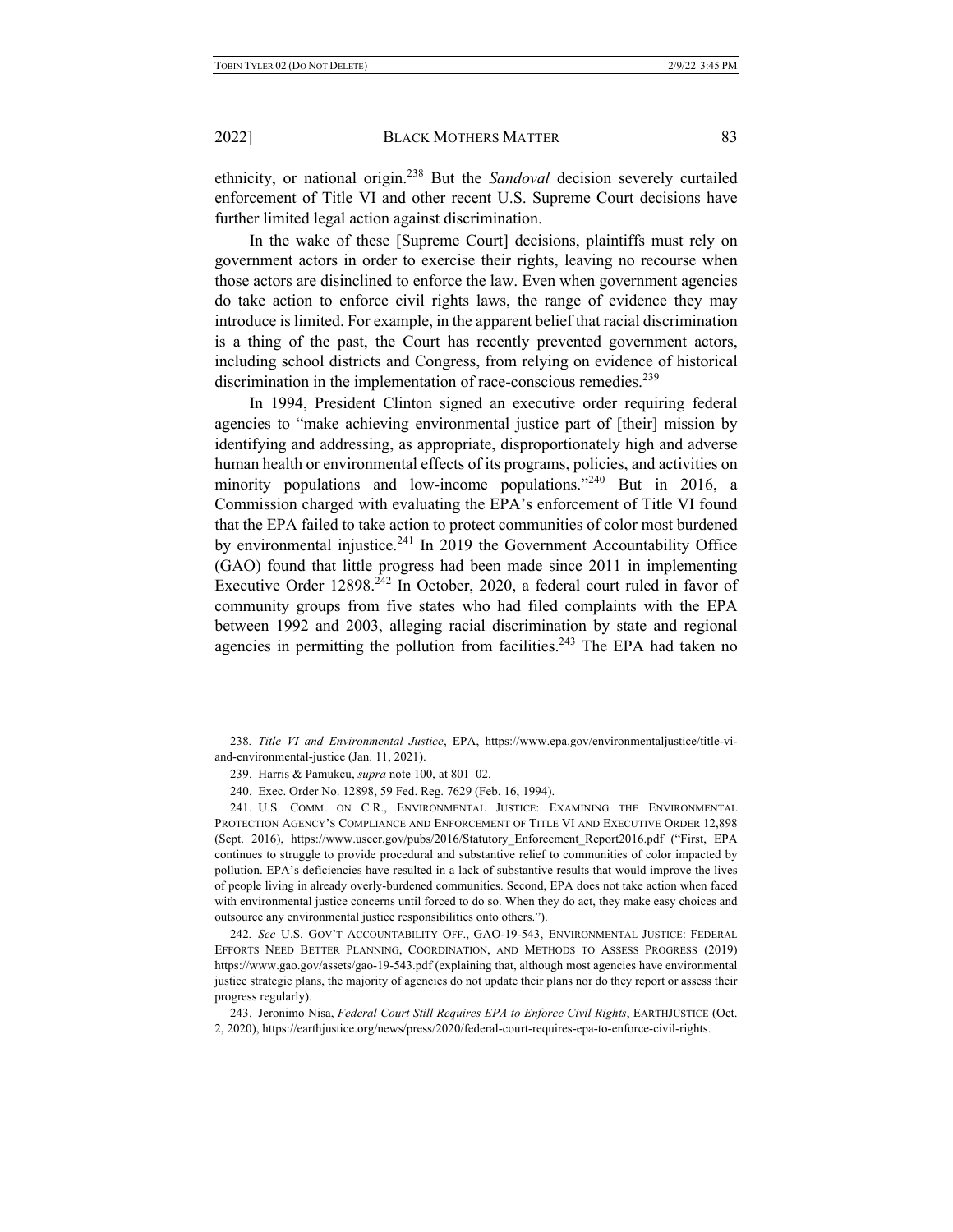action on their complaints. The court found that the EPA violated the requirement that it complete an investigation after accepting the complaint within 180 days.<sup>244</sup>

The legacy of redlining and legally sanctioned segregation, ineffective (and indifferent) federal, state, and local government bureaucracies, and the failure to initiate long-term strategies to address segregation and to develop safe, affordable housing, has dire consequences for Black mothers' health and their children's futures. Proactive, targeted cross-sector policy and investment, aggressive enforcement of protective housing laws, and accountability for government actors are needed to improve Black maternal and child health and to reduce housing-related racial health disparities. Yet, most low-income people lack access to legal advocates who are effectively able to hold government officials accountable; roughly 20% of the need for free legal services is being met by existing legal aid programs.<sup>245</sup> For several years, legal aid organizations as well as the American Bar Association have been advocating for "Civil Gideon," a right to pro bono counsel in civil cases that implicate basic human needs such as housing, safety, health, and child custody.<sup>246</sup> Such a right could significantly benefit low-income Black mothers, as well as others, who have been marginalized by the legal system.

# V. NO SILVER BULLET: A SOCIO-POLITICAL-LEGAL APPROACH TO IMPROVING BLACK MATERNAL HEALTH

The complexity of the social, political and legal forces that shape Black maternal health makes eliminating disparities extremely challenging. The systems that perpetuate inequity and injustice—such as health care, employment, criminal justice, child welfare, housing, environmental protection, and others not discussed here, such as education—implicate a wide range of practices, policies and laws that require close examination and reform. Given the existing political climate, entrenched institutional practices, and civil rights enforcement landscape, lasting systemic change requires a multisector, multipronged, "long game" approach. While there are many obstacles to law and policy reform, there are some promising signs that change is possible.

### *A. The Promises and Limits of the Law*

Law is the primary tool for protecting individuals from disparate treatment based on race, gender, and/or other protected statuses. Unfortunately, the Courts' insistence that, to bring a successful claim of discrimination, the offended party

<sup>244</sup>*. Id.*

<sup>245</sup>*. The Unmet Need for Legal Aid*, LEGAL SERVS. CORP., https://www.lsc.gov/what-legalaid/unmet-need-legal-aid (last visited Sept. 29, 2021).

<sup>246.</sup> Robert J. Derocher, *Access to Justice: Is Civil Gideon A Piece of the Puzzle?*, 32 BAR LEADER, no.  $\qquad \qquad 6, \qquad \qquad 2008,$ 

https://www.americanbar.org/groups/bar\_services/publications/bar\_leader/2007\_08/3206/gideon/.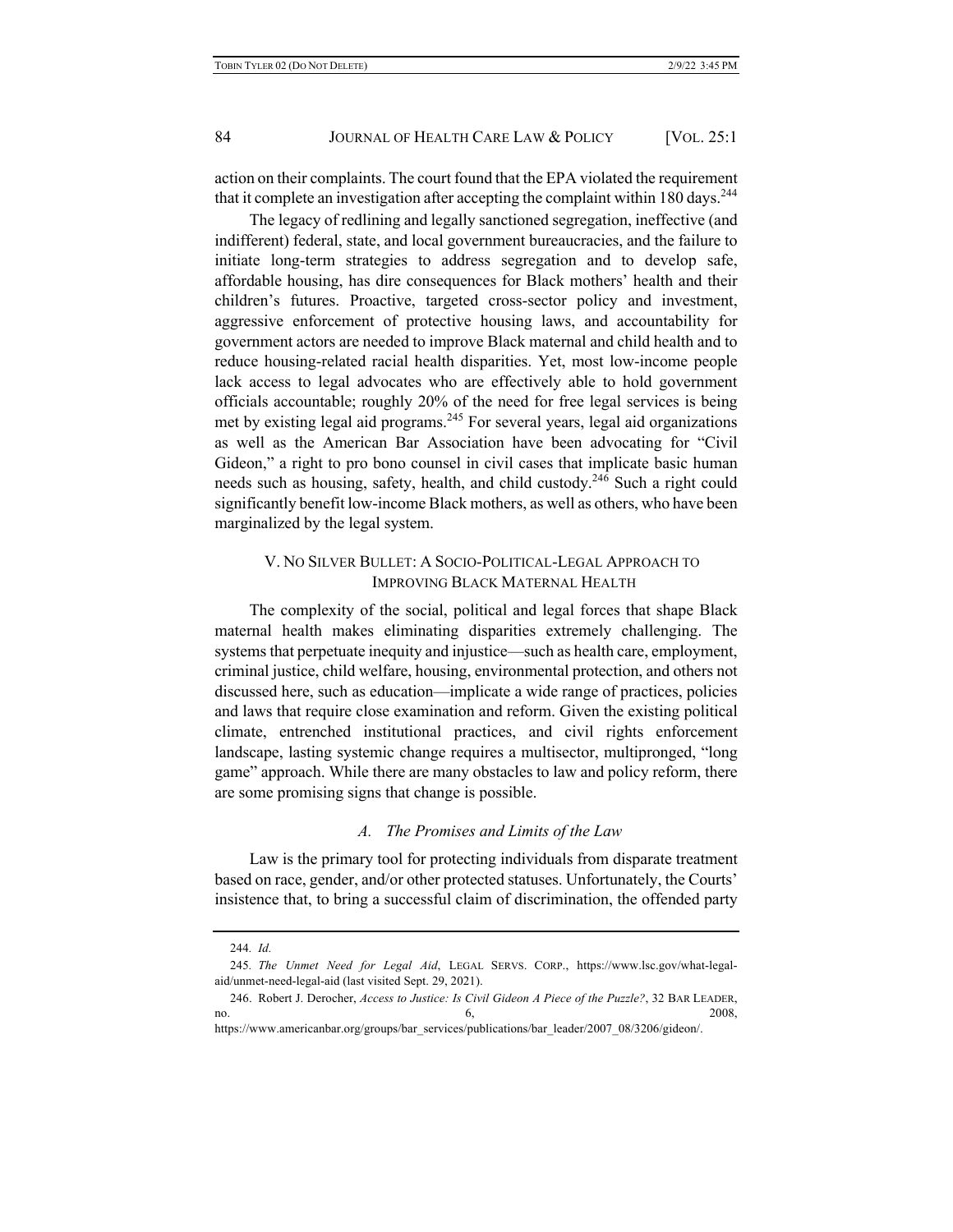must prove intentional discrimination, obscures structural discrimination which "is embedded in institutions and processes, like housing markets, employment decisions, and medical research and treatment."<sup>247</sup> Challenging the practices of institutions is exceedingly difficult without robust commitment from the federal agencies charged with enforcement. Recent actions by the Biden Administration to commit resources and focus on civil rights, especially police violence in communities of color, are encouraging.<sup>248</sup> But, even with a renewed focus on enforcement, there are limits to what the federal government can accomplish. Indeed, overcoming the aforementioned barriers would require Congressional action, which is unlikely given the current political atmosphere.

Furthermore, many laws that perpetuate inequality and harm Black maternal health are implemented and enforced at the state or local level (such as Medicaid, employment protections and support, child protection, eviction, and housing safety). Uprooting structural racism, economic inequality, and bureaucratic indifference requires not just enforcement of existing laws and development of new ones, but also investment in systems and services that support health across the life course. A glimmer of hope comes from the fact that many state and local governments are beginning to focus on intersectoral approaches to reducing health inequities. Most promising are state and local laws that are influencing federal policymakers to take a broader approach. Some examples include state and local \$15 hour minimum wage laws that have influenced similar federal legislation, $249$  increasing state and local paid family and medical leave legislation, $250$  and state and local government and advocacy groups' push for the federal eviction moratorium during the COVID-19 pandemic.<sup>251</sup>

As described earlier, state policy leaders and policy think tanks are developing statewide plans to address the maternal mortality crisis and are implementing policies that promote better access to community-based providers, expand post-partum insurance coverage, ensure data monitoring of maternal

<sup>247.</sup> Harris & Pamukcu, *supra* note 100, at 787.

<sup>248</sup>*. FACT SHEET: The Biden-Harris Administration Advances Equity and Opportunity for Black People and Communities Across the Country*, THE WHITE HOUSE (Oct. 19, 2021), https://www.whitehouse.gov/briefing-room/statements-releases/2021/10/19/fact-sheet-the-biden-harrisadministration-advances-equity-and-opportunity-for-black-people-and-communities-across-the-country/.

<sup>249.</sup> Drew DeSilver, *When it comes to raising the minimum wage, most of the action is in cities and states, not Congress*, PEW RSCH. CTR. (Mar. 12, 2021), https://www.pewresearch.org/facttank/2021/03/12/when-it-comes-to-raising-the-minimum-wage-most-of-the-action-is-in-cities-andstates-not-congress/.

<sup>250</sup>*. Paid Family and Sick Leave in the U.S*., KAISER FAM. FOUND. (Dec. 14, 2020), https://www.kff.org/womens-health-policy/fact-sheet/paid-family-leave-and-sick-days-in-the-u-s/.

<sup>251.</sup> Christopher Davis & Monique King-Viehland, *With Limited State and Local Protections, the End of the Federal Eviction Moratorium Puts Millions of Renters at Risk*, URBAN INST.: URBAN WIRE (Aug. 30, 2021), https://www.urban.org/urban-wire/limited-state-and-local-protections-end-federal-evictionmoratorium-puts-millions-renters-risk.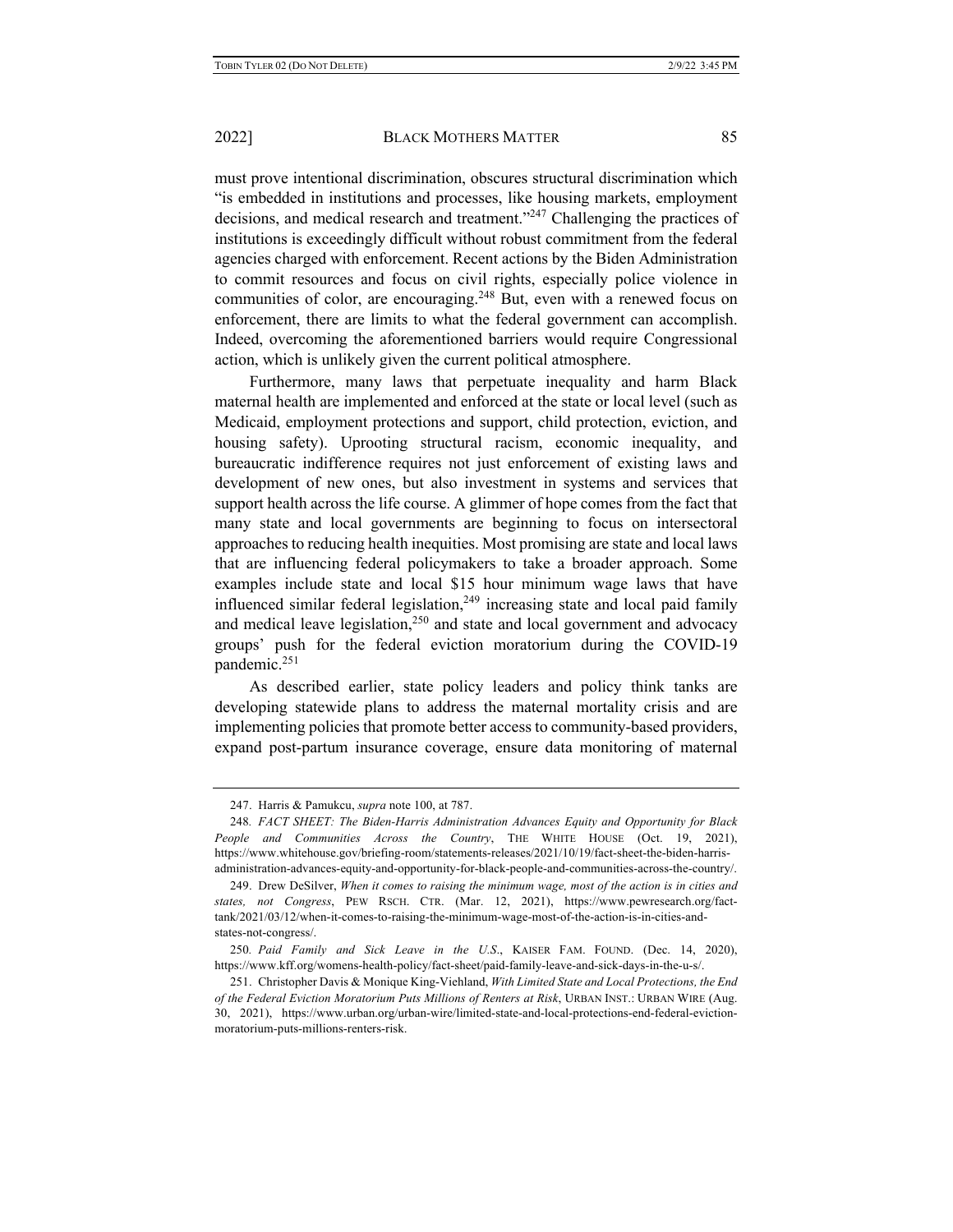outcomes by race, and implement accountability mechanisms for health care systems.

Law is also helping to define and name the problem of racism and its impact on health. In the wake of the COVID-19 pandemic and the unrelenting police killings of Black people, states and cities have declared racism a public health crisis.252 Senator Elizabeth Warren, Representative Ayana Presley, and Representative Barbara Lee proposed legislation to create a National Center for Anti-Racism and National Violence Prevention Program at the CDC, noting that "physical and psychological violence perpetuated by law enforcement results in deaths, injuries, trauma, and stress, and disproportionately affects marginalized populations."<sup>253</sup> Naming structural racism as a public health crisis and focusing the CDC's attention on the pathways between racism and health disparities will not solve centuries-old injustices perpetuating Black maternal mortality and morbidity; but enacting laws and policies that target the injustices that perpetuate disparities could begin to build some accountability and drive action.

# *B. Cross-Sector Partnership—Playing the "Long Game" for Human Rights*

Until recently, the separation of public health from civil rights and poverty lawyers meant that advocates for change, though driving in the same direction, drove in separate lanes and pursued distinct agendas. Lawyers have traditionally focused on vindicating individual clients' rights and advocating for legislative changes that benefit their clients' interests.<sup>254</sup> Public health advocates have researched and measured health disparities, proposed individual and communitybased interventions, and recommended policy changes to support environmental conditions conducive to health.<sup>255</sup> But recently, the public health and legal communities are joining forces in a budding health justice movement that is taking many shapes, but is fundamentally centered on reducing health disparities by addressing structural inequality, perpetuated by law and policy.<sup>256</sup>

<sup>252.</sup> Eliza Fawcett, *A New Bill Aims to Declare Racism a Statewide Public Health Crisis in Connecticut. Here's What That Means*, HARTFORD COURANT (Mar. 25, 2021), https://www.courant.com/politics/hc-pol-racism-public-health-crisis-bill-20210325- 72d75ycf2vg3hc73yehxejwuyu-story.html.

<sup>253.</sup> Press Release, Elizabeth Warren, United States Senate, Warren, Pressley, Lee Introduce Legislation to Confront the Public Health Impacts of Structural Racism (Sept. 3, 2020), https://www.warren.senate.gov/newsroom/press-releases/warren-pressley-lee-introduce-legislation-toconfront-the-public-health-impacts-of-structural-racism.

<sup>254.</sup> Elizabeth Tobin Tyler, *Aligning Public Health, Health Care, Law and Policy: Medical-Legal Partnership as a Multilevel Response to the Social Determinants of Health*, 8 J. HEALTH & BIOMED. L. 211 (2012).

<sup>255</sup>*. Id.*

<sup>256</sup>*. See generally,* Emily A. Benfer, *Health Justice: A Framework (and Call to Action) for the Elimination of Health Inequity and Social Injustice*, 65 AM. U. L. REV. 275, 277 (2015) (highlighting the link between structural inequality and disparate health outcomes in marginalized communities);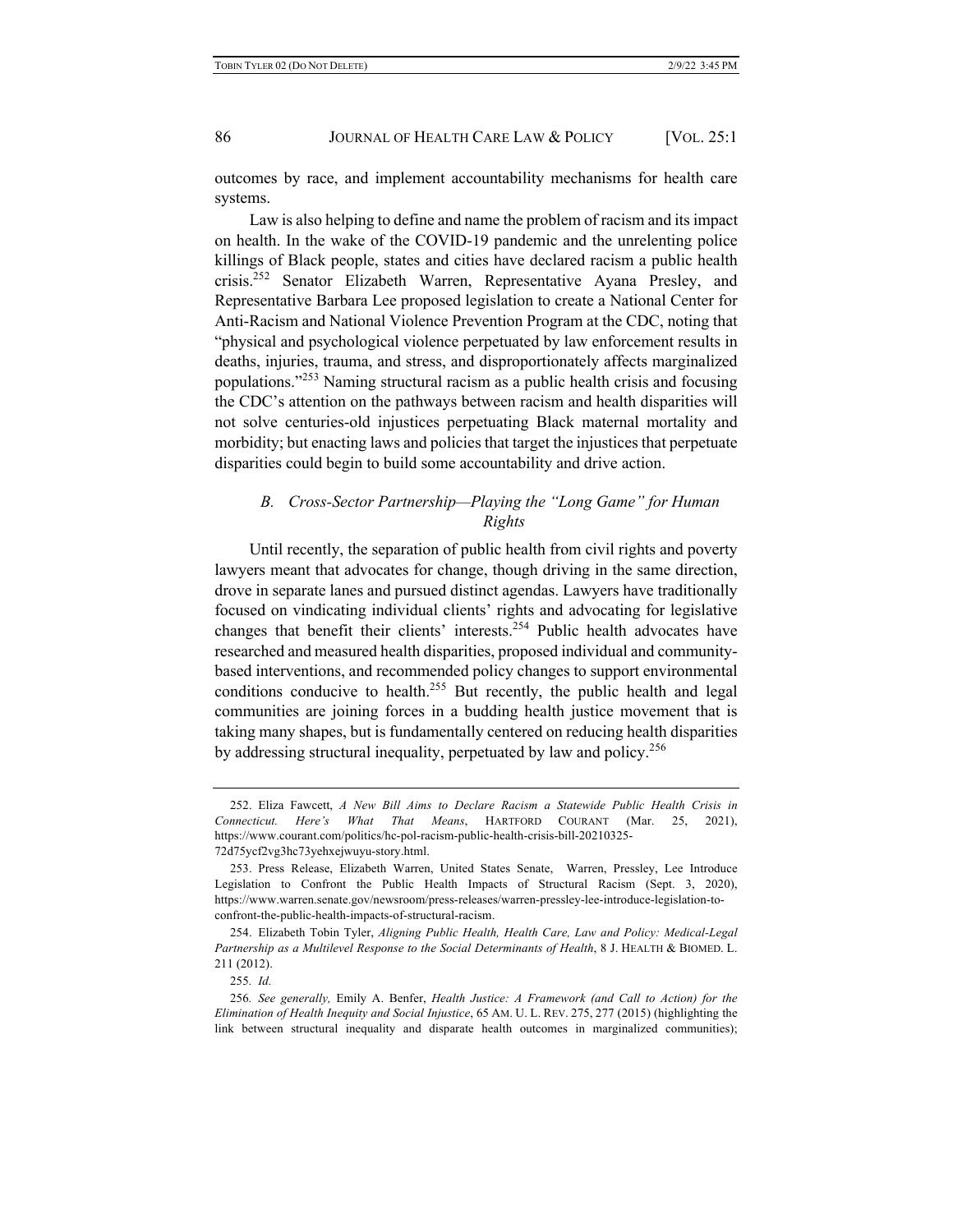One of the chief objectives of this movement is to locate health disparities in a human rights framework that seeks to hold the systems, government officials, and politicians that enable health injustice, accountable. Federal policymakers are increasingly recognizing that health equity requires investment in comprehensive economic and social structures that promote health, not just health care reform. One example is the House Ways and Means Committee's Racial Equity Initiative, which will seek to address "the role of racism and other forms of discrimination in perpetuating health and economic inequalities in the United States" and will promote legislative priorities and investments that take a broad-based approach to health equity.<sup>257</sup>

Congressional leaders are also pursuing a comprehensive law aimed at reducing Black maternal mortality.<sup>258</sup> Although individual bills addressing different aspects of the crisis have been in the pipeline for a number of years, the most comprehensive approach thus far is the Momnibus Act of 2021. This Act was first introduced by Representative Lauren Underwood of Illinois, who along with Representative Alma Adams, launched the Black Maternal Health Caucus in  $2019<sup>259</sup>$  The Act is a package of bills that includes: investing in community health organizations; expanding support for different types of health workers, such as doulas and midwives; improving data collection to inform evidencebased policy change; expanding maternal mental health and substance use disorder treatment; and extending postpartum coverage under Medicaid to one year.260 One of the bills included in the Act focuses specifically on making investments aimed at the social determinants of health, including housing, nutrition, and transportation.<sup>261</sup>

These policy developments demonstrate that advocates for Black maternal health are having an impact, not just by gaining the attention of policymakers, but also by helping to elect Congressional leaders, many of whom are Black women. Sustainable change will only come with persistent collective action that

ELIZABETH TOBIN-TYLER & JOEL TEITELBAUM, ESSENTIALS OF HEALTH JUSTICE: A PRIMER (Jones & Bartlett Learning, 2019); Harris & Pamukcu, *supra* note 100 (discussing the relation between subordination and public health disparities).

<sup>257.</sup> Richard Neal, *The Time for Change: Prioritizing Health and Economic Equity in the 117th Congress and Beyond*, HEALTH AFFS. (Apr. 9, 2021), https://www.healthaffairs.org/do/10.1377/hblog20210408.792412/full/.

<sup>258</sup>*. See generally About the Black Maternal Health Momnibus Act of 2021*, BLACK MATERNAL HEALTH CAUCUS, https://blackmaternalhealthcaucus-underwood.house.gov/Momnibus (last visited Sept. 29, 2021).

<sup>259</sup>*. Id.* (providing an outline of the comprehensive nature of the proposed bill); Press Release, Alma Adams, House of Representatives, Adams and Underwood Launch Black Maternal Health Caucus (April 9, 2019), https://adams.house.gov/media-center/press-releases/congresswomen-adams-and-underwoodlaunch-black-maternal-health-caucus (explaining the origins and goals of the Momnibus bill).

<sup>260.</sup> Black Maternal Health Momnibus Act of 2021, H.R.959, 117th Cong. (2021).

<sup>261</sup>*. About the Black Maternal Health Momnibus Act of 2021*, supra note 258.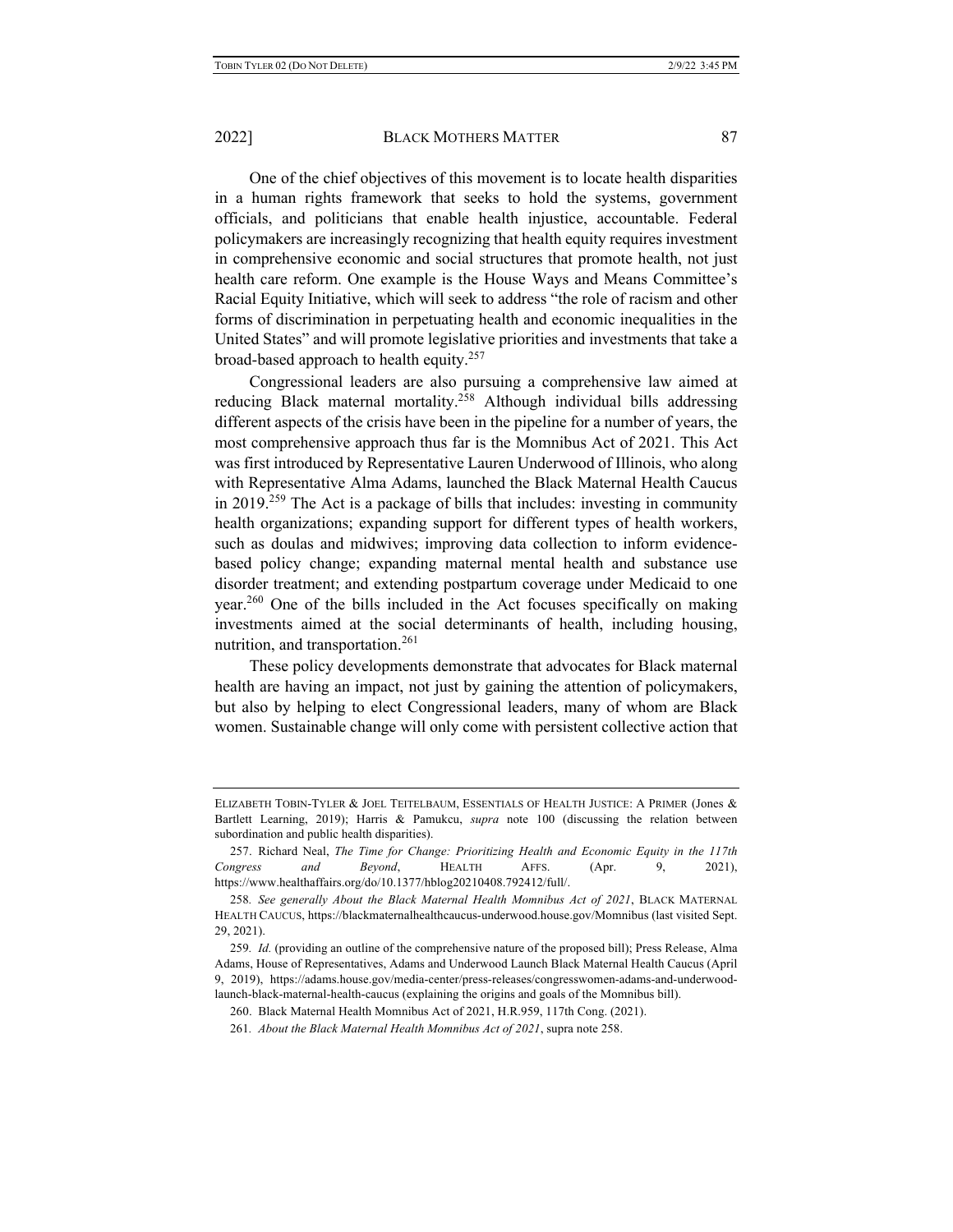centers the voices of Black women and speaks to their experiences across multiple sectors and systems.

# *C. Giving Voice to Black Mothers: The Power of Collective Action and Self-Determination*

Structural inequality, imbedded in the fabric of American politics, policy, and law has historically stifled the voices of Black women, particularly their ability to articulate their own experiences as mothers. But recently, Black women's voices seem to be breaking through and commanding attention. For example, the BMMA, "a Black women-led cross-sectoral alliance" that "center[s] Black mamas to advocate, drive research, build power, and shift culture for Black maternal health, rights, and justice," $262$  has been a powerful voice and a strong advocate for the Momnibus Act. SisterSong, a reproductive justice organization "formed in 1997 by sixteen organizations led by women of color from four mini-communities (Native American, African American, Latina, and Asian American) who recognized that [minority women] have the right and responsibility to represent [them]selves and [their] communities, and the equally compelling need to advance the perspectives and needs of women of color" has given a voice to Black women and their allies seeking accessible, respectful and supportive reproductive health care. $263$ 

Stacie Abrams, a Georgia lawyer and politician, demonstrated in the 2020 election the power of increasing civic engagement among historically disenfranchised communities of color.<sup>264</sup> From a public health perspective, empowerment, community engagement, and collective action not only play an important role in shifting politics and pushing policy reform; they may also, inand-of themselves, improve the health of marginalized groups.<sup>265</sup> Lack of control over one's destiny is directly connected to allostatic load.<sup>266</sup> Indeed, research shows that a sense of control over one's plight and collective voice are critical to health.<sup>267</sup> Current assaults on voting rights in Republican-led states, however,

<sup>262.</sup> BLACK MAMAS MATTER ALL., *supra* note 9, at 1.

<sup>263</sup>*. Our History*, SISTERSONG, https://www.sistersong.net/mission (last visited Sept. 16, 2021).

<sup>264.</sup> Kevin Powell, *The Power of Stacey Abrams*, WASH. POST (May 14, 2020), https://www.washingtonpost.com/magazine/2020/05/14/stacey-abrams-political-power/.

<sup>265</sup>*. See* Jenny Popay, *Community Empowerment and Health Equity*, GLOB. PUB. HEALTH (April 26, 2021) ("[F]rom a health equity perspective community empowerment is understood as sociopolitical processes that engage with power dynamics and result in people bearing the brunt of social injustice exercising greater collective control over decisions and actions that impact their lives and health. There is growing evidence that increased collective control at the population level is associated with improved social determinants of health and population health outcomes.").

<sup>266</sup>*. See* Bruce S. McEwen & Peter J. Gianaros, *Central Role of the Brain in Stress and Adaptation: Links to Socioeconomic Status, Health, and Disease*, 1186 ANNALS N.Y. ACAD. SCI. 190, 190 (2010) (highlighting the link between environmental stress and allostatic load).

<sup>267</sup>*. See* Lois Catherine Orton, et al., *What is the Evidence That Differences in 'Control Over Destiny' Lead to Socioeconomic Inequalities in Health? A theory-led systematic review of high-quality longitudinal*